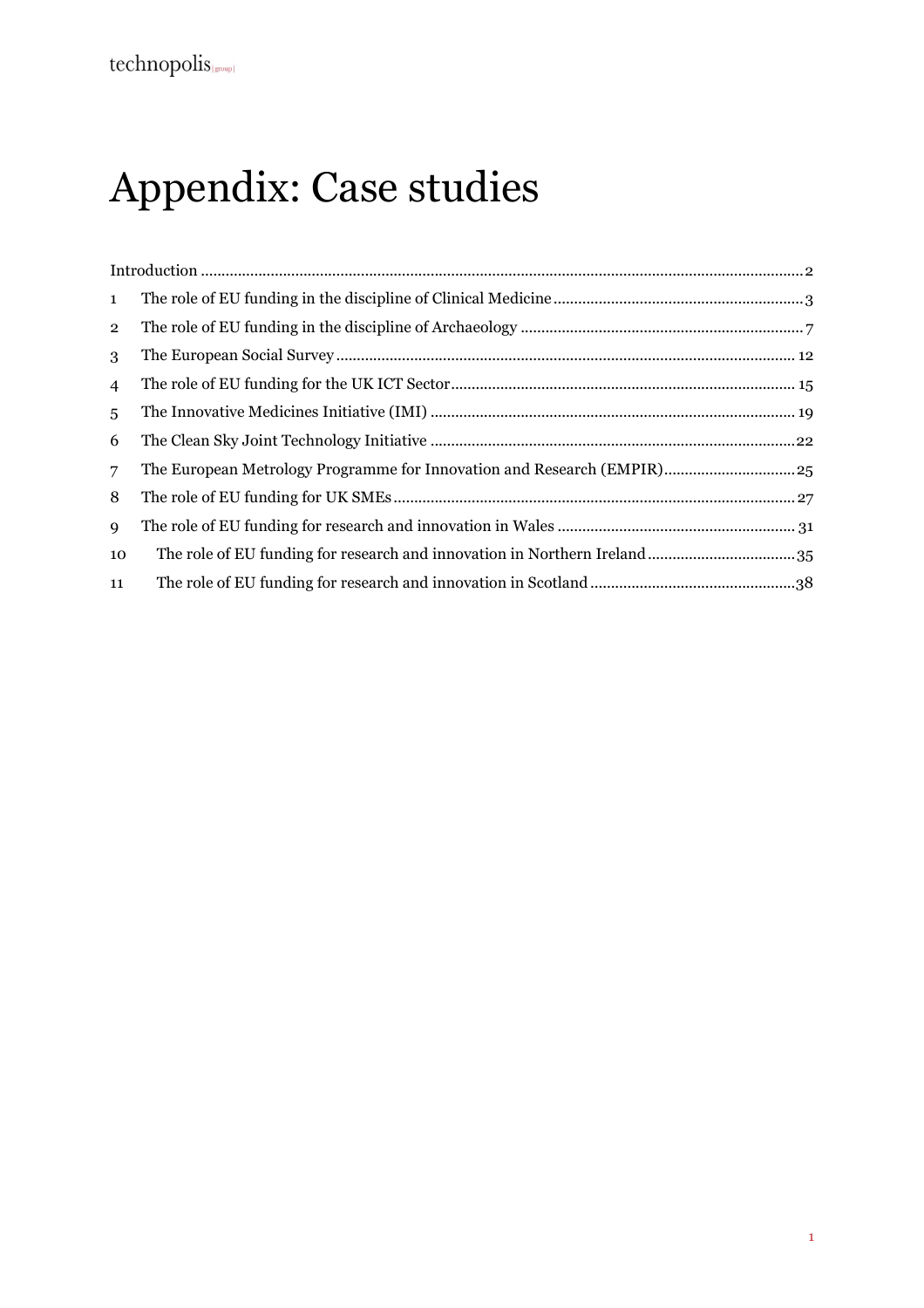## Introduction

The role of EU funding varies across the UK research and innovation landscape, depending on the recent and current success in attracting EU funding, and the availability of alternative sources from within the UK or internationally. The case studies presented in this Annex describe how some institutions and sectors are likely to be more sensitive to the potential loss of access to EU funding than others, by showing the areas in which funding is secured, the ways in which the funding is utilised, and the additional benefits it brings. For example, a large proportion of external funding for research in the Arts and Humanities and the Social Sciences comes from EU sources. Specifically, approximately 38% of research funding for archaeology in the UK comes from EU sources. Also, there is substantial variation in the degree to which UK regions have benefitted from the European Regional Development Fund (ERDF) and the role of this type of funding in supporting the regional R&D strategy.

The case studies are stand-alone examples that serve to inform on the breadth and depth of EU funding in the UK research and innovation landscape and provide specific illustrative examples of the role of EU funding in different contexts. Together the case studies cover a wide range of topics and, consequently, build on a range of different information sources. Each of the cases includes the following: a brief introduction to the case, an overview of EU funding, an overview of the types of activities funded, and a scoping of the potential risks in the context of Brexit.

The first three case studies describe the potential impact of Brexit on three academic research disciplines: Clinical Medicine (case study one), Archaeology (case study two), and Social Sciences, via the European Social Survey (case study three). This is followed by a presentation of the role of EU funding for the ICT sector, which has shaped both academic research and steered R&D in the private sector (case study four). Two of the cases provide evidence on the potential risk in the context of Brexit in relation to joint initiatives, exploring in particular the Innovative Medicines Initiative (case study five) and the Clean Sky Joint Technology Initiative (case study six). Another case provides an overview of the importance of the European Metrology Programme for Innovation and Research (EMPIR) in relation to UK measurement technologies, and is used as an illustration of the European Commission's model for 'Public-Public Partnerships' (case study seven). The next case study shows the extent to which the EU provides direct support to UK-based SMEs for research and innovation activities (case study eight). Finally, the last three cases present the role of EU funding in the UK Devolved Administrations, covering Wales (case study nine), Northern Ireland (case study 10) and Scotland (case study 11).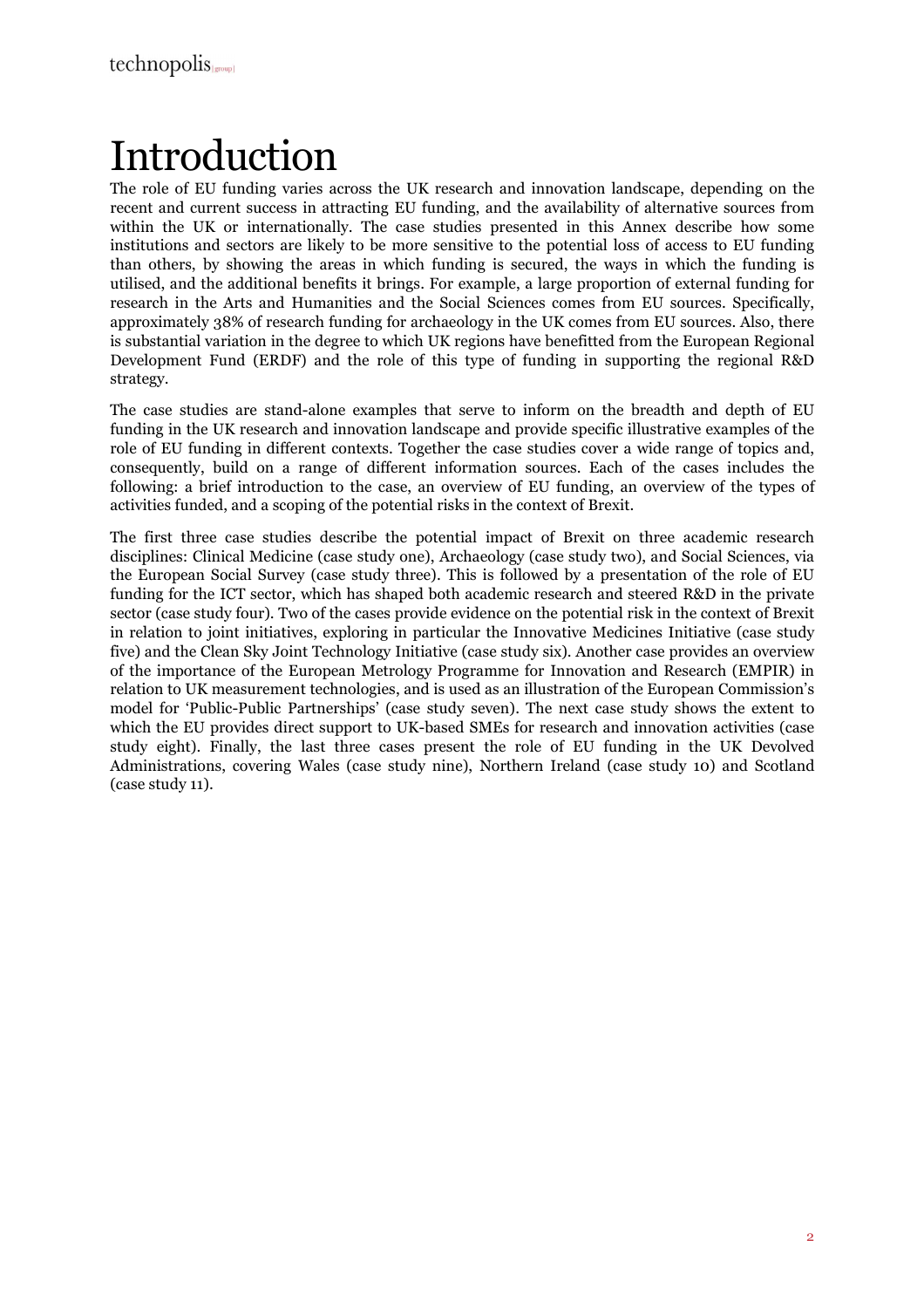## 1 The role of EU funding in the discipline of Clinical Medicine

#### 1.1 Introduction to the case

Research in Clinical Medicine deals with the study of medicine based on examination of the patient, with the objective to better diagnose, treat, and prevent disease. The discipline includes the study of patients' vital signs, eyes, ears and nose, and cardiovascular, respiratory, neurological, musculoskeletal, and psychiatric wellbeing.

In comparison to other disciplines, Clinical Medicine has attracted the largest volume of funding from EU government bodies and this funding has helped to leverage additional research income. Access to EU funding has generated opportunities for EU-wide collaboration in research areas such a mental health, rare diseases and paediatrics and this has positively influenced the development of new and improved treatments.

#### 1.2 Overview of EU funding

 $\overline{a}$ 

In 2014/15 UK HEIs received close to £120m of funding from EU government bodies<sup>1</sup> in relation to Clinical Medicine research. This is equal to 6% of the total research funding to UK HEIs. As illustrated in Figure 1, the discipline has seen a steady increase in funding from EU government bodies since 2006/07, when £34m was received, representing just over 3% of total research funding. The average annual growth in the proportion of EU government funding allocated was 17% for the years 2006/07- 2014/15. Even though the overall proportion of EU government bodies income is relatively small, in absolute terms, Clinical Medicine has received more funding from EU government bodies than any other discipline in the UK,<sup>2</sup> and it would be a significant challenge to replace this from other sources.

Clinical Medicine also saw a substantial increase in the level of investment from UK government bodies3, which increased from £332m (33% of total research funding) in 2006/07 to £792m in 2014/15 (42% of total research funding). The average annual growth in the proportion of UK government funding is 12% for the years 2006/07-2014/15, which was lower than the growth rate for the proportion of EU government funding (17%).

The charitable funding sector in the UK, which is dominated by medical research charities such as the Wellcome Trust and other members of the Association of Medical Research Charities, also contribute a substantial proportion of total research funding to Clinical Medicine research: £608m in 2014/15 (33% of total research funding), and this is unique to this discipline. However, as a proportion of total funding, UK based charity funding and UK industry funding has decreased from 2006/07 to 2014/15 (see Figure 2). Figure 2 represents the proportion of research funding from different sources that was received by UK HEIs in 2006/07 and 2014/15. The trends shown here do not necessarily reflect changes in absolute levels of funding over this time frame, nor the full extent of investment in clinical research which occurs outside of HEIs. For example, the absolute level of funding from UK-based charities actually rose from £440m in 2006/07 to £607m in 2014/15.

<sup>1</sup> As defined by HESA, income from EU government bodies includes all research grants and contracts income from all government bodies operating in the EU, which includes the European Commission, but excludes bodies in the UK

<sup>2</sup> Disciplines are defined by the HESA academic cost centres and the REF Unit of Assessments (UOAs).

<sup>3</sup> Income from UK government bodies includes income from the UK Research Councils, the Royal Society, British Academy and UK central government bodies, local authorities, health and hospital authorities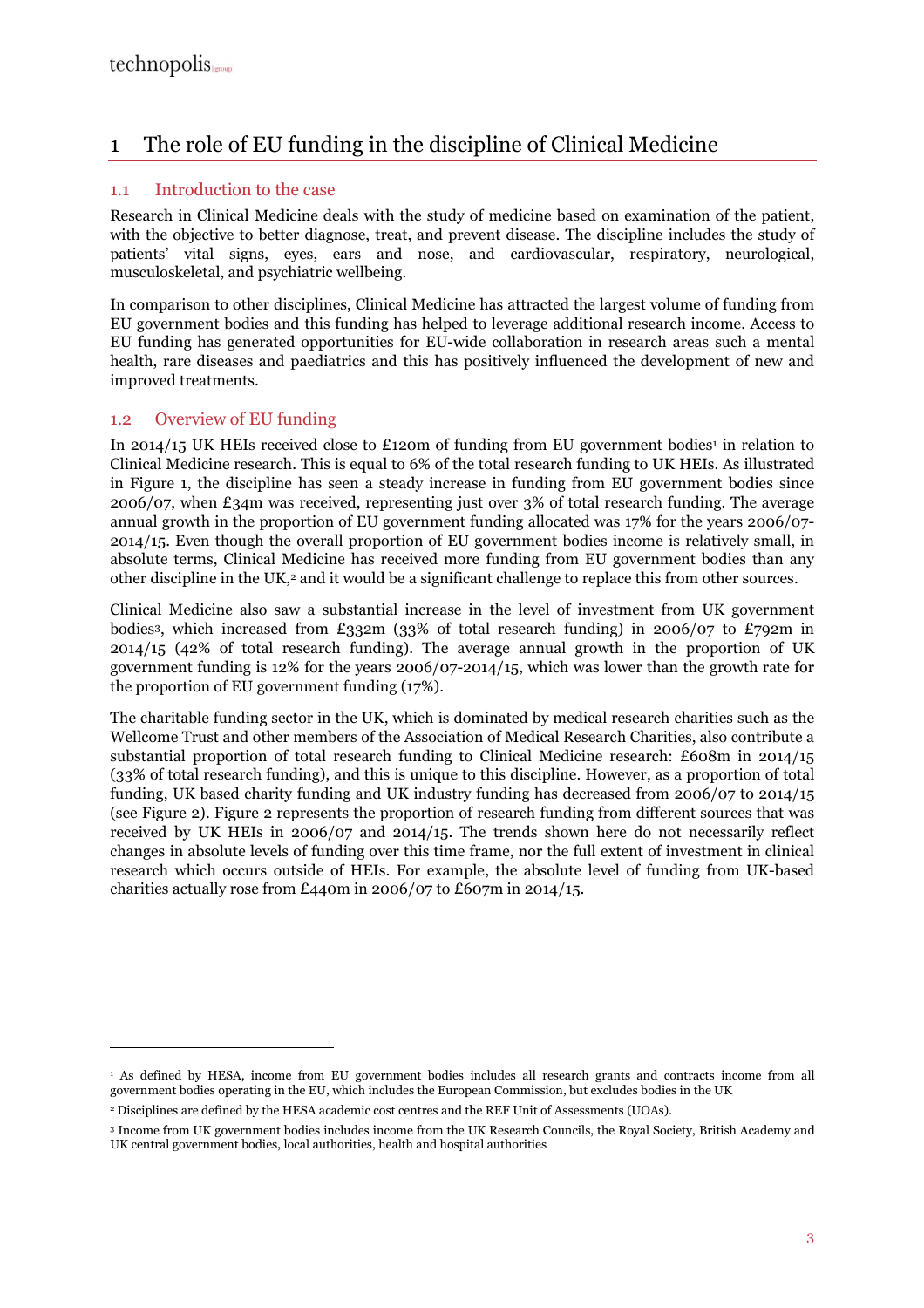## $technopolis_{\text{[group]}}$



Figure 1 *Distribution of EU government and UK government income as a proportion of total funding to Clinical Medicine, 2006/07-2014/15* 

Source: HESA data



*Figure 2 Funding to Clinical Medicine by source, 2006/07 and 2014/15* 

Source: HESA data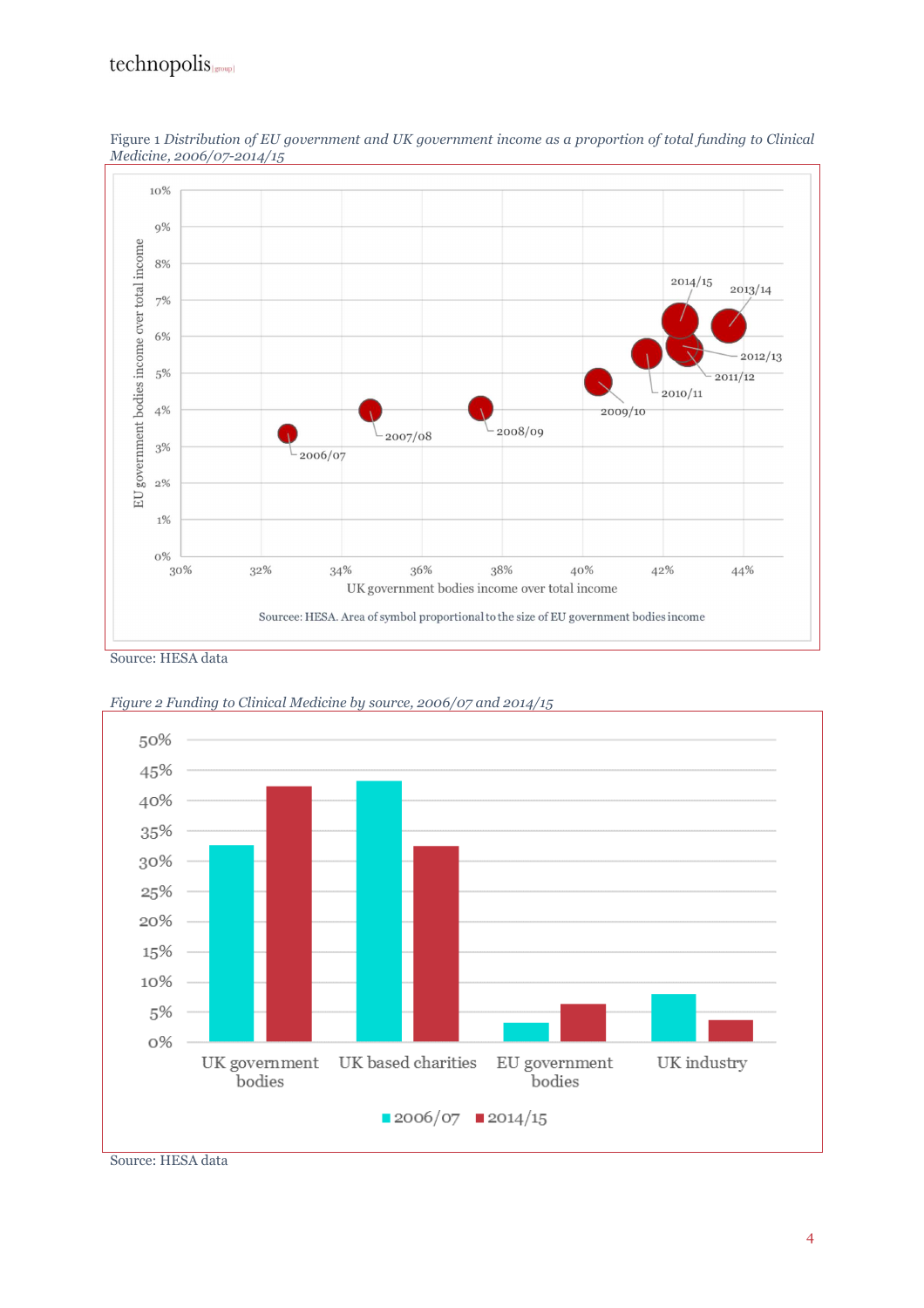37 UK HEIs received funding from EU government bodies in relation to research in Clinical Medicine in 2014/15, out of which 22 HEIs received more than £1m of EU government funding.4 University College London, The University of Oxford, King's College London, Imperial College London, and the London School of Hygiene and Tropical Medicine received most funding.

#### 1.3 Types of activities funded

The impact case studies submitted under the Research Excellence Framework (REF) exercise in 2014 highlight some useful examples of impactful activities funded by EU research and innovation funding in the discipline of Clinical Medicine. For example, the REF impact case study on the '*Prevention of Cardiovascular Disease by Dietary Salt Reduction'* submitted by the University of Warwick, summarises that research that was part funded by the FP7 project HYPERGENES gave "impetus to national and global health policy developments" and a reduction in salt intake, which contributed to 131,000 Quality-Adjusted Life Years (QALY) gained and savings of at least £40M a year in the UK5.

Another, the REF impact case study '*Improving outcomes for children with leukaemia internationally: the results of scientifically designed clinical trials and translational research*', submitted by the University of Manchester sets out impactful research that likewise benefited from FP7 funding via the project IntReALL, which was coordinated by a German University6. According to the summary of impact, the research helped improve cure rates of children with Acute Lymphoblastic Leukaemia (ALL) in the UK.

#### 1.4 Potential risks in the context of Brexit

Consultation of key stakeholders for the case study, and a complementary review of literature, identified the following potential risks in relation to the UK's departure from the EU:

- Volume and leverage of funding: EU funding is a crucial part of funding to Clinical Medicine and the loss of funding may hinder the development of new and improved treatments. EU Framework Programme funding – as well as charitable funding – creates a catalytic effect, leveraging more funding from alternative sources. This is because some EU Framework Programmes only partly fund projects, encouraging researchers to secure further funding from, for example, charities and the public sector.
- EU-wide collaboration: A key ingredient of EU joint projects is international collaboration. Table 1, below, lists various examples of EU funded projects where collaboration is of particular importance, such as in the fields of mental health, rare diseases and paediatrics. Outside of EU funding there is relatively little funding available in the UK for these types of collaborative efforts. Moreover, many relevant EU networks are backed by EU funding (e.g. the Stroke Alliance for Europe (SAFE), and the ERA-Net for Research Programmes on Rare Diseases) and/or coordination (e.g. the European Network of Paediatric Research at the European Medicines Agency (Enpr-EMA)). As suggested by our consultation partner, participation in networks funded by the EU can potentially have a positive knock-on effect access to new and improved medicine (e.g. reducing adverse drug reactions) and this may benefit the health of patients.
- EU regulatory framework:
	- Operating within the EU regulatory framework fosters opportunities for the UK to be part of clinical trials that involve subjects from across the EU, allowing for the coordination of sufficiently large cohorts to study rare diseases (e.g. the project 'RD-CONNECT', set out in

<sup>4</sup> HESA data from 2014/15 by cost centre

<sup>5</sup> http://impact.ref.ac.uk/CaseStudies/CaseStudy.aspx?Id=2703

<sup>6</sup> http://impact.ref.ac.uk/CaseStudies/CaseStudy.aspx?Id=28036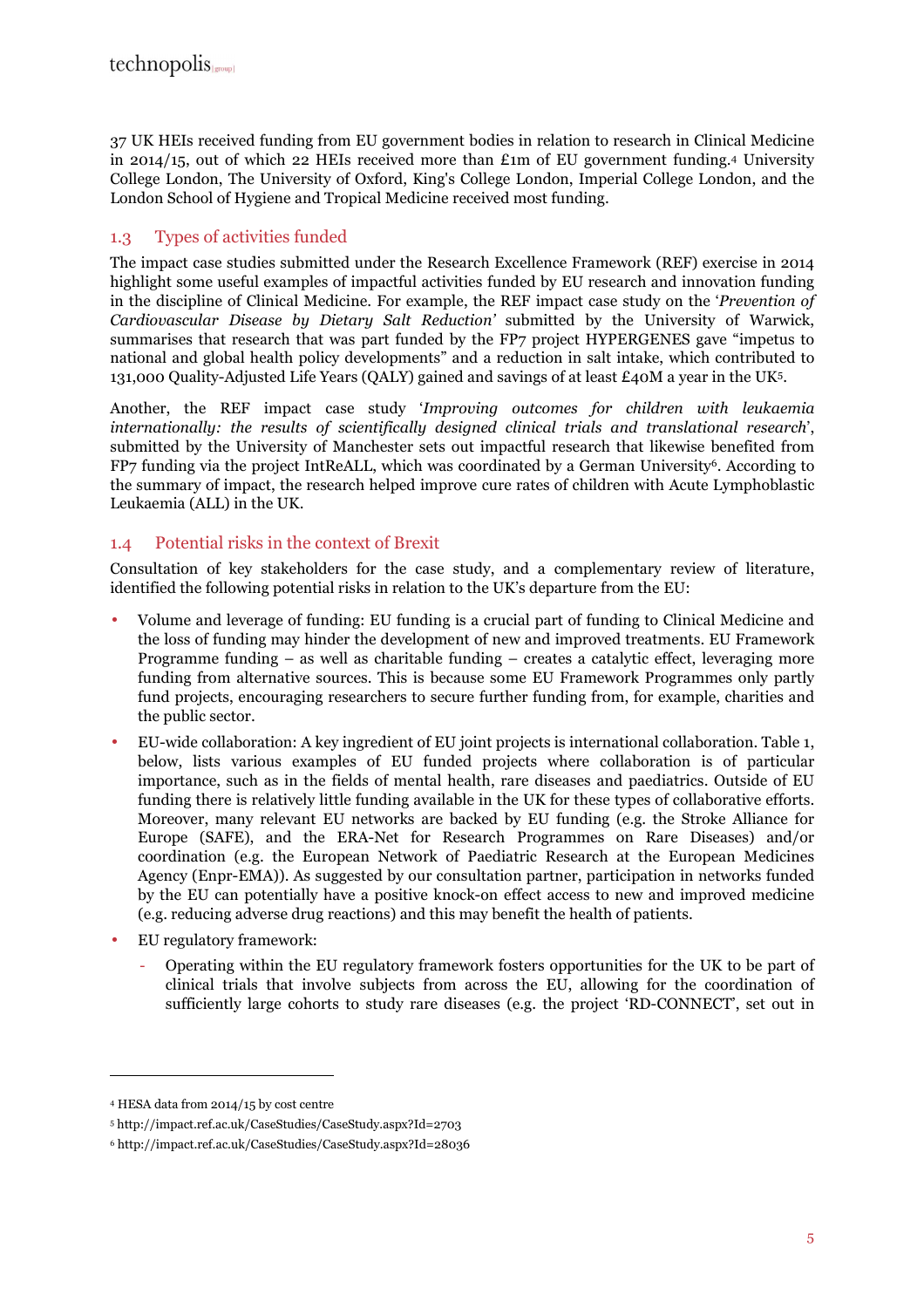$\overline{a}$ 

Table 1). It is estimated that around 28% of Cancer Research UK (CRUK) funded clinical trials involved at least one other EU country<sup>7</sup> .

- The EU also supports the harmonisation of systems of medicine regulation via the European Medicines Agency (EMA), a decentralised agency of the EU that is currently located in London. The EMA 'is responsible for the scientific evaluation, supervision and safety monitoring of medicines developed by pharmaceutical companies for use in the EU'.<sup>8</sup>

| Project name                                                                                                                                                                | <b>Field</b>                 | <b>EU</b> funding                                    | Description                                                                                                                                                                                                                                                                                                                                                                                                                                                                                                                                                                 |
|-----------------------------------------------------------------------------------------------------------------------------------------------------------------------------|------------------------------|------------------------------------------------------|-----------------------------------------------------------------------------------------------------------------------------------------------------------------------------------------------------------------------------------------------------------------------------------------------------------------------------------------------------------------------------------------------------------------------------------------------------------------------------------------------------------------------------------------------------------------------------|
| <b>ROAMER: Road Map</b><br>for Mental Health<br>Research in Europe                                                                                                          | Mental health                | $\epsilon$ 1,999k of<br>€2,266k (88%<br>FP7 funded)  | The largest ever exercise for setting out 'a comprehensive,<br>coordinated mental health research agenda for Europe'. UK<br>partners are Kings' College London, London School of<br>Economics, University of Manchester, University of<br>Cambridge                                                                                                                                                                                                                                                                                                                         |
| <b>MATRICS:</b><br>Multidisciplinary<br>Approaches to<br>Translational<br><b>Research In Conduct</b><br>Syndromes                                                           | Mental<br>health/Paediatrics | €4,500 $k$ of<br>€5,839k (77%<br>FP7 funded)         | A multidisciplinary consortium of academic partners and<br>small and medium-sized enterprises (SMEs) that focuses on<br>the subtyping of aggression both within 'Conduct Disorder'<br>(CD) and of the broader cross-disorder trait of aggression.<br>Several UK institutions and companies are MATRICS<br>members.                                                                                                                                                                                                                                                          |
| <b>TRANSEURO</b>                                                                                                                                                            | Mental health                | $E$ 11,994 $k$ of<br>€16,143 $k$ (74%<br>FP7 funded) | TRANSEURO is a European research consortium with the<br>principal objective to develop an efficacious and safe<br>treatment methodology for Parkinson's disease suffering<br>patients using fetal cell based treatments. The consortium has<br>gathered international experts including leading clinicians,<br>scientists, industrial partners, ethicists and patients'<br>representatives. UK partners are Cambridge University.<br>Cardiff University, Imperial College London, University<br>College London, Life Technologies Ltd, Cambridge Cognition,<br>Imanova Ltd. |
| TACTICS:<br>Translational<br>Adolescent and<br>Childhood<br>Therapeutic<br>Interventions in<br>Compulsive<br>Syndromes                                                      | Mental health                | €6,000k of<br>€7,872k (76%<br>FP7 funded)            | The aim of TACTICS is to identify, over a 5-year period, the<br>neural, genetic and molecular factors involved in the<br>pathogenesis of compulsivity. A multidisciplinary team of<br>preclinical and clinical top researchers worked together to a<br>better understanding and treatment of the syndromes. The<br>project involved 11 partners from 7 different countries<br>including Kings' College London and the University of<br>Cambridge                                                                                                                            |
| RD-CONNECT: An<br>integrated platform<br>connecting registries,<br>biobanks and clinical<br>bioinformatics for<br>rare disease research                                     | Rare diseases                | €11,997 $k$ of<br>€17,678k (68%<br>FP7 funded)       | RD Connect is a global infrastructure linking up data from<br>rare disease research projects in a central resource for<br>researchers across the world; rare disease (RD) Research is<br>still mainly fragmented by data and disease types and given<br>the limited number of patients, experts, and resources, this<br>coordination and pooling of knowledge is crucial. The project<br>is coordinated by the University of Newcastle.                                                                                                                                     |
| TAIN: Treatment of<br><b>Adrenal Insufficiency</b><br>in neonates-<br>Development of a<br>Hydrocortisone<br>Preparation for the<br>treatment of Adrenal<br>Insufficiency in | Paediatrics                  | $\epsilon$ 4,197k of<br>€5,517k (76%<br>FP7 funded)  | The aim of TAIN is to develop a neonatal formulation of<br>hydrocortisone, a drug included in the EMA priority list that<br>needs specific evaluation in the age range $o - 2$ years<br>(neonates & infants). TAIN involves European leaders in<br>neonatology, paediatric pharmacology, methodology and<br>SMEs that will establish links with ethical bodies and<br>regulatory authorities. TAIN is coordinated by the University<br>of Sheffield                                                                                                                         |

|  | Table 1 Examples of networks in Clinical Medicine with UK partners/coordinators |  |  |
|--|---------------------------------------------------------------------------------|--|--|
|  |                                                                                 |  |  |

http://www.ema.europa.eu/ema/index.jsp?curl=pages/about\_us/general/general\_content\_000112.jsp&mid=WC0b01ac0580 028a43

<sup>7</sup> AMRC. How to secure the best for life sciences after Brexit: five key areas http://www.amrc.org.uk/sites/default/files/doc\_lib/Brexit%20event%20briefing%20FINAL%20DESIGN.pdf <sup>8</sup> See: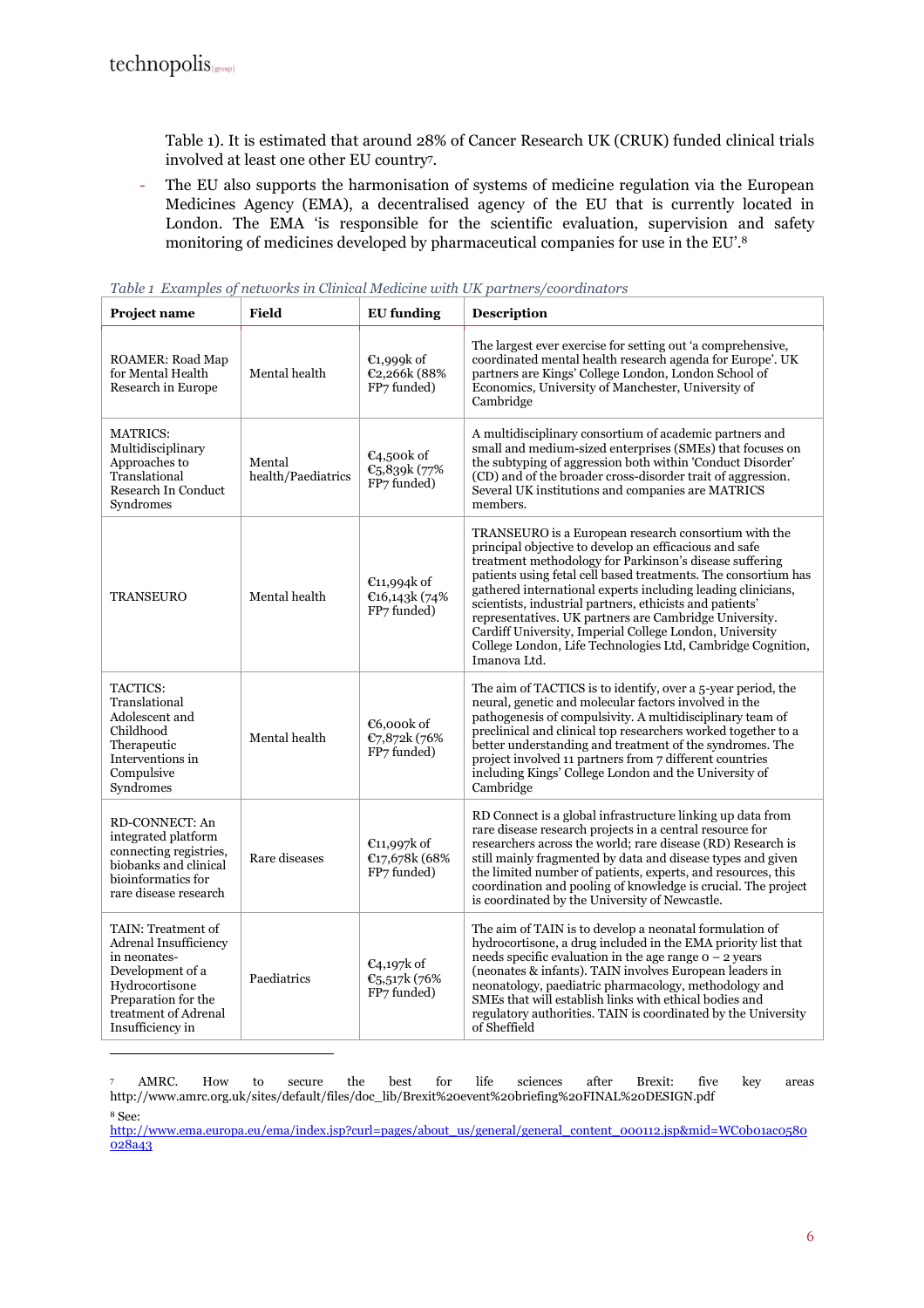| Project name                                                                                                                     | Field                        | <b>EU</b> funding                                           | Description                                                                                                                                                                                                                                                                                                                                                                                                                                                                                                                                                                                                                                                                                                                      |
|----------------------------------------------------------------------------------------------------------------------------------|------------------------------|-------------------------------------------------------------|----------------------------------------------------------------------------------------------------------------------------------------------------------------------------------------------------------------------------------------------------------------------------------------------------------------------------------------------------------------------------------------------------------------------------------------------------------------------------------------------------------------------------------------------------------------------------------------------------------------------------------------------------------------------------------------------------------------------------------|
| neonates and infants                                                                                                             |                              |                                                             |                                                                                                                                                                                                                                                                                                                                                                                                                                                                                                                                                                                                                                                                                                                                  |
| NEMO: Treatment of<br>NEonatal seizures<br>with Medication Off-<br>patent: evaluation of<br>efficacy and safety of<br>bumetanide | Paediatrics                  | $\epsilon_{5,371k}$ of<br>€7,021k (76%<br>FP7 funded)       | NEMO is the largest multi-centred European study of<br>neonatal seizures and their treatment. The project is<br>coordinated by University College London                                                                                                                                                                                                                                                                                                                                                                                                                                                                                                                                                                         |
| EPOC: European<br>Paediatric Oncology<br><b>Off-Patent Medicines</b><br>Consortium                                               | Paediatrics                  | $E1,998k$ of<br>€2,576k (78%<br>FP7 funded)                 | In order to recruit sufficient patient numbers for meaningful<br>studies it is necessary to establish a wider group, bringing<br>together the successful elements of established national<br>organizations. The EPOC group combines leading<br>pharmacologists, paediatric oncologists, regulatory<br>organizations and a management structure which will<br>successfully deliver data of appropriate quality on which to<br>base future clinical use of this drug and to meet the demands<br>of the EMEA priority list' This project is coordinated by the<br>University of Newcastle                                                                                                                                           |
| <b>NEWMEDS Novel</b><br>Methods leading to<br>New Medications in<br>Depression and<br>Schizophrenia                              | Mental health                | <b>IMI</b> budget<br>with $E1b$<br>contribution<br>from FP7 | Major initiative linking eight universities and ten<br>pharm/biotech companies addressing schizophrenia and<br>depression. King's College London operates as the Managing<br>Entity for all participating academic institutions and SMEs.                                                                                                                                                                                                                                                                                                                                                                                                                                                                                        |
| AIMS: autism<br>treatment                                                                                                        | Mental health                | <b>IMI</b> budget<br>with<br>contribution<br>from FP7       | The largest single grant for autism in the world, and the<br>largest for the study of any mental health disorder in<br>Europe. An international consortium of scientists, led by<br>Roche and King's College London, has launched one of the<br>largest ever research academic-industry collaboration projects<br>to find new methods for the development of drugs for autism<br>spectrum disorder (ASD).                                                                                                                                                                                                                                                                                                                        |
| ND <sub>4</sub> BB: New Drug<br>s 4 Bad Bugs                                                                                     | Anti-microbial<br>resistance | <b>IMI</b> budget:<br>€700m                                 | 'Antibiotic-resistant bacteria kill 25 000 people in the EU<br>every year, and cost the economy $C_{1.5}$ billion. The Innovative<br>Medicines Initiative (IMI) programme New Drugs 4 Bad Bugs<br>(ND4BB) represents an unprecedented partnership between<br>industry, academia and biotech organisations to combat<br>antibiotic resistance in Europe by tackling the scientific,<br>regulatory, and business challenges that are hampering the<br>development of new antibiotics <sup>9</sup> . The programme<br>encompasses 7 projects, including for example European<br>Gram-negative Antibacterial Engine (ENABLE) which<br>involves (amongst other) Aston University, the University of<br>Oxford and Cardiff University. |

Source: REF Impact case studies and CORDA

## 2 The role of EU funding in the discipline of Archaeology

#### 2.1 Introduction to the case

 $\overline{a}$ 

Archaeology is the study of historic or prehistoric people and culture via the analysis of, amongst other things, artefacts, inscriptions and architecture. The 2017 report 'Reflections on Archaeology' (British Academy), summarises archaeological research as "influenc[ing] contemporary society through discussions concerning heritage, identity, politics and gender".10 Research in Archaeology is widely disseminated, for example via media engagements, site tours, museum exhibits, popular publications, and school outreach programmes.

<sup>9</sup> See: http://www.imi.europa.eu/sites/default/files/uploads/documents/Publications/IMIandAMRfactsheet\_Nov2015.pdf

<sup>10</sup> See: http://www.britac.ac.uk/reflections-on-archaeology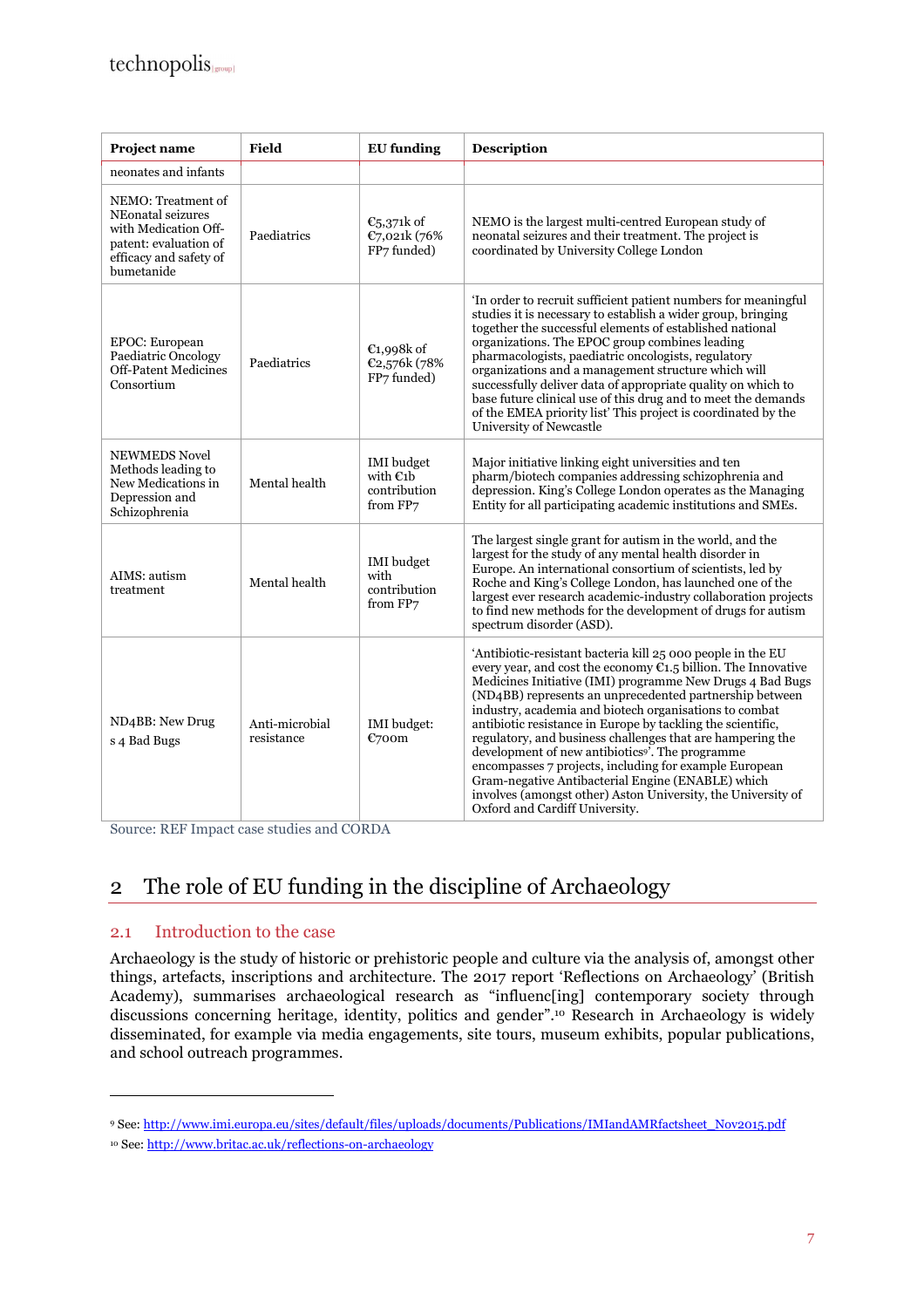$\overline{a}$ 

In comparison to other disciplines, Archaeology has the highest overall proportion of research income from EU government bodies. UK-based archaeologists have been successful in winning European Research Council (ERC) funding, which has allowed departments to grow and/or sustain their research activities since 2007.

#### 2.2 Overview of EU funding

In 2014/15, UK HEIs received around £8.7m of funding from EU government bodies<sup>11</sup> for research in the field of Archaeology. Archaeology has the highest overall proportion of research income from EU government bodies of all disciplines, 38% of total research funding in 2014/15 (see Figure 3, below). This proportion of funding represents a more than tenfold increase in the volume of funding received since 2006/07, which was just £658k, 4% of total funding. The average annual growth in the proportion of EU government funding received is 45% for the years 2006/07-2014/15.

Moreover, since 2013/14, Archaeology research at UK HEIs has received more funding from the EU Framework Programmes than from UK government sources.12 UK government funding to Archaeology has decreased substantially over recent years, from £6.8m (43% of total research funding) in 2006/07 to £5.9.m (26% of total research funding) in 2014/15. In particular, UK central government bodies, local authorities, health and hospital authorities have awarded less funding to Archaeology over the past few years: a decrease from £3.4m (21% of total research funding) in 2006/07 to £1.3m (6% of total research funding) in 2014/15. Moreover, whereas UK industry provided close to £4.8m in 2006/07 (30% of total research funding), in 2014/15 industry provided close to £3.9m, which represents only 17% of total research funding. Together, these changes mean that Archaeology has become more dependent on EU government funding in recent years.

<sup>&</sup>lt;sup>11</sup> As defined by HESA, income from EU government bodies includes all research grants and contracts income from all government bodies operating in the EU, which includes the European Commission, but excludes bodies in the UK

<sup>12</sup> Income from UK government bodies includes income from the UK Research Councils, the Royal Society, British Academy and UK central government bodies, local authorities, health and hospital authorities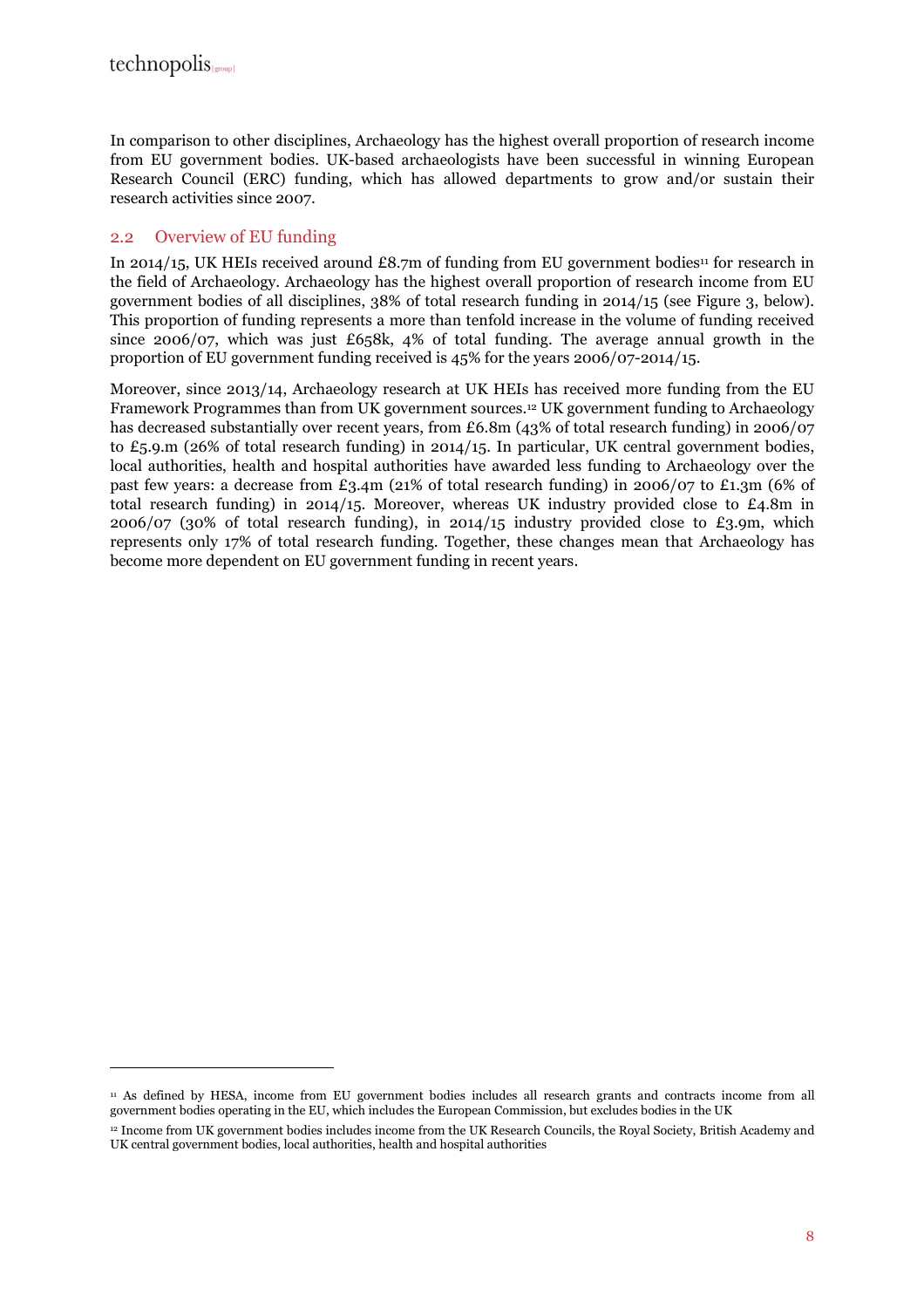### technopolis



*Figure 3 Distribution of EU government and UK government income as a proportion of total funding to Archaeology, 2006/07-2014/15* 

#### Source: HESA data

The increasing dependency on income from EU government bodies can be in part explained by the availability of and success of UK-based archaeologists in winning competitive ERC funding, which was launched in 2007 under FP7. Currently, the ERC represents 17% of the overall Horizon 2020 budget.<sup>13</sup> The ERC gives large grants – up to  $\epsilon_{1.5m}$  for ERC Starter Grants (SIG), up to  $\epsilon_{2m}$  for Consolidator Grants (CoG), and  $\mathfrak{C}_2$ ,  $\mathfrak{m}$  for Advanced Grants (AIG) – for projects lasting up to five years. For Archaeology, there are few other sources of multiannual funding of this magnitude, and ERC funding has enabled researchers to address major research questions that would not have been possible otherwise. Some UK academics have become successful (repeat) applicants for EU funding at the same time as smaller pots of national funding available to researchers have declined.

19 UK HEIs received funding from EU government bodies in relation to the discipline of Archaeology as defined using HESA statistics in 2014/15. From this group of HEIs, 14 received more than £100k of EU government funding and three received more than £1m of EU government funding.14 The three largest recipients were the University of Oxford, the University of York, and the University of Cambridge.

To exemplify the extent of dependency on EU funds at top archaeology departments, more than 70% (£7.5m of nearly £10.5m) of externally-generated research money active at the McDonald Institute for Archaeological Research, a research institute within the University of Cambridge, is EU funding (from FP7 and H2020). The Institute has seen a significant increase in success in obtaining EU funding in

<sup>13</sup> See: https://erc.europa.eu/about-erc/facts-and-figures

<sup>14</sup> HESA data from 2014/15 by cost centre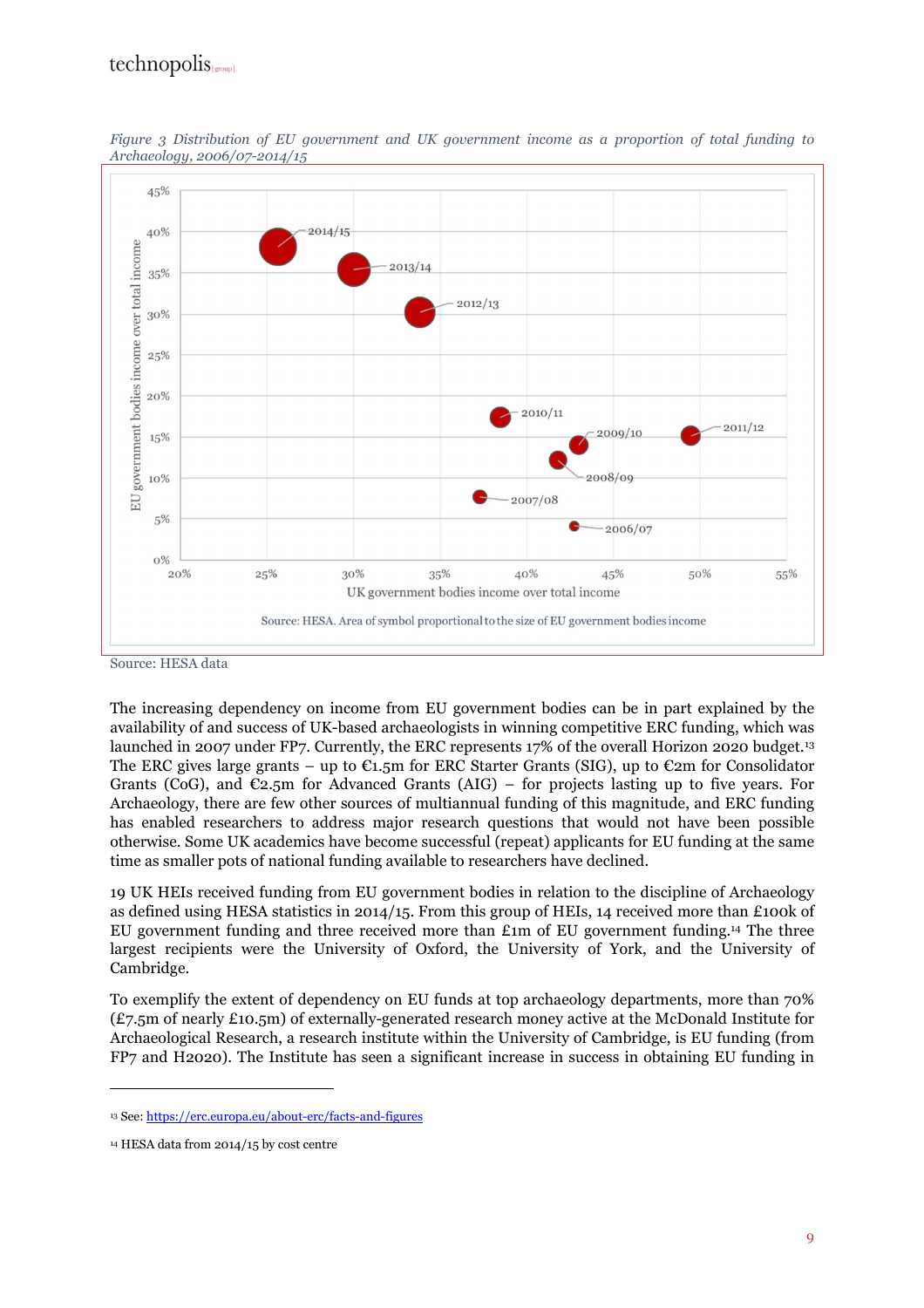recent years. It was involved in a number of FP7 projects: 13 Marie Skłodowska-Curie Intra-European Fellowships, eight ERC Grants, one Innovative Training Network (ITN – also part of the Marie Skłodowska-Curie Actions), and one collaborative project.15 In 2017, six new Marie Skłodowska-Curie Fellows will begin at the Institute and 6-7 ERC Grant applications are expected to be submitted to the 2017 Calls.

### 2.3 Types of activities funded

The impact case studies submitted under the REF exercise in 2014 highlight some useful examples of impactful activities funded by EU research and innovation funding in the discipline of Archaeology. For example, the University of Bradford submitted a REF impact case study on '*Old Scatness: the past providing a sustainable future*'.16 For this research project, the ERDF provided core funding. The Old Scatness is "an enormously complex, multi-period archaeological site focused on a broch surrounded by an Iron Age village, with both earlier and later settlement." (idem). The project enabled field training on excavations and doctoral research, and the research that was conducted benefited from various international collaborations. As noted in the REF impact case study, the archaeological research at Old Scatness has positively influenced the cultural identity and tourist sector of the islands, inspiring the design and creation of a range of products. Artefacts found at the site are now on display at the £11.6 million Shetland Museum that opened in 2007.

Archaeology and heritage related projects funded by the EU Framework Programmes also have cultural, media and educational interest. For example, Marie Skłodowska-Curie Fellows at Cambridge University work with the Faculty of Education on 3D production of artefacts and their use in school education. Another REF impact case study submitted by the University of York,17 '*ADS: Impact on preserving and presenting archaeological information*', is relevant here. The interoperability of the Archaeology Data Service (ADS) has been extended across national borders, "influencing the EC's INFRASTRUCTURE programme to facilitate cross-border access to databases of cultural heritage institutions" (idem). In 2013, 16 countries agreed to make archaeological data publicly accessible through common interfaces (the European ARIADNE project). A current ADS research initiative includes the project ArchAIDE (ARCHaelogical Automatic Interpretation and Documentation of cEramics), which is funded by Horizon 2020 and aims to create a new system for the automatic recognition of archaeological pottery from excavations around the world.<sup>18</sup>

#### 2.4 Potential risks in the context of Brexit

EU Framework Programme funding and in particular ERC grants have transformed the field of Archaeology in the UK in a positive way. As a result of the collaborative nature of EU projects, the UK is able to work with researchers across the EU. ERC grants are unique in the discipline because of the size of the grants (enabling sufficient funding for the salary of academics working at different career stages), the length of the grants, and the collaborative nature of the funding. ERC grants also enable teamwork that helps advance research. Archaeology is by nature a multidisciplinary field, where researchers work with a range of subjects, and ERC grants have helped to mobilise resources, enable significantly expanded research teams working in a single department, and create international collaboration. It is expected that at least some of the collaborations that have been established in recent years will cease to exist in the absence of this type of funding.

As an example of ERC-funded research, the Rome's Mediterranean Ports (ROMP) project, led by the University of Southampton,<sup>19</sup> was granted an Advanced Grant with a value of  $\epsilon$ 2.5 million. The project

<sup>15</sup> Project CRIC funded under FP7-SSH - Specific Programme "Cooperation": Socio-economic Sciences and Humanities

<sup>16</sup> See: http://impact.ref.ac.uk/CaseStudies/CaseStudy.aspx?Id=43613

<sup>17</sup> See: http://impact.ref.ac.uk/casestudies2/refservice.svc/GetCaseStudyPDF/43451

<sup>18</sup> See: http://archaeologydataservice.ac.uk/research

<sup>19</sup> See: www.portuslimen.eu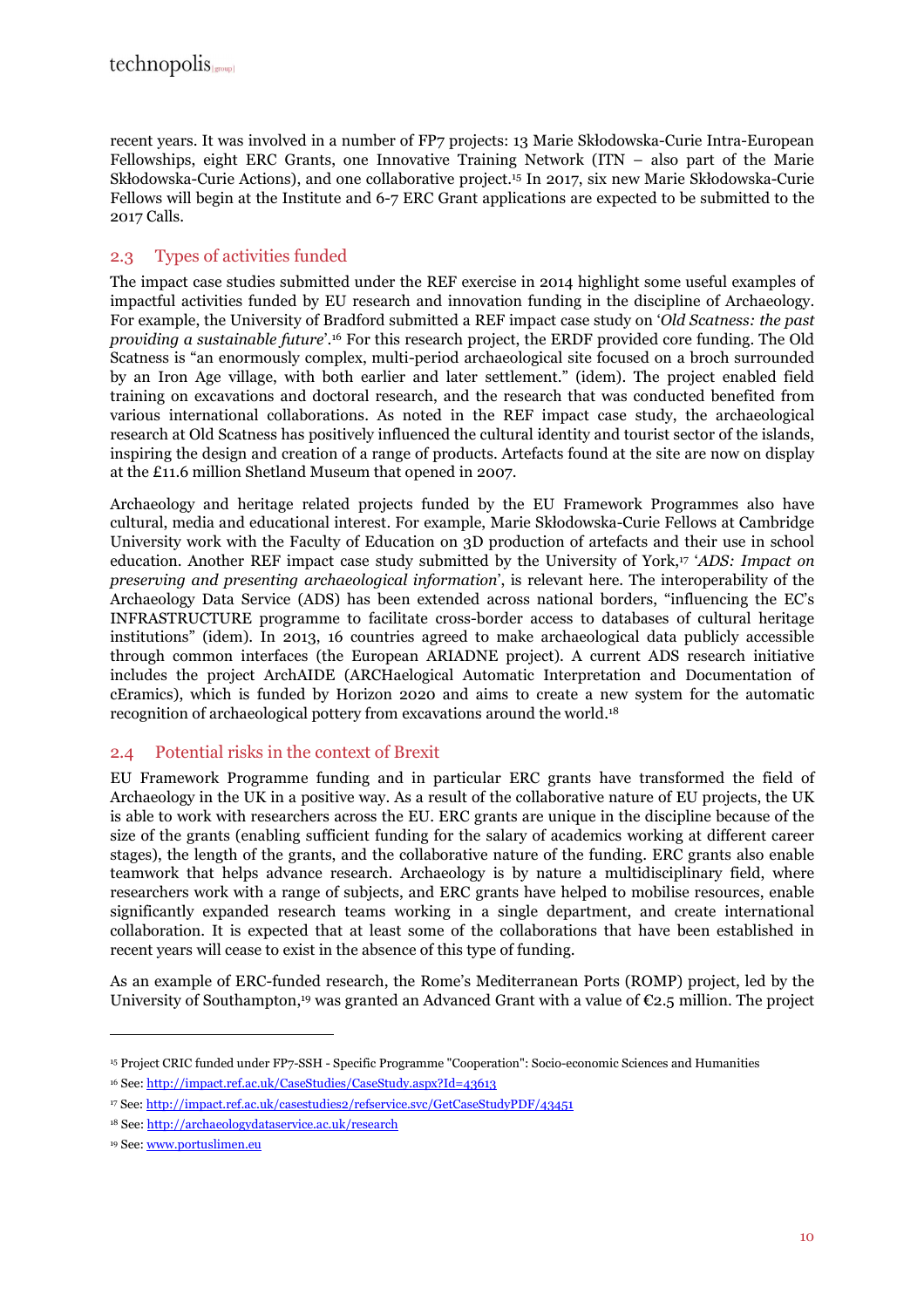addresses specific questions relating to the capacities of and inter-connections between a range of 30 selected ports in ways that will allow a better understanding of their role in promoting the cohesion and integrity of the Roman Mediterranean during the imperial era. The ERC grant covers the costs of a central team of established researchers, post-docs and PhD students at the University of Southampton, a team of established researchers and a post-doc at the University La Lumière Lyon 2, the CNRS (*Maison de l'Orient et du Mediterranée*, Lyon) the costs of a researcher and fieldwork related costs at the British School at Rome, and fieldwork costs at the Universities of Cologne, Kiel and the German Archaeological Institute (Istanbul). The main benefit to the participants comes in the extensive exchange of different ideas, techniques and approaches to the study of ports that has taken place between the different institutions participating in the project, with annual project meetings having played a fundamental role.

Similarly, funding through the Marie Skłodowska-Curie Actions has helped advance the careers and research of grant recipients working in the discipline and the absence of this type of funding implies fewer resources available for early career researchers.

Limiting free movement of people is also a likely risk to the discipline. It is estimated that 22% of all UK academic staff in the field of 'humanities & language based studies & archaeology' are non-UK EUnationals (this is above the average across disciplines, which is  $17\%$ )<sup>20</sup>.

As archaeologists are heavily dependent on EU funding, a break away from EU funding sources puts the discipline in a vulnerable position. This is exacerbated by the fact that the UK is short of archaeologists and/or skilled workers active in the field of Archaeology because of the surge in large scale infrastructure projects (e.g. HS2, Crossrail, and the A14), which drives away many archaeologists from research positions.21 At the same time, funding is needed to train archaeologists and to conduct research on the commercial/development-led archaeology discoveries.<sup>22</sup>

<sup>20</sup> HESA 2015/16 https://www.hesa.ac.uk/data-and-analysis/staff/cost-centres

<sup>21</sup> https://content.historicengland.org.uk/images-books/publications/national-infrastructure-development-and-capacity-2015- 33-assessment/national-infrastructure-development-and-archaeological-capacity-shortages.pdf/

<sup>22</sup> https://content.historicengland.org.uk/images-books/publications/building-the-future-transforming-our-past/buildingfuture-transforming-past.pdf/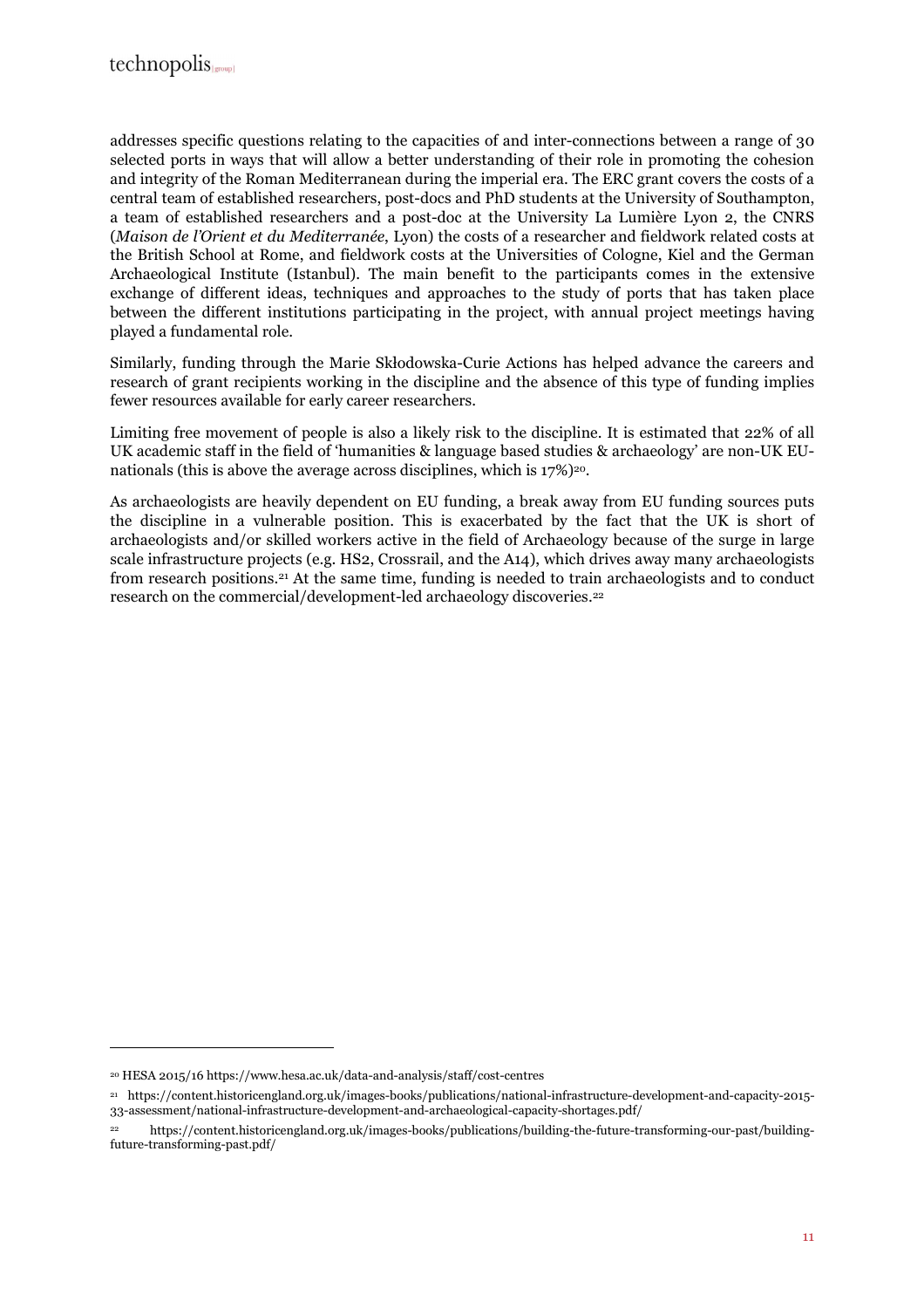## 3 The European Social Survey

#### 3.1 Introduction to the case

The European Social Survey (ESS) is a biennial cross-national survey measuring attitudes, beliefs and behavioural patterns of diverse populations across Europe. The UK has been a key driver in the development of the survey and currently hosts the ESS Headquarter at City, University of London. The main aims of the survey are: <sup>23</sup>

- to chart stability and change in social structure, conditions and attitudes in Europe, and to interpret how Europe's social, political and moral fabric is changing;
- to achieve and spread higher standards of rigour in cross-national research in the social sciences, including for example, questionnaire design and pre-testing, sampling, data collection, reduction of bias and the reliability of questions;
- to introduce soundly-based indicators of national progress, based on citizens' perceptions and judgements of key aspects of their societies;
- to undertake and facilitate the training of European social researchers in comparative quantitative measurement and analysis;
- to improve the visibility and outreach of data on social change among academics, policy makers and the wider public.

The ESS is academically driven and data is available free of charge for non-commercial use. The survey is widely considered to be the 'gold standard' for cross-national survey methodology and won the Descartes Research Prize in 2005 for "radical innovations in cross-national surveys".24 In 2013, the ESS was awarded the status of a European Research Infrastructure Consortium (ERIC) by the European Commission and in 2016 was listed as a 'Landmark' Research Infrastructure in the European Strategy Forum on Research Infrastructures (ESFRI) Roadmap.<sup>25</sup>

#### 3.2 Overview of EU funding

 $\overline{a}$ 

ESS activities are financed by a combination of EU grants and funding from national and other sources, including initial support from the European Science Foundation. Eleven grants from successive EU Framework Programmes have been awarded to the ESS with a total value of  $\mathfrak{C}26.5m$ . In the context of typical funding in the social sciences, this is a very significant amount.

The ESS's funding has changed over time. In the period 2001-2013, EU funding covered the central core functions of the ESS and this funding was critical in establishing the survey. Starting in 2006, the EU has provided additional funding for supporting the transformation of the ESS from a project into an infrastructure. Since the ESS's establishment as a European Research Infrastructure Consortium (ERIC) in 2013, participating countries have been required to collectively fund the central coordination function as well as the fieldwork in their own country, while EU grants have funded European added-value activities, methodological research and support for network development. The current 'ESS-SUSTAIN' grant aims to ensure the long-term commitment of current members and to expand the membership and coverage. In addition, the ESS ERIC coordinates the 'SERISS' project, a collaboration between European social science infrastructures which aims to strengthen the base of socio-economic evidence to support policy-making on grand challenges. Specifically, ESS ERIC leads the work on language translation and the development of 'probability-based web panels'.<sup>26</sup> The most

<sup>23</sup> http://www.europeansocialsurvey.org/about/ (accessed 7 March 2017)

<sup>24</sup> https://ec.europa.eu/research/press/2005/pr0212en.cfm (accessed 7 March 2017).

<sup>25</sup> ESFRI (2016), *Strategy Report on research infrastructures – Roadmap 2016*, European Strategy Forum on Research Infrastructures, p. 15.

<sup>&</sup>lt;sup>26</sup> http://www.europeansocialsurvey.org/about/news/new0037.html (accessed 7 March 2017).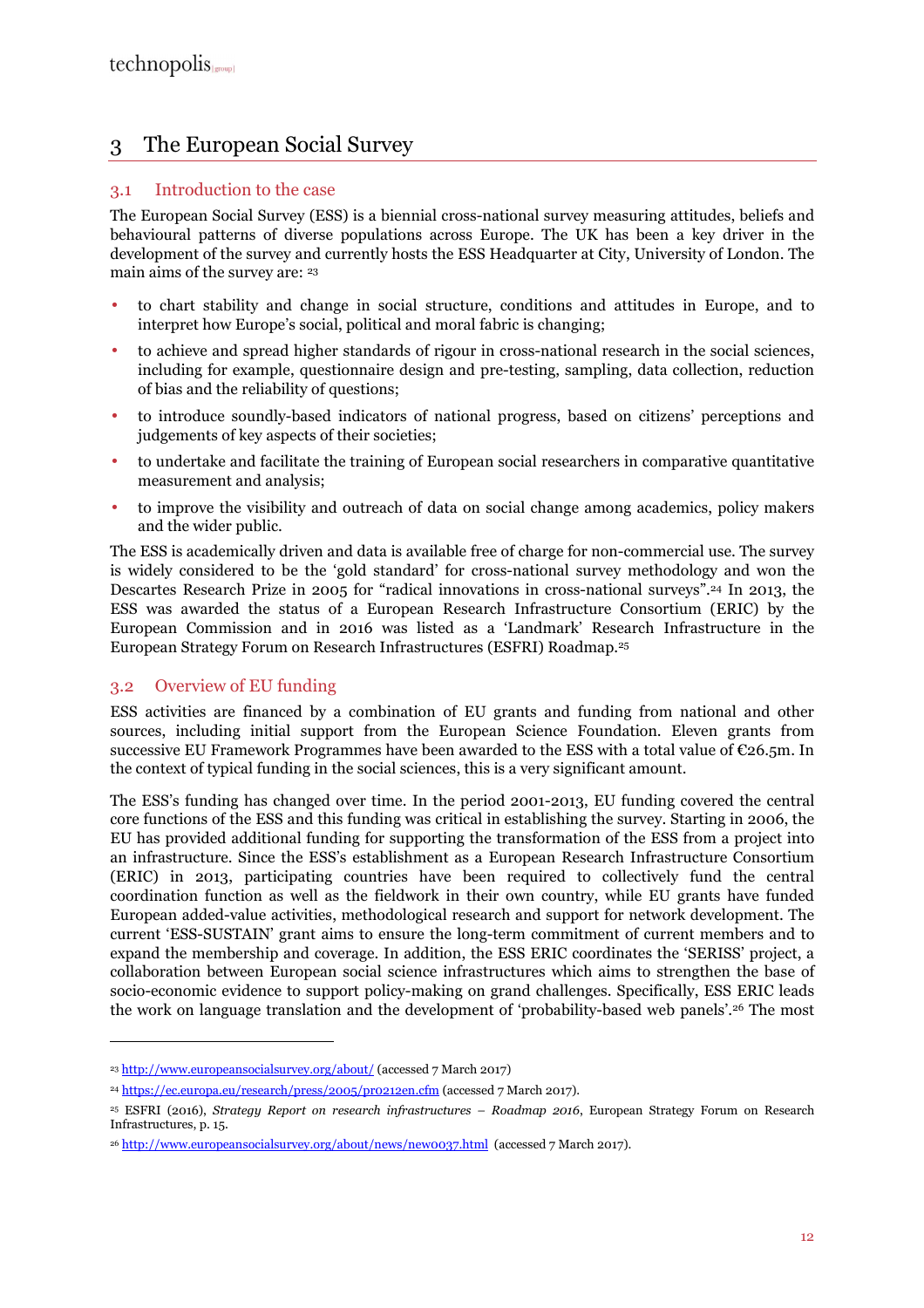recent award is the RISCAPE project which aims to provide an analysis of European research infrastructures in the international landscape across all disciplines. The ESS ERIC is a beneficiary of that grant.

#### 3.3 Types of activities funded

Since its establishment in 2001, the ESS has been conducted every two years using face-to-face interviews. The first round was fielded in 2002 and the most recent eighth round in 2016. So far, each round has had participation from between 22 and 31 countries, including EU Member States and other European countries.<sup>27</sup>

The value of social surveys such as the ESS depends crucially on the ability to coordinate and collect data in different countries with different socio-economic and political characteristics. By paying the costs of the survey in their own country, ESS participants gain comparable data from more than 20 European countries. The strong central coordination and methodological rigour sets the ESS apart from other international surveys and allows a closer monitoring of the techniques employed across the participating countries. In the UK, the ESS has had a range of impacts on participants and stakeholders. For example:

- Financially, the UK benefits from hosting the headquarters and gets back substantially more than it pays in
- ESS data is widely used by UK academics: The UK has the third largest number of registered users and the number of ESS-based publications with a UK-based first author is higher than any other country<sup>28</sup>
- The ESS has helped develop expertise and capacity among UK academics, especially young researchers who are able to gain experience with international project work at the highest level
- Methodologically, the ESS has helped to raise the standards for other social surveys in the UK and disseminate good practice. Examples where ESS has developed new approaches that have been adopted by the wider community include the methods for translating survey questions and the conceptualisation of 'wellbeing'
- The ESS training resource, 'ESS Edunet',<sup>29</sup> is used in teaching at many of the top UK HEIs and by the Q-Step programme which promotes quantitative social science training in the UK<sup>30</sup>
- Beyond academia, methodological expertise developed through the ESS is used by commercial marketing research organisations and results are used in the development of policy,31 for example in the field of procedural justice<sup>32</sup>

For the rest of the EU, the involvement of the UK plays a key role. The UK is a leader in key elements of social science and a large number of leading scientists in the field are UK-based. The UK provides access to English language journals, and acts as a gateway to the English-speaking research community world-wide. As a member of the ESS General Assembly, the Economic and Social Research Council (ESRC) provides highly valued strategic input and the strong UK 'impact agenda' for research provides a model for the ESS and its other members.

<sup>27</sup> Non-EU participants include Israel, Kosovo, Norway, Russia, Switzerland, Turkey and Ukraine (see http://www.europeansocialsurvey.org/about/participating\_countries.html, accessed 7 March 2017)

<sup>28</sup> Fitzgerald (2016), 'The European Social Survey Infrastructure: Past Present and Future', presentation at 3rd International ESS Conference Lausanne, 15 July 2016.

<sup>29</sup> http://essedunet.nsd.uib.no/ (accessed 7 March 2017).

<sup>30</sup> http://www.nuffieldfoundation.org/q-step (Accessed 7 March 2017).

<sup>31</sup> Drew, King and Richie (2013), *Impact Evaluation: Workplace Employment Relations Survey and European Social Survey*, European Social and Economic Research Council (ESRC), p. 33.

<sup>32</sup> REF2014 impact case study: "Trust in justice: mapping public attitudes towards the police and other legal institutions and how these findings have changed EU and UK policy", Birkbeck, University of London. (available at http://impact.ref.ac.uk/case studies2/refservice.svc/GetCaseStudyPDF/17684, accessed 7 March 2017).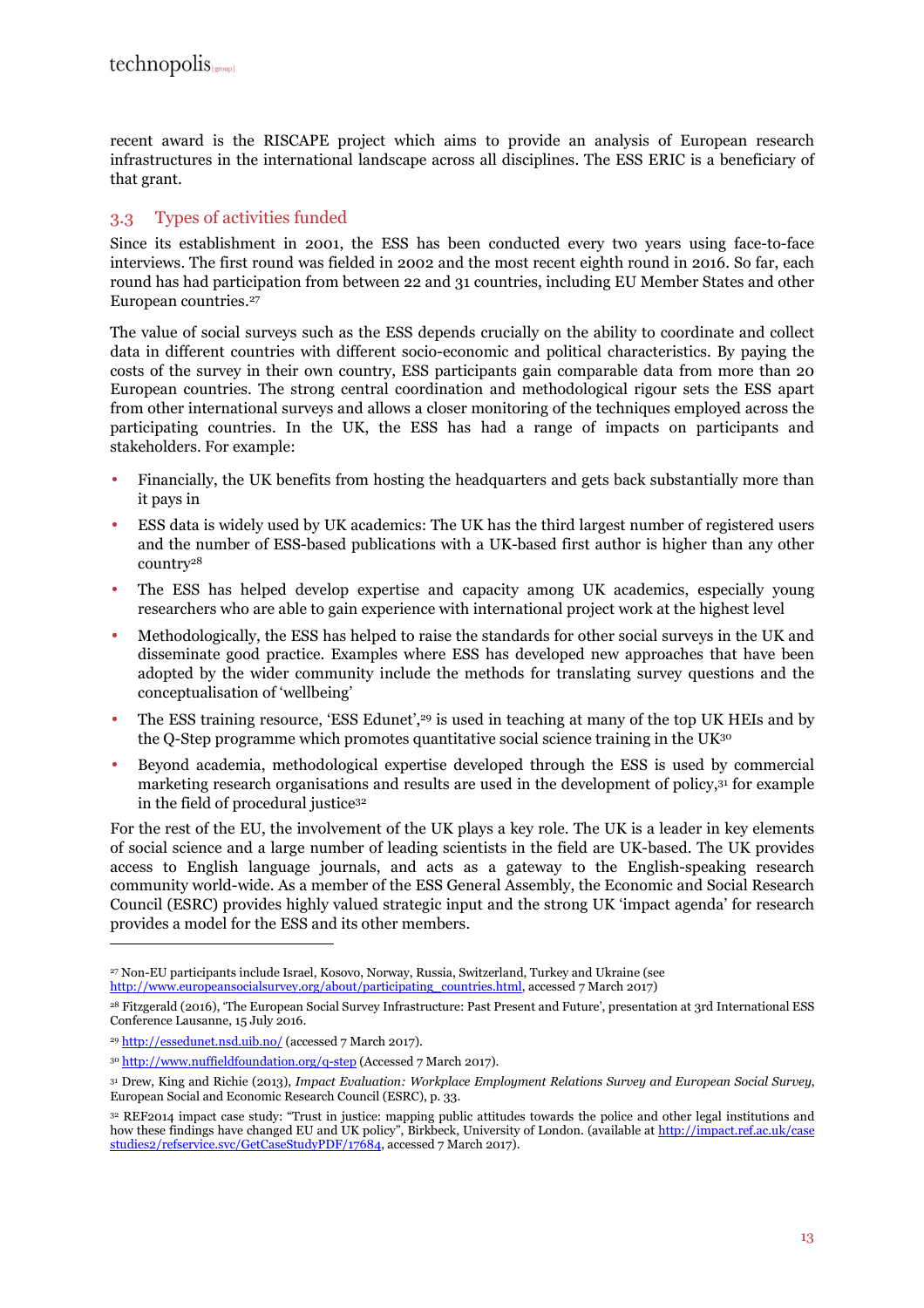$\overline{a}$ 

#### 3.4 Potential risks in the context of Brexit

For the UK, hosting the ESS HQ brings a range of benefits that could be at risk when the UK leaves the EU. One aspect is the prestige and international recognition that comes with hosting a large international infrastructure. Financially, the UK benefits as a large proportion of ESS funding goes to the UK-based headquarters. This includes EU grants as well as contributions from other ERIC members to the central functions of the ESS. In addition, UK researchers have played leading roles in the development of methodologies and survey modules which provides both influence and learning opportunities for the UK. For example, out of 19 rotating survey modules so far (ESS rounds 1 to 9), 11 have been led by UK-based academics and 25 out of 102 team members were UK-based.33 More broadly, ESS has helped reinforce the status of the UK as a leading centre for comparative social surveys able to attract top international researchers in the field.

Whereas the UK could likely continue to participate in the ESS, it is uncertain whether the UK could continue in the role as host and coordinator of the consortium after leaving the EU. The ESS headquarters depends on EU funding for its operation and development and as a European Research Infrastructure Consortium (ERIC), ESS ERIC operates under EU law. The EU legal framework facilitates the shared operation of the infrastructure and provides benefits such as exemption from VAT.34 Thus, the ability of the ESS host country to access EU funding and to operate under EU law appear to be essential. All members of ERICs (not only the host) must accept the jurisdiction of the European Court of Justice (ECJ) in the case of disputes, and the UK has signalled its intention to leave the jurisdiction of the ECJ as it leaves the EU

<sup>33</sup> http://www.europeansocialsurvey.org/methodology/ess\_methodology/source\_questionnaire/ (accessed 7 March 2017).

<sup>34</sup> https://ec.europa.eu/research/infrastructures/index\_en.cfm?pg=eric (accessed 7 March 2017).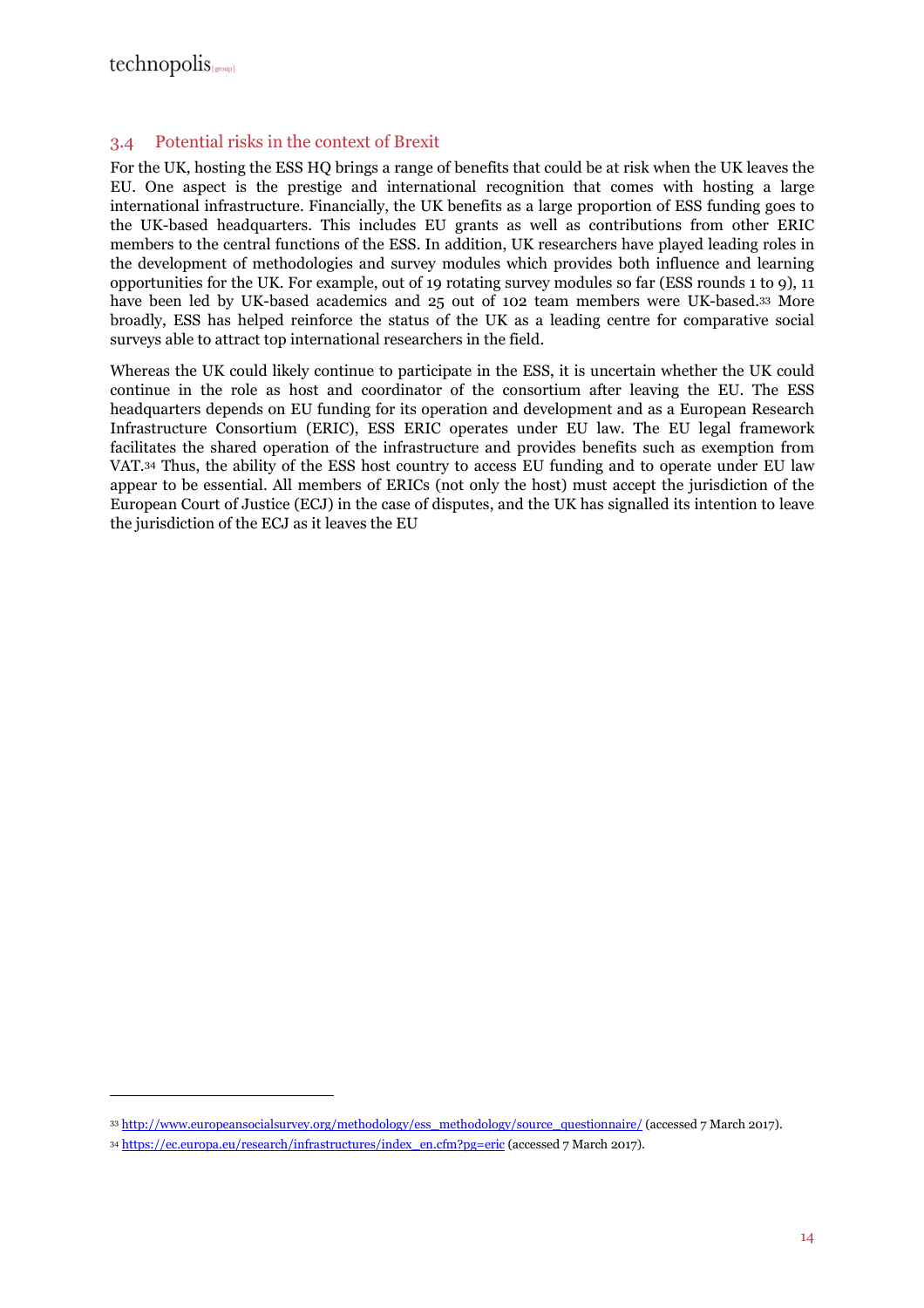## 4 The role of EU funding for the UK ICT Sector

#### 4.1 Introduction to the case

This case study looks at the ICT sector in both the higher education and business sectors. ICT has been a key priority in the EU's science and technology policy since the European Strategic Program on Research in Information Technology (ESPRIT) was launched in 1983. ICT remains among the best funded areas in the EU framework programmes and is now connected to the wider EU priority to create a 'Digital Single Market' with fewer barriers, for example with common rules for data protection and online purchases.

In the UK, the digital sector is large and fast-growing. The sector's Gross Value Added (GVA) was £118.3bn in 2014 accounting for 7.3% of the UK economy. A 2016 statistical release from the Department for Culture, Media and Sport estimated that the sector had 1.4m jobs, equivalent to 4.4% jobs in the UK.35 'Computer programming and information service activities' and 'Telecommunications' accounted for 17% of all UK Business R&D spend (BERD) in 2014.36 As part of the new UK Digital Strategy, published on 1st March 2017, the government has confirmed its commitment to supporting research and innovation in ICT through Innovate UK and the Engineering and Physical Sciences Research Council (EPSRC).<sup>37</sup>

#### 4.2 Overview of EU funding

ICT underpins activities in almost every part of the EU Framework Programmes, including einfrastructures and Public-Private-Partnerships. UK HEIs and businesses have been very successful in attracting funding for ICT research. Since 2007, UK HEIs have received more than  $\mathfrak{C}$ 700m from the specific ICT programmes under FP7 and Horizon 2020 (see Table 2 below), and UK companies have received more than  $\epsilon$ 300m, and much more if other ICT-related activities are considered.

|                                                       | FP7 ICT thematic<br>programme | H <sub>2020</sub> ICT (LEIT)<br>programme <sup>38</sup> | $FP7 + H2020$<br>to date |
|-------------------------------------------------------|-------------------------------|---------------------------------------------------------|--------------------------|
| Higher and secondary education institutes             | € 615.0m                      | € 104.6m                                                | € 719.5 $m$              |
| Private for profit (excl. education)                  | € 230.4m                      | $E$ 73.4m                                               | € 303.8m                 |
| Research organisations                                | $E_{37.4m}$                   | € 11.0 $m$                                              | $E$ 48.4m                |
| Public body (excluding research and education)        | $E$ 16.8m                     | € 5.1m                                                  | € 21.9 $m$               |
| Other<br>$\sim$<br>$\sim$ $\sim$ $\sim$ $\sim$ $\sim$ | € 12.3 $m$                    | $E$ 4.4m                                                | € 16.7 $m$               |

*Table 2 Funding for UK participants from FP7 and H2020 ICT programmes* 

Source: CORDA

 $\overline{a}$ 

In 2014/15 UK HEIs received close to  $£46m$  of funding from EU government bodies<sup>39</sup> in relation to research in the field of IT, systems sciences & computer software engineering, which is equal to 30% of the total research funding received by UK HEIs.40 This represents a steady increase in funding received since 2006/07, which was £22m (just over 23% of total funding - see Figure 4, below). The overall

<sup>35</sup> Department for Culture, Media & Sport (2016), *Digital Sector Economic Estimates*, Statistical Release, January 2016.

<sup>36</sup> ONS (2016), *UK Gross domestic expenditure on research and development: 2014*, Statistical bulletin, 18 March 2016

<sup>37</sup> https://www.gov.uk/government/publications/uk-digital-strategy/uk-digital-strategy (Accessed 15 March 2017)

<sup>38</sup> The CORDA dataset used for this analysis includes Horizon 2020 calls ICT-2014 and ICT-2015. The figure based on later extracts from the database are likely to be higher.

<sup>39</sup> As defined by HESA, income from EU government bodies includes all research grants and contracts income from all government bodies operating in the EU, which includes the European Commission, but excludes bodies in the UK

<sup>40</sup> HESA data from 2014/15 by cost centre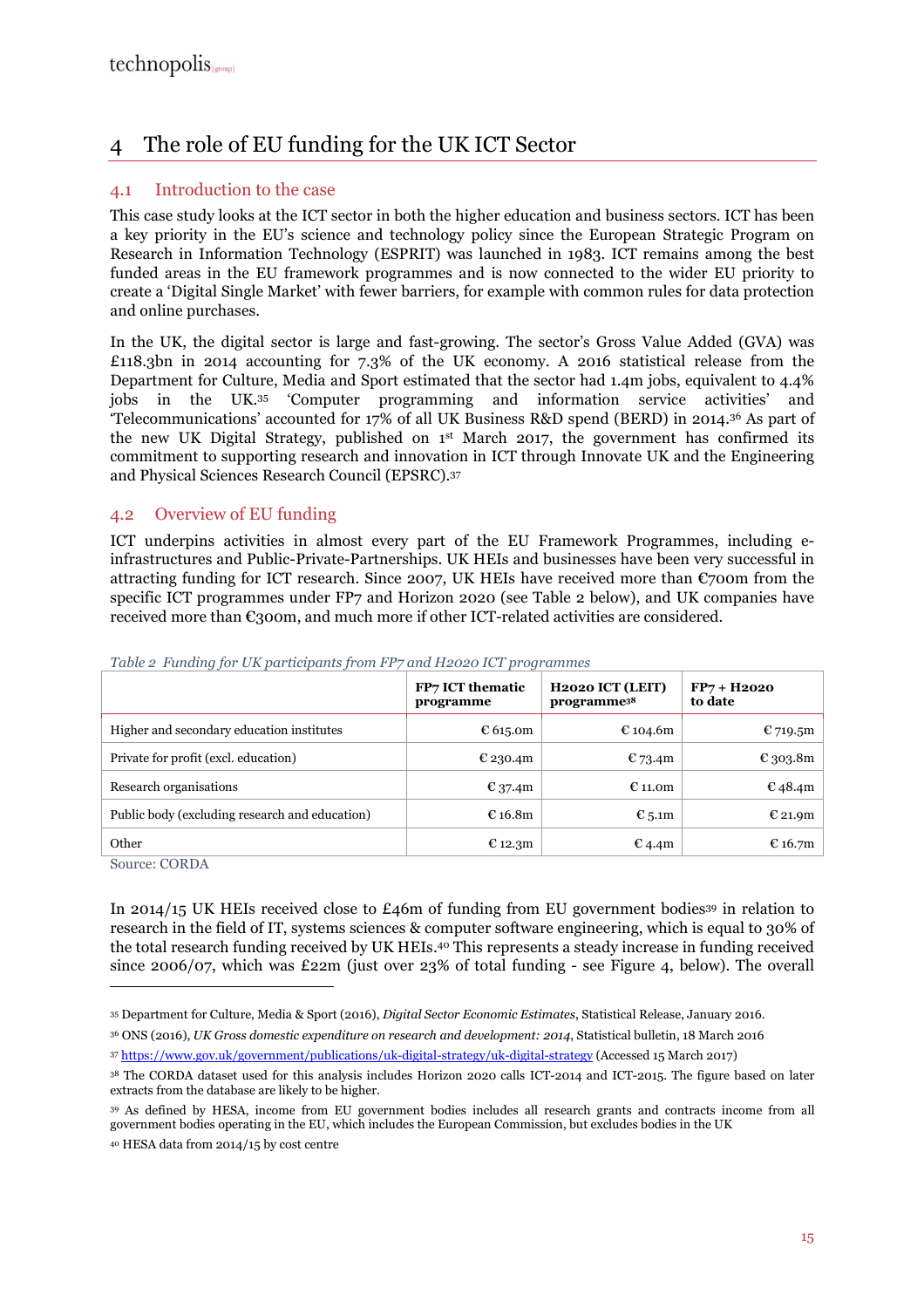proportion of income from EU government bodies is high in the ICT sector compared to most other disciplines. Funding from UK government bodies<sup>41</sup> to IT, systems sciences & computer software engineering has increased in absolute terms over recent years from close to £60m in 2006/07 to approximately £83m in 2014/15. In relative terms, UK government funding has decreased from  $62\%$ to 53%. Altogether, this suggests that the discipline has become more dependent on EU funding in recent years.

86 UK HEIs received funding from EU government bodies in relation to research in IT, systems sciences & computer software engineering in 2014/15, out of which 13 HEIs received more than £1m of EU government funding.<sup>42</sup>

*Figure 4 Distribution of EU government and UK government income as a proportion of total funding to IT, systems sciences & computer software engineering, 2006/07-2014/15* 



Source: HESA

 $\overline{a}$ 

UK business participation in ICT is dominated by telecommunications companies. As shown in Figure 5, 12%-13% of EU Framework Programme funding to UK business has been awarded to companies in the ICT sector during FP7 and Horizon 2020. In FP7, the great majority of funding was awarded to telecommunications companies, though in Horizon 2020, UK companies from other sub-sectors such as computer programming and publishing have attracted a more substantial amount of EU funding.

<sup>41</sup> Income from UK government bodies includes income from the UK Research Councils, the Royal Society, British Academy and UK central government bodies, local authorities, health and hospital authorities

<sup>42</sup> HESA data from 2014/15 by cost centre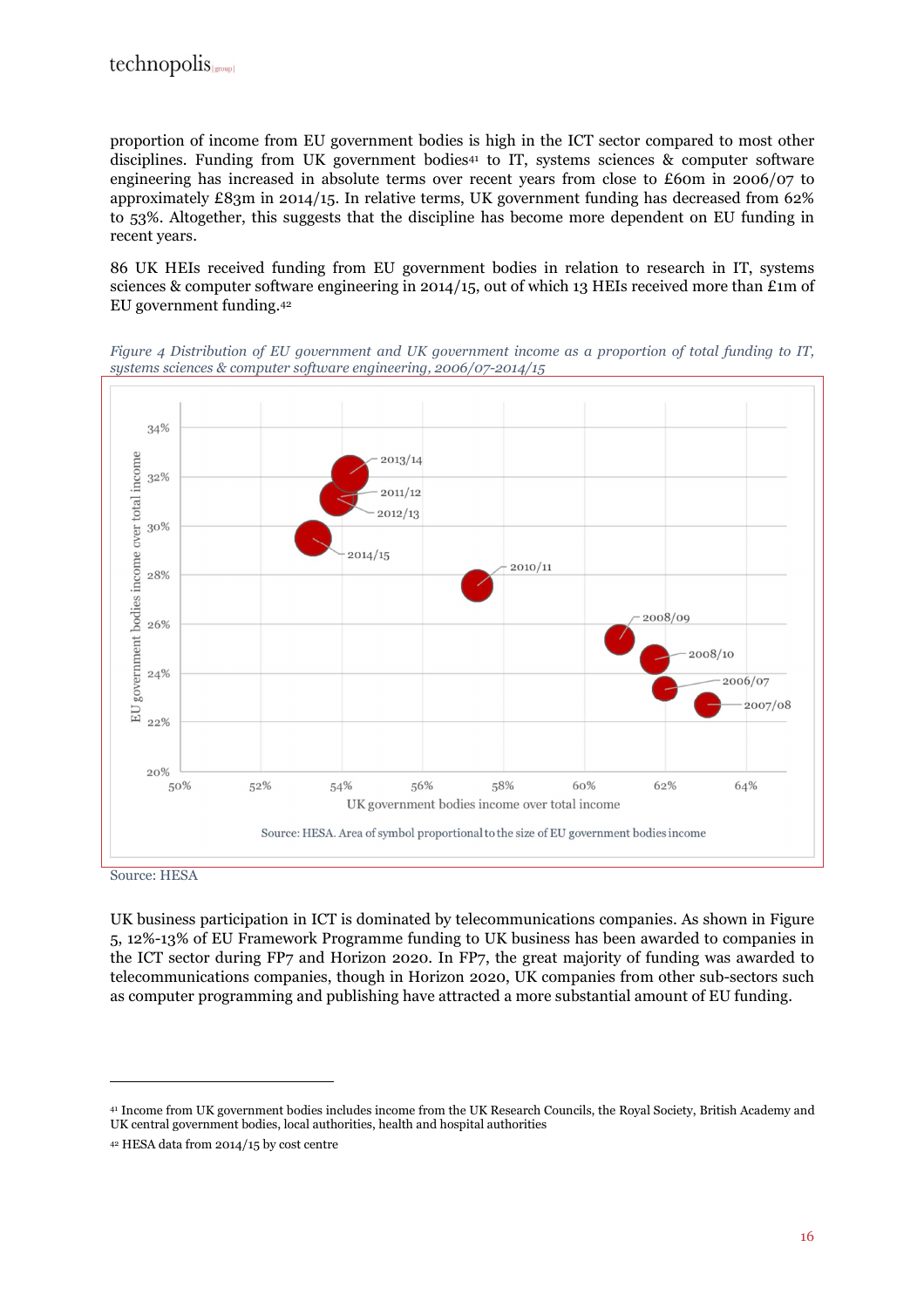

*Figure 5 Funding for UK companies active in the ICT sector from FP7 and Horizon 2020* 

Note: Using the statistical classification of economic activities in the European Community (NACE) (Rev 2).<sup>43</sup>

#### 4.3 Types of Activities funded

Whereas universities receive most of the direct EU research and innovation funding for ICT, the activities that flow from this feed into broader 'eco-systems' in cities like Edinburgh and London, among others. EU grants awarded to universities not only fund academic research but underpins a variety of innovation activities throughout the system. Stakeholders consulted for the study emphasised this aspect of EU funding.

Using REF impact case studies to illustrate activities supported by EU funding, the case study submitted to the exercise by the University of South Wales on *the 'Mobile applications and technologies making economic impact'* was underpinned by £5.96m in 2010-2015 ERDF Convergence Funding for the establishment of the Centre of Excellence for Mobile Applications and Services (CEMAS) .44 CEMAS supports Welsh SMEs to develop, test and find a route to market for their mobile application product on a number of platforms including iOS, Android, Blackberry and Windows Phone. The REF case study outlines that "by July 2013, the Centre has provided assistance in forms of research and development services to 66 companies, developed 28 products." (idem).

Moreover, participation in consortia funded by the EU have a positive effect on access to innovation and technology. The REF impact case study '*Robotics Applications in Health, Education and Entertainment*', submitted by Plymouth University benefited from €1.4m of FP7 funding via the project ALIZ-E, which was coordinated by the university.45 The project was initiated following a request from an Italian hospital, and project partners included other HEIs and robotics companies abroad. As summarised in the case study, "economic impact is reflected by commercial investment, and world-wide sales of robotics technologies by spin-off companies" (idem), and technology developed as part of the ALIZ-E project became integrated into the commercial robot Nao, developed by Aldebaran Robotics. These robots were also used to teach autistic children and students in UK schools.

<sup>43</sup> NACE Revision 2 (Rev. 2) was agreed in December 2006 and implemented from 2007. See: http://ec.europa.eu/eurostat/statistics-explained/index.php/Glossary:Statistical\_classification\_of\_economic\_activities\_in\_the \_European\_Community\_(NACE)

<sup>44</sup> http://mobile.research.southwales.ac.uk/cemas/

<sup>45</sup> http://impact.ref.ac.uk/CaseStudies/CaseStudy.aspx?Id=4592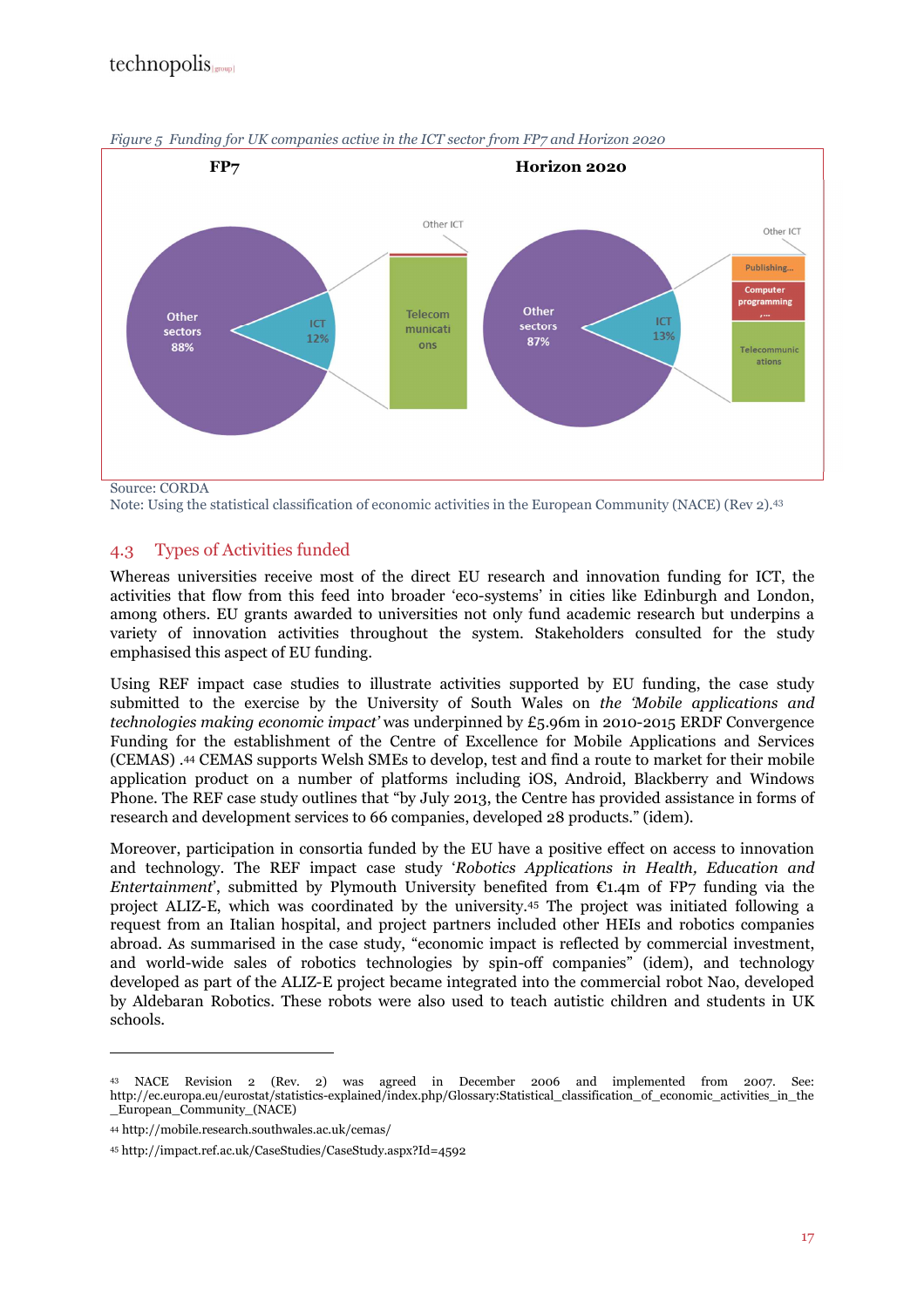UK companies in the ICT sector benefit in a number of ways from EU funding. According to stakeholders consulted for this study, the following aspects of EU funding are important to the sector:

- It specifically allows very large scale projects
- It helps to build relationships with EU organisations and beyond.
- It enhances learning and knowledge
- For some small companies, participation helps establish business models
- It helps to build a wider client base
- It supports companies to understand markets and expand into new markets
- It helps to develop partnerships with other companies and potential customers.

#### 4.4 Potential risks in the context of Brexit

UK HEIs have become increasingly dependent on EU funding for research in ICT. Since 2010/11, approximately 30% of all income from research grants and contracts for ICT research has come from EU government bodies.

Industry representatives see several risks for the ICT sector with respect to future participation in EU research and innovation collaboration:

- The work performed at universities is seen as the 'life blood' of the sector and a loss of EU funding could affect the wider ecosystem on which companies depend
- Many companies depend directly on EU Framework Programmes
- Access to large collaborations at the scale of the EU Joint Technology Initiatives (JTIs) could not be replicated by the UK alone
- UK funding allocations currently do not mirror EU funding with respect to the mode of collaboration between businesses and universities. EU Framework Programmes provide an opportunity for companies and HEIs to collaborate on equal terms, whereas UK funding streams tend to give prominence to either HEIs (Research Council funding) or business (Innovate UK)
- Access to strategic common initiatives, such as the current efforts to develop 5G telephony, is crucial for UK industry
- The UK has traditionally exerted a strong influence over the direction of EU ICT programmes. There is a risk that the UK's ability to ensure that future programmes suit UK interests will be diminished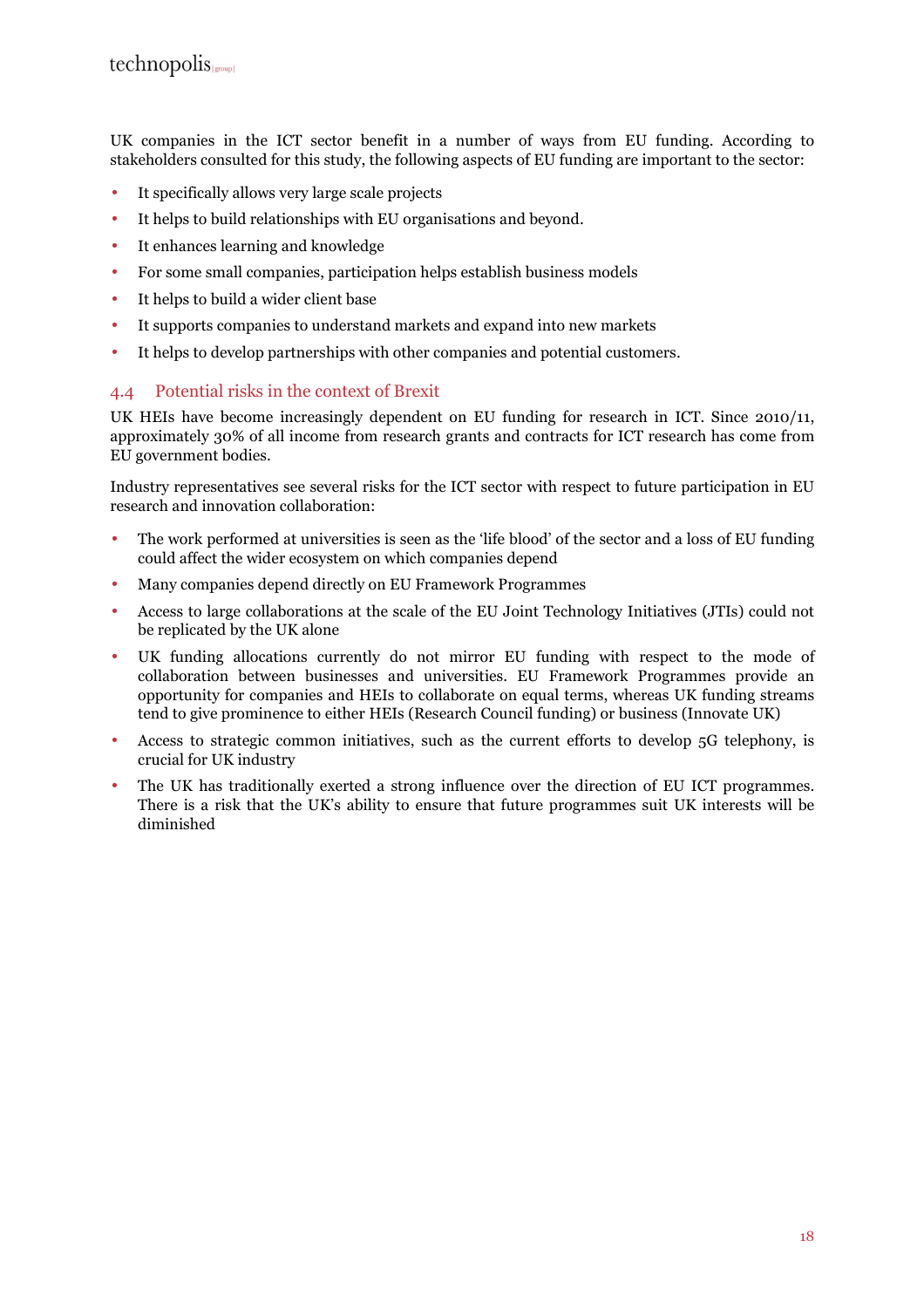## 5 The Innovative Medicines Initiative (IMI)

#### 5.1 Introduction to the case

The Innovative Medicine Initiative (IMI) is a joint undertaking between the EU, represented by the European Commission (EC), and the European pharmaceutical industry, which is represented by the European Federation of Pharmaceutical Industries and Associations (EFPIA).46 The initiative was founded with the aim of increasing the efficiency and efficacy of the drug development processes, supporting the development of more effective safe, and innovative medicines. The IMI operates through collaborative projects between large pharmaceutical research and manufacturing companies, public research institutions, SMEs, and patient representative groups.

The actions of the IMI projects support the development and implementation of pre-competitive research and innovation activities, deemed to be of strategic importance for EU competitiveness, industrial leadership or societal challenges regarding health and wellbeing. To foster collaboration, researcher teams from participating organisations must work within consortia that includes representatives from at least three different entities, located in at least three different Member States or Associated Countries.

#### 5.2 Overview of EU funding

IMI1 ran from 2008-2013 with a total budget of  $\epsilon$ 2bn, and IMI2 will run from 2014 to 2024, with a total budget of almost  $\mathbb{C}_3$ .3bn. Under IMI1 and IMI2, 50% of total funding is contributed by the EC, and this funding is used to support IMI project partners such as HEIs, regulators, patient groups, small biotech companies, etc. In 2014, 16% of total participants were SMEs, which also received 16% of the budget.<sup>47</sup>

Under IMI1 the remaining 50% was contributed, in kind, by EFPIA and its member companies, and, under IMI2, EFPIA and its member companies will contribute 43.5% in in-kind contributions. Under IMI2, other large organisations can become associate partners in individual projects and together these organisations can contribute an additional  $\mathfrak{C}213m$  (6.5% of the total budget).<sup>48</sup>

About a quarter of EFPIA companies are located in the UK, including Eli Lilly, Pfizer, GE Healthcare and GlaxoSmithKline, and these companies have benefitted from involvement in multiple IMI projects.

The UK is disproportionately successful in gaining EC funding via IMI projects, receiving 26.9% of the total IMI funding from the EC under IMI1 and IMI2, a total of  $\mathbb{C}345.9$ m. UK universities are the most successful at obtaining this funding, receiving an average of 27.9% of the money attributed to universities across the IMI and reflecting 21.3% of academic participation. Furthermore, UK SMEs have benefitted substantially from the IMI programme, reflecting 21.3% of all SME participants across IMI1 and IMI2, and receiving 24.3% of total funding allocated to SMEs.<sup>49</sup>

### 5.3 Types of activities funded

 $\overline{a}$ 

The objective of IMI is to drive new product development, with a focus on generating collaboration between key stakeholders working on a range of disease areas (infectious disease, drug discovery,

<sup>48</sup> https://www.imi.europa.eu/content/mission

<sup>46</sup> Members of the EFPIA include national pharmaceutical industry associations and companies undertaking research, development and manufacture of medicinal products in Europe

<sup>47</sup> http://www.imi.europa.eu/sites/default/files/uploads/documents/Publications/FactsAndFigures\_Sept2015.pdf (page 5)

<sup>49</sup> http://www.abpi.org.uk/our-work/library/industry/Documents/UK-EU-Steering-Group-Report.pdf (page 6) and IMI Cordis Data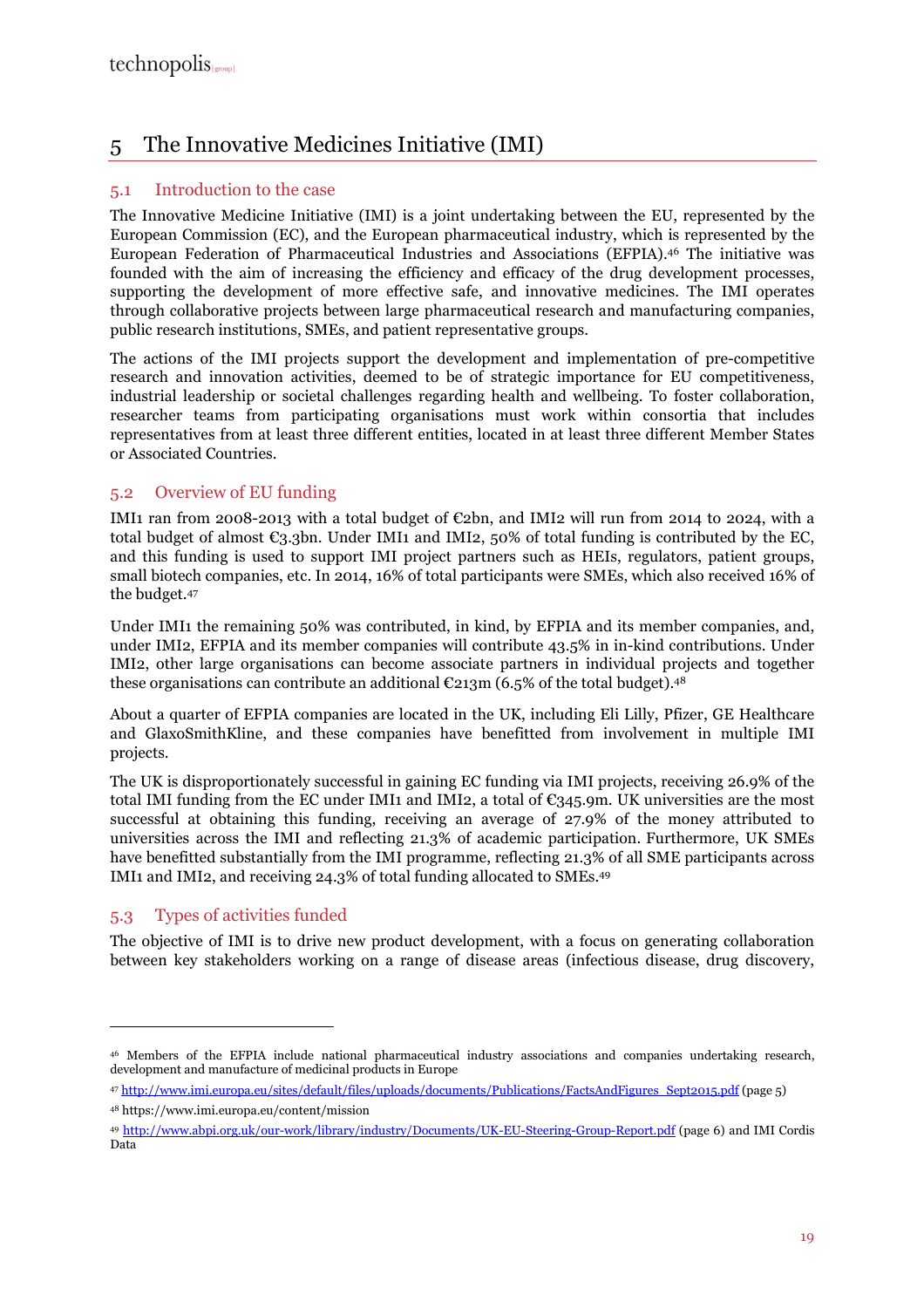brain disorders, etc.50). Research and innovation-related outputs resulting from ongoing projects include the following51:

- Identification and validation of new drug targets and novel hit and lead discovery;
- Establishment of robust, validated tools for preclinical drug development;
- Development of biomarkers and tools predictive of clinical outcomes (efficacy and safety);
- Clinical trials -improved design and process;
- 'Big data' solutions to leverage knowledge;
- Implementation of data standards;
- Impact on regulatory framework:
- Implementation of project results inside industry;
- Education and training for a new generation of R&D scientists.

Participation in the IMI benefits UK research and pharmaceutical communities in a number of ways, not only through funding but also through the additionality offered by access to the largest publicprivate partnership in the life sciences, in the world.52 This mobilises research teams across sectors, countries and organisation types, which benefits the UK through53:

- Access to skills and expertise of over 7,000 researchers across Europe and 55 public-private consortia
- Access to regulatory bodies, associations and patient organisations, extracting advice, support and information to assist in the drug development process
- Inflow of research excellence into UK institutions through collaborative projects
- Supporting the growth and development of SMEs and the wider life sciences eco-system in the UK through opportunities for larger project work, fostering collaboration and access to new technologies
- Developing expertise and capacity among UK academics, especially young researchers, through training and exposure to large, progressive projects and the Eu2P training programme<sup>54</sup>
- Access to tools and databases developed within other IMI projects

In relation to these types of benefits, one interviewee suggested that the value of the IMI "is not only about the input and financial figures but also about the quality and calibre of the arrangements." As the IMI is pre-competitive, it brings with it the potential for the generation of technologies, problemsolving tools and methods to support and foster SME growth and development. This is noted particularly in light of the high levels of participation in generic drug development projects, and the particularly significant participation of UK SMEs in projects of this topic.<sup>55</sup>

<sup>50</sup> http://www.ema.europa.eu/docs/en\_GB/document\_library/Presentation/2016/12/WC500218415.pdf

<sup>51</sup>Research and innovation-related outputs have been classified according to these nine categories based on the Council regulation setting up IMI1, see

https://www.imi.europa.eu/sites/default/files/uploads/documents/Governance/IMI\_AAR2015.pdf

<sup>52</sup> https://www.imi.europa.eu/content/mission

<sup>53</sup> See http://www.abpi.org.uk/our-work/library/industry/Documents/UK\_Participation\_in\_IMI.pdf and http://www.imiprotect.eu/documents/8.2\_TheInnovativeMedicinesInitiativelessonslearnt.pdf

<sup>54</sup> https://www.eu2p.org/

<sup>55</sup> http://www.abpi.org.uk/our-work/library/industry/Documents/UK-EU-Steering-Group-Report.pdf (page 6, 20)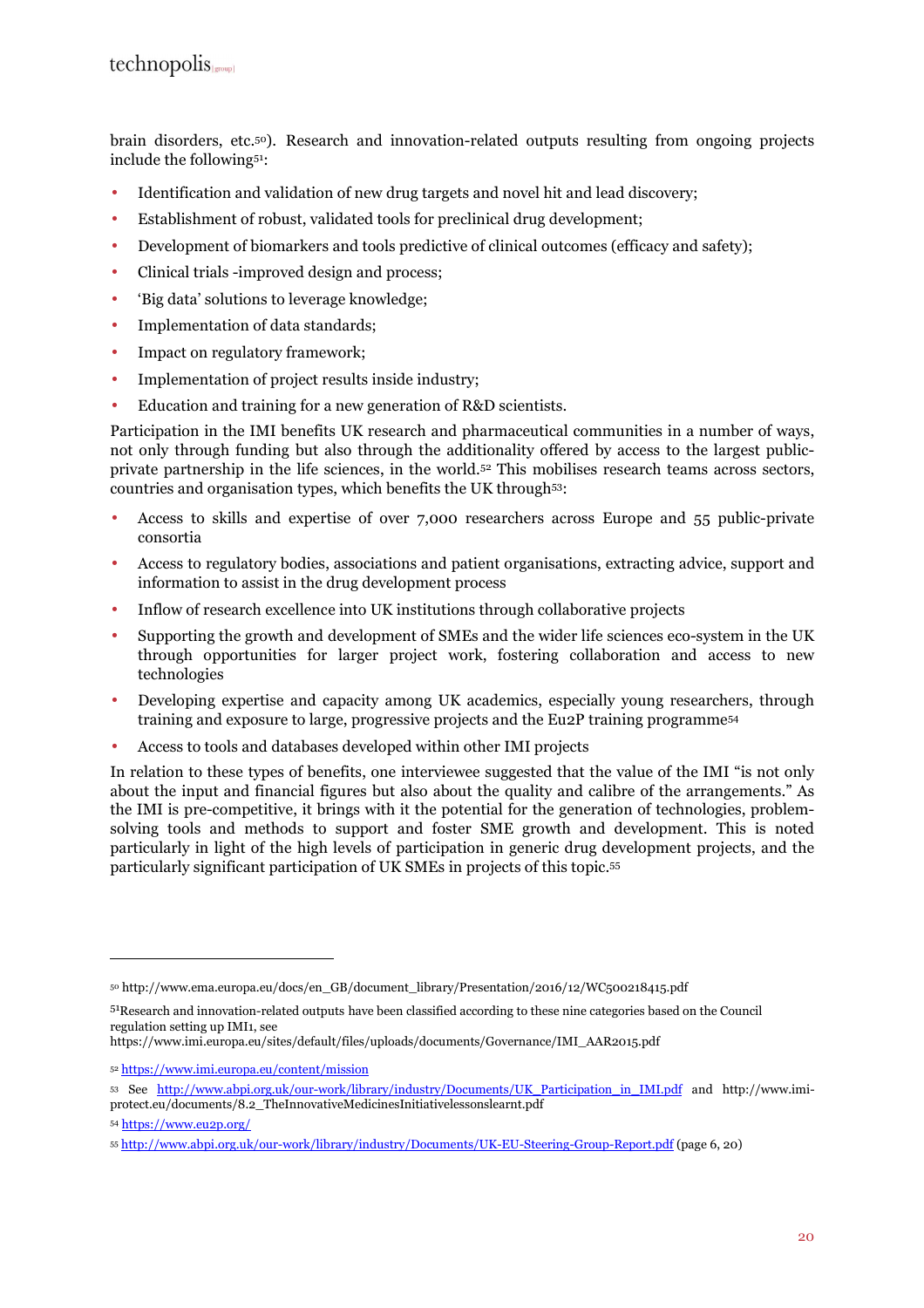IMI projects generate international collaboration between different types of organisations and thereby contribute to the development of integrated innovation systems.56 A bibliometric analysis of IMI1 project outputs suggests that close to 80% of project papers involved cross-institution collaboration, and more than half of all project papers involved international collaboration. Furthermore, about 60% of IMI1 projects involved collaboration between academia and industry.<sup>57</sup>

#### 5.4 Potential risks in the context of Brexit

The UK's future relationship with the EU will determine the extent to which the UK can be involved with the IMI in the future. The rules of the programme stipulate that in order for third country entities or organisations to be eligible for funding, they must prove either that their participation is essential for the activity, or that the funding is provided under a bilateral or technological agreement between the EU and the country within which the organisation is established.58 Furthermore, in kind contributions are limited to 30% of the costs incurred by the members at the IMI2 programme level, thereby limiting the involvement of larger organisations.<sup>59</sup>

As UK-based institutions and organisations have played leading or coordinating roles in many of the IMI projects, they have benefitted from a strategically well-placed role in the overall direction of the research.60 The loss of these positions could negatively affect the ability of the UK research community to play a leading role in steering future research directions.

<sup>56</sup>http://www.imi.europa.eu/sites/default/files/uploads/documents/Publications/SocioeconomicImpactAssessment\_FINALMa y2016.pdf

<sup>57</sup> http://www.imi.europa.eu/webfm\_send/1632) (page 36)

<sup>58</sup>http://www.imi.europa.eu/sites/default/files/uploads/documents/IMI2\_CallDocs/IMI2\_provisions\_for\_participating\_in\_I MI2 actions.pdf (page 3)

<sup>59</sup> ibid. (page 5)

<sup>60</sup> http://www.abpi.org.uk/our-work/library/industry/Documents/UK-EU-Steering-Group-Report.pdf (page 6) and IMI Cordis Data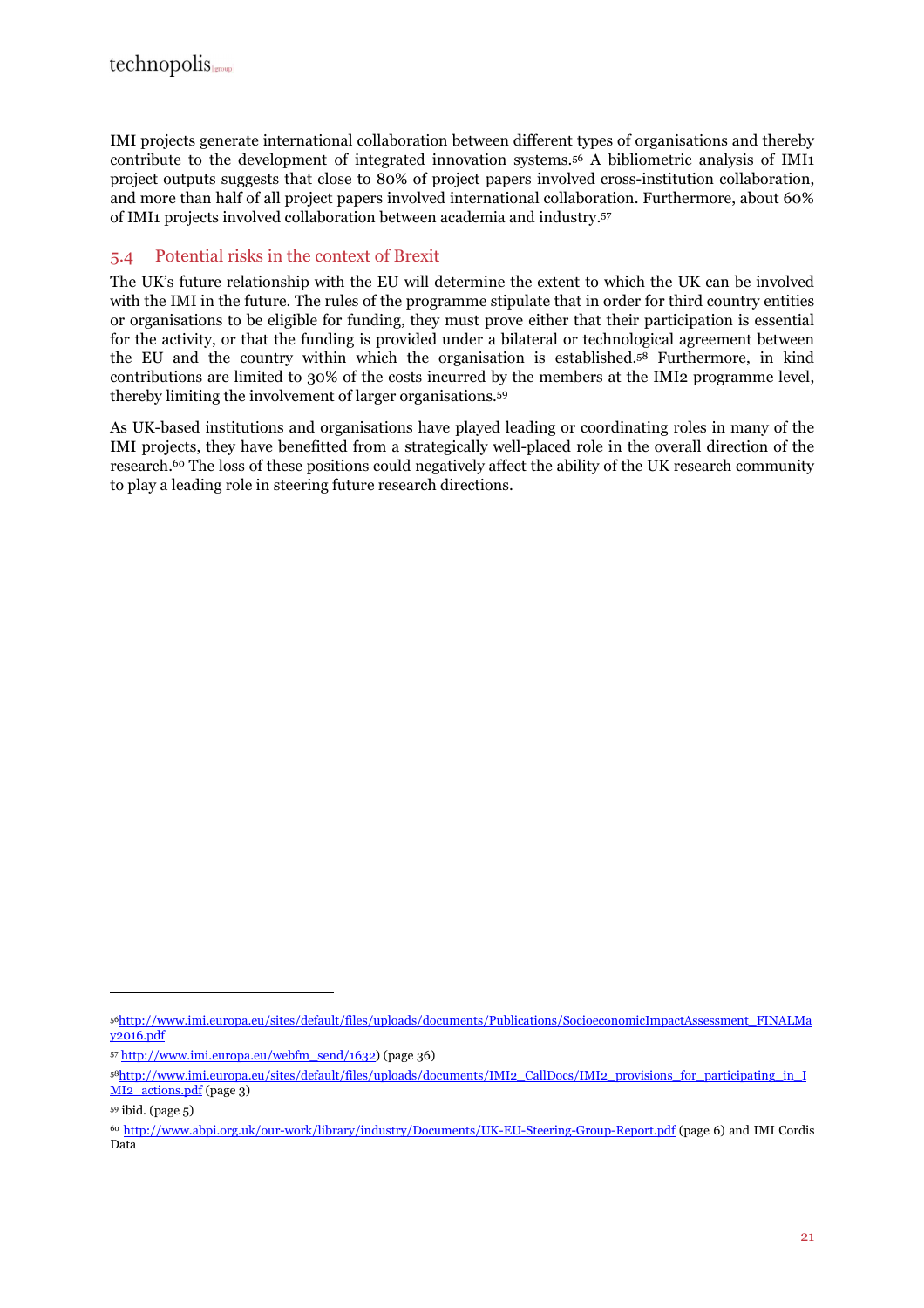## 6 The Clean Sky Joint Technology Initiative

#### 6.1 Introduction to the case

The Clean Sky (CS) Joint Technology Initiative (JTI) supports research and innovation in the aerospace sector, aiming to reduce CO2 and gas emissions and noise levels produced by aircraft through the development and breakthrough of clean technologies. As such, the project works to enable the European aviation sector to satisfy societal needs for sustainable, competitive mobility and addresses all sectors of the Air Transport System. Clean Sky 1 (CS1) was launched in 2008 under FP7, serving as a foundation for Clean Sky 2 (CS2), funded under H2020 and running from 2014 till 2020.

Given the long technological time scales and high cost of innovation in the aerospace sector, the technologies and aircraft being developed now are those that will be in the air in 2050. As such, there is a strong need to drive innovation and technology development to support long term sustainability and emissions targets. In light of this, CS provides the aerospace sector and participating firms with a consistent strategy and framework within which to work, and against which to develop long term planning and investment decisions. Furthermore, the funding received allows firms to be more ambitious with their long-term planning and facilitates the faster progression of technologies through Technology Readiness Levels (TRLs), particularly where they require larger, more costly testing.

#### 6.2 Overview of EU funding

The total budget for CS1 2008-2013 was  $\epsilon$ 1.6bn, with a maximum input from the European Commission of  $\epsilon$ 800m complemented by a 50% in kind contribution from aeronautical industrial partners. Following the successful delivery of these projects, the funding for CS2 has increased and will involve a contribution of €1.8bn from the Horizon 202o Programme budget, leveraging an estimated €4bn from other public and private sources.

A maximum 40% of the EU funding will be earmarked for the project lead partners. 30% will be attributed to core partners, who are selected through a process of open calls at the beginning of the programme and become full members of the JTI for the duration of the programme, making significant long-term commitments. The remaining 30% of EU funding is available for partners to be involved in specific topics and projects for limited time periods through open calls for proposals.<sup>61</sup>

Clean Sky also encourages high levels of involvement from SMEs, which represent almost 40% of all beneficiaries, and out of which about  $40\%$  apply independently as a partner.<sup>62</sup> However, the involvement of SMEs is not limited to those receiving direct funding from the CS JTI, and extends to those firms subcontracted by the lead partners. While there is a reasonable amount of subcontracting activity within each work package, these impacts are not reported under the CS JTI. Due to the design and structure of the supply chain for lead partners such as Rolls-Royce, there is a tendency to work with local companies. As such, funding received under CS serves to bolster not only the recipient but contribute to local R&D ecosystem.

Under FP7, 73 UK organisations and universities were involved in a total of 102 different projects. EU funding for these projects involving one or more UK partners totalled  $\epsilon_{56.7m}$ . Notably, while many partners and participants are only involved in one or two projects, others have been involved in many. The Universities of Bristol and Manchester have been involved in ten and eight projects respectively, and other organisations have also been heavily involved, such as TWI Ltd. (11 projects) and GKN Aerospace Services Ltd. (ten projects). The number of UK-based participating organisations and universities remains high for Horizon 2020, according to the map of CS 2 partners: the UK is home to

<sup>61</sup> https://ec.europa.eu/research/press/jti/factsheet\_cs2-web.pdf

<sup>&</sup>lt;sup>62</sup> The 'mono-beneficiary' opportunity means that any entity can apply alone and has the opportunity to join the scheme after the selection process http://www.cleansky.eu/smes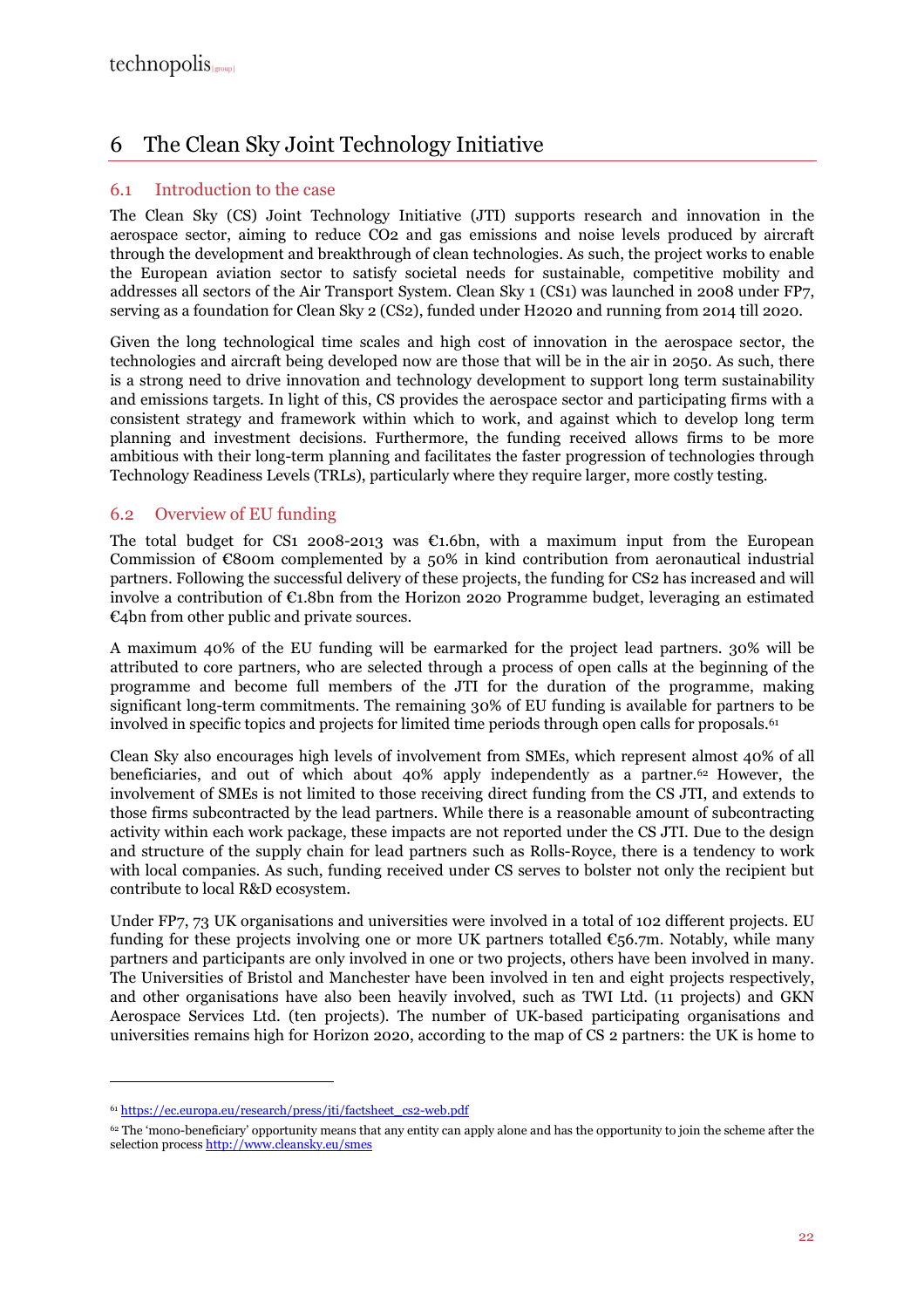six project leaders, 19 core partners and 29 other partners, totalling 54 participants.63 In particular, as a lead partner, Rolls-Royce are responsible for leading two Integrated Technology Demonstrators (ITDs) and will obtain  $\mathcal{C}$ 70m- $\mathcal{C}$ 80m for its involvement in CS2.

#### 6.3 Types of activities funded

The Clean Sky JTI uses three complementary instruments to achieve its goals:

- Monitoring and developing technologies, deemed to have promise for future impact, to higher Technology Readiness Levels (TRLs), through the Technology Evaluator
- Concept aircraft design studies into viable conceptual configurations, integrating progressive technologies for a range of future aircraft
- Integrated Technology Demonstrators (ITDs) to determine potential, demonstrate feasibility and facilitate maturation of technology up to TRL6

The Technology Evaluator, a complex computer modelling system capable of predicting technological efficacy, is of significant value for the participating organisations. This tool not only allows reflective evaluation of the technologies developed within the programme, but provide real time feedback for its members and partners. Furthermore it, and the programme as a whole, allows the aerospace sector to reflect on the technologies developed, and the direction of aerospace technologies more generally. As CS is an industry-led programme, the UK's participation in the programme gives participating companies access to information and direction setting processes, and enables them to be strategically involved in the future of the sector itself.

 ITDs are large scale testing processes, involving the incorporation of new technologies into an aircraft for real-life operational test flight, and are focussed in the areas of Green Rotorcraft, Green Regional Aircraft, Eco Design, Sustainable and Green Engines, Smart Fixed Wing Aircraft and Systems for Green Operations.

The aerospace sector within Europe is one of global excellence, with the aeronautical industry contributing 4% of EU GDP in 2013 and over half a million jobs.64 As such, access to this market may be partially facilitated through access to the CS projects, offering UK firms access to a wider range of potential collaborators that may not be as accessible without their involvement in the programme.

#### 6.4 Potential risks in the context of Brexit

Participation in the CS JTI is subject to H2020 funding rules, whereby participants may receive funding only when an organisations participation in the project is deemed essential for the action, enacted within an existing bilateral arrangement between the EU and the third country, or clearly laid out within the work plan. Furthermore, only entities established in Member States or Associated Countries are eligible to apply as Core Partners, and as such this could significantly limit the influence and participation of larger organisations based in the UK such as Rolls-Royce.<sup>65</sup>

Given the large size of national aerospace funding programmes, other funding opportunities for funding are still available to larger aerospace firms based in the UK through the Aerospace Technology Institute (ATI). The ATI provides strategic direction and public/private funding for UK aerospace R&D, with a programme that is significantly larger than other EU countries. However, our consultation partner suggested that CS and CS2 "facilitated consistency of planning that is important for research and products with such long lead times."

<sup>63</sup> See: http://www.cleansky.eu/clean-sky-2-map-0

<sup>64</sup> See: http://www.cleansky.eu/benefits

<sup>65</sup> See: http://ec.europa.eu/research/participants/portal/doc/call/h2020/jti-cs2-cpw-lpa-01-02/1630102-cs2-cpw01-qanda\_r6 \_en.pdf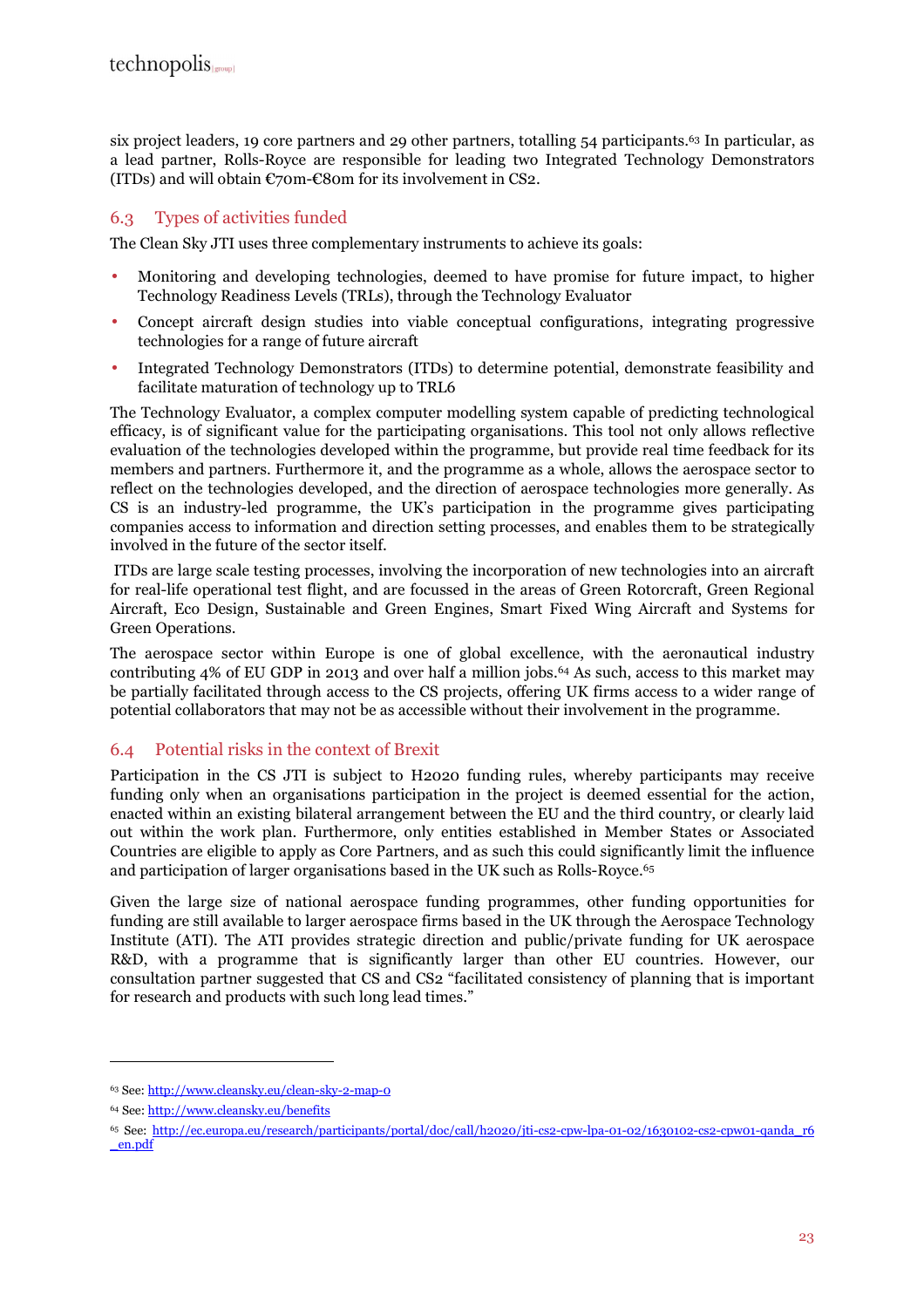Rolls-Royce functions as the lead partner on many ATI projects, thereby encouraging the engagement and development of the sector in the UK. Furthermore, Rolls-Royce additionally have access to the German federal aerospace research funding programme (Luftfahrtforschungsprogramm), through their German-based sites. Given the national focus of these programmes however, they do not easily allow for engagement of companies outside of their countries. As such, while funding is an important aspect of CS, its unique value lies within the capacity to enable cross border collaboration. In doing so, our consultation partner suggested that CS works to amplify the work of the national projects, connecting partners and programmes across Europe to facilitate the scaling up of individual technology projects to a 'system level strata'.

Should UK firms not have access to these projects, they could have trouble forming such collaborative partnerships with European-based firms and accessing the wider R&D ecosystem.

In light of this however, larger firms participating in CS are also more likely to have pre-existing partnerships and connections, for example Rolls-Royce have a supply chain spanning the EU and beyond. Furthermore, with skills and expertise based in other European countries, there is scope for moving more research projects to mainland Europe. Given the role funding plays in supporting local R&D ecosystems, it follows that the loss of this resource may prove more detrimental for UK-based SMEs. While these companies are still able to access national funding, they will lose the opportunities to engage with the wider European community.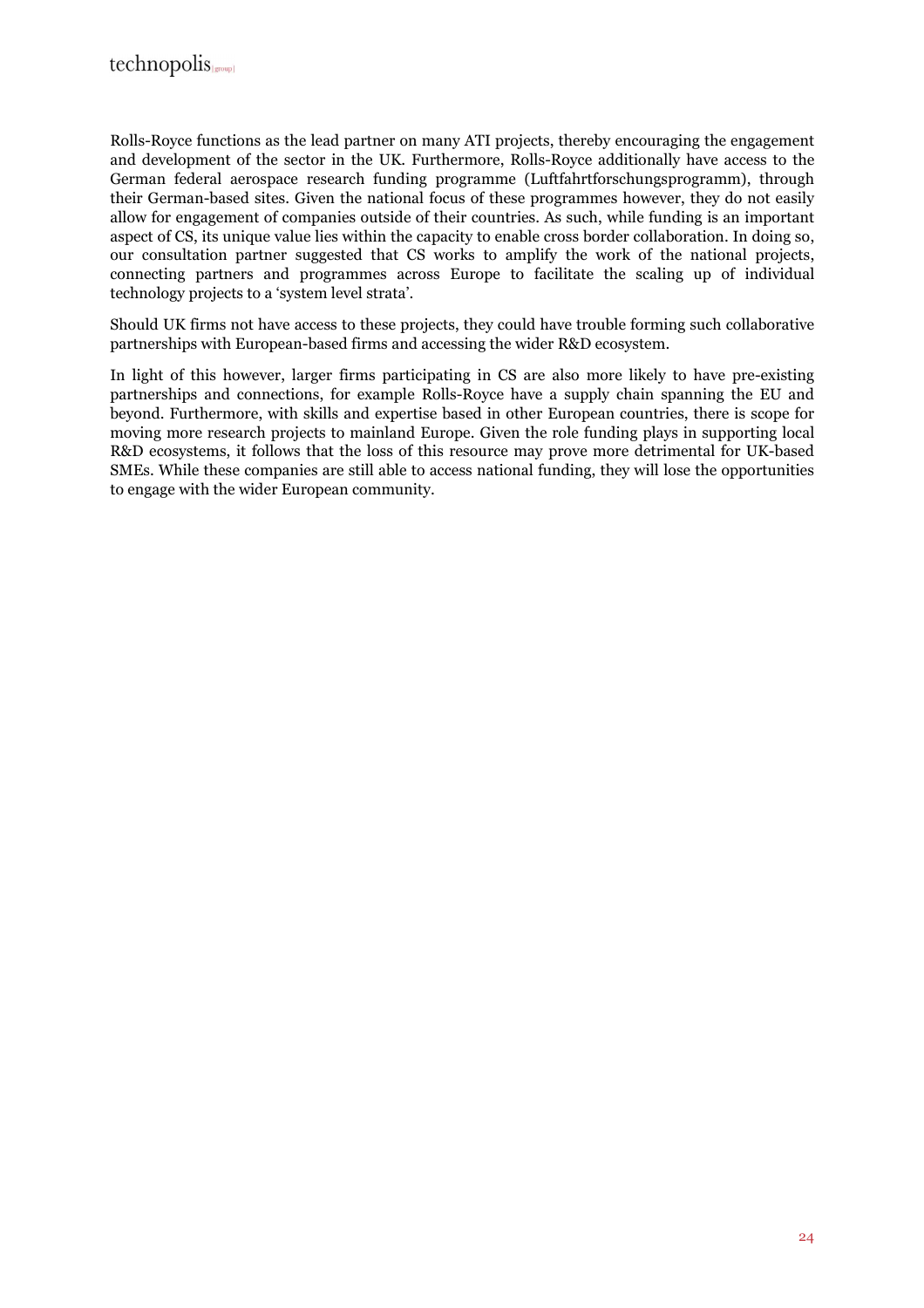## 7 The European Metrology Programme for Innovation and Research (EMPIR)

### 7.1 Introduction to the case

Metrology is the science of measurement, that is, research into the development of the next generation of measurement techniques. As such, it plays a central role in the UK Quality Infrastructure, i.e. standardisation, testing and measurement, and certification and accreditation.<sup>66</sup> Within this domain, the laboratories funded by the BEIS National Measurement System programmes, and in particular the National Physical Laboratory (NPL), provide the foundation for measurement activities throughout academia, industry and wider society in the UK.

Many of the issues around measurement are common to many countries, e.g. climate change, energy and healthcare. Collaborative research on common challenges means that costs and workload can be shared and wasteful duplication reduced, and the benefits of shared results enable more to be achieved, and faster progress, amplifying the direct financial contribution. Cross border collaboration can also open access to specialist equipment or expertise.

The European Metrology Programme for Innovation and Research (EMPIR) is the culmination of more than 15 years of collaboration with EU support from a series of EU grants, including an ERA-NET preparatory grant (MERA), a full ERA-NET grant (iMERA), an ERA-NET Plus bridging grant (iMERA-Plus), leading the way for the large-scale research and innovation programmes, the European Metrology Research Programme (EMRP) under FP7 and the EMPIR under Horizon 2020. It is a key example of the European Commission's model for 'Public-Public partnerships' (P2P) which aim to support coordination and collaboration between national and regional research and innovation activities.<sup>67</sup>

#### 7.2 Overview of EU funding <sup>68</sup>

The European Metrology Research Programme (EMRP) was a  $\epsilon$ 400m programme jointly funded by the European Commission (EC) and Member States. Much of the drive and thinking to develop the European Metrology Research programmes came from the NPL.

An annual call for research projects was issued between 2009 and 2013, with 119 projects selected for funding. Each project runs for three years with the final projects from the 2013 call expected to report in 2017. The European Metrology Programme for Innovation and Research (EMPIR) is  $€600m$ , similarly joint funded. The first annual call was issued in 2014 and these will continue until 2020 with work continuing until 2024.

The UK is the second largest participant in the programmes, close behind Germany. The UK's core commitment to EMPIR is  $\mathcal{C}83m$  over the period 2014-2024, with a further  $\mathcal{C}41.5m$  available as a reserve. NPL was awarded 22% of total EMRP available funding, and it could be expected to achieve wins of a similar order over the course of EMPIR.

### 7.3 Types of activities funded

 $\overline{a}$ 

The Metrology Research Programmes' calls fund collaborative metrology research and are largely responding to Grand Challenges.

<sup>66</sup> https://www.gov.uk/government/uploads/system/uploads/attachment\_data/file/554803/UKQI-UK-Quality-Infrastructurebrochure-UK-EN.pdf

<sup>67</sup> https://www.era-learn.eu/public-to-public-partnerships

<sup>68</sup> Funding provided by the EMRP and EMPIR programmes is not included in EU's CORDA dataset and available data does not allow for any detailed analysis of funding from these programmes.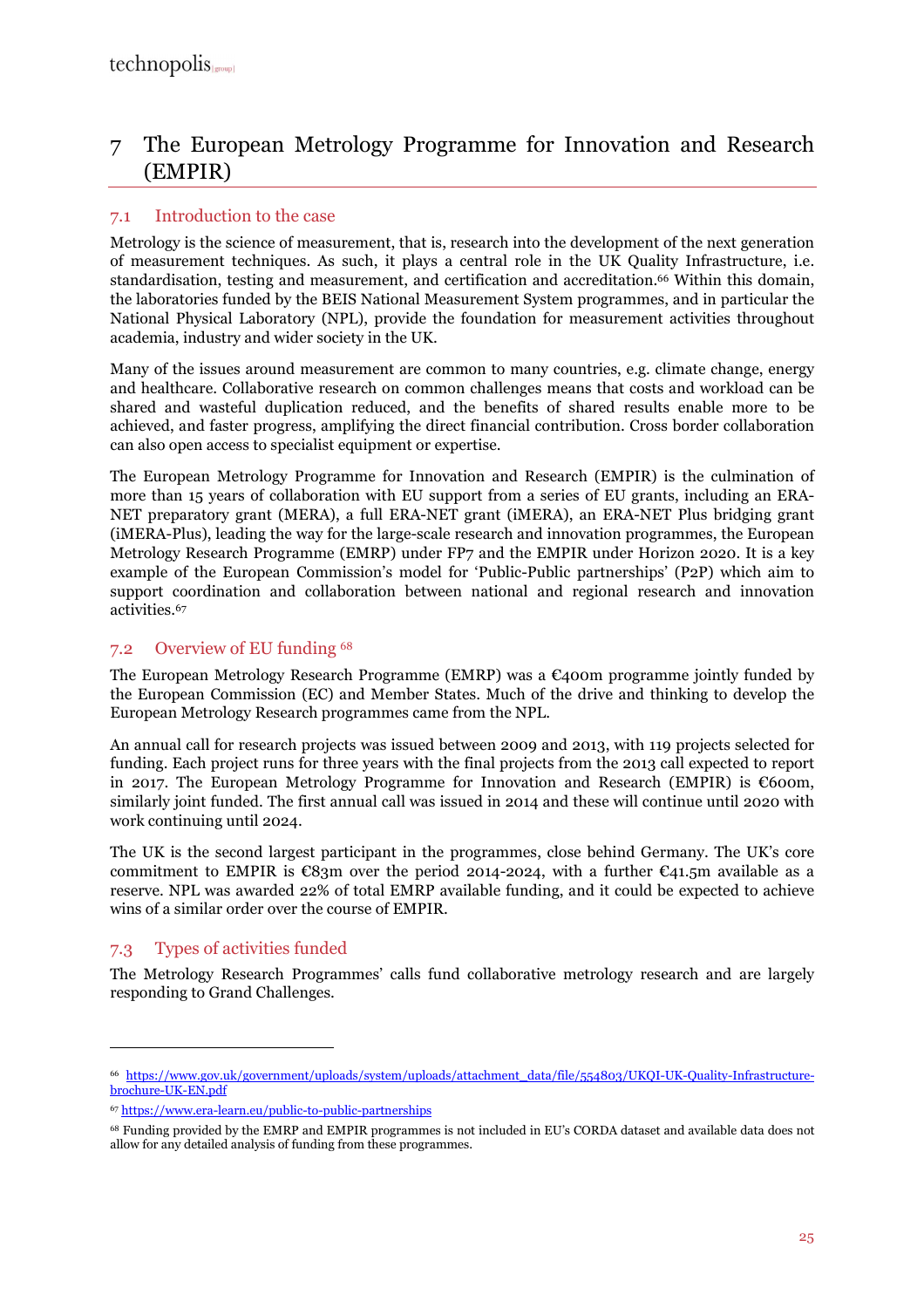- Themes for EMRP were: Energy, Industry, Environment, Health, New Technologies as well as Support for the International System of Units (SI) and Open Excellence.
- EMPIR calls will cover: Industry, Health, Environment, Energy, SI as well as calls for Fundamental science, for building research capability, supporting the production of Standards and maximising the impact from the earlier programme.

Most of the funding from the Metrology Research Programmes goes through the EU National Metrology Institutes and related Designated Institutes (such as NLP in the UK), but external partners, which include HEIs, research institutes and industry, can also receive funding. The proportion of funding for external partners has increased over time with the target now being about 30%. The UK National Measurement laboratories co-fund the EU work from their domestic programmes which ensures that the work is aligned with the UK Measurement Strategy and provides additional leverage to this.

#### 7.4 Potential risks in the context of Brexit

In the context of Brexit, the UK is at risk from losing the benefits of collaboration in the Metrology Research Programmes and is at risk of losing income to, amongst others, the NPL. Over the last few years NPL has seen a rapid increase in revenue from the EU, such that in 2014 it equated to 17% of its turnover. Most of this revenue results from participation in the European Metrology Research programmes and from contracts won to manage the programme on behalf of EURAMET, the association of metrology institutes delegated to act for the EU Commission.

Because the UK is a core contributor, there may also be negative implications for the future of the programmes.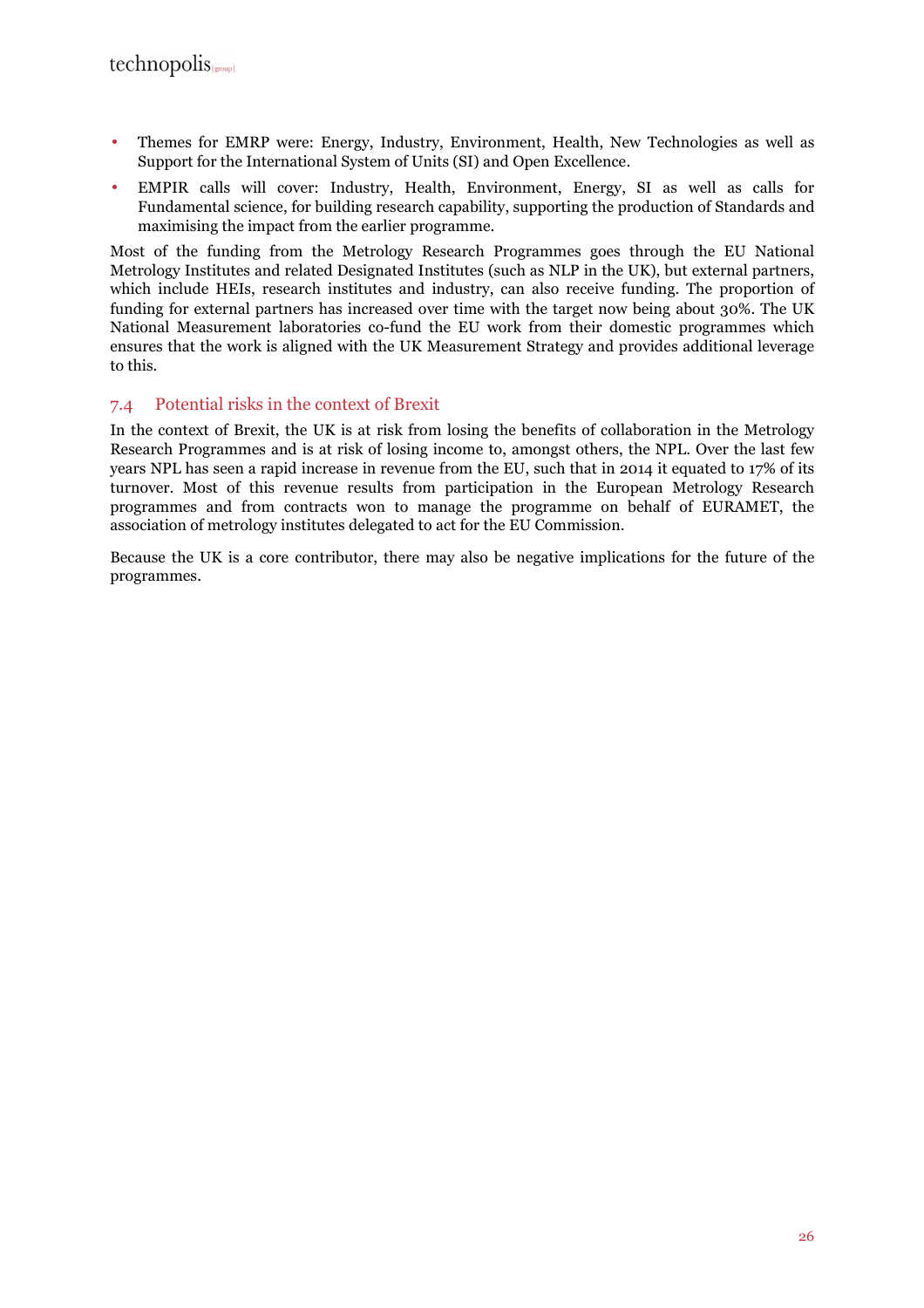## 8 The role of EU funding for UK SMEs

#### 8.1 Introduction to the case

Under the definition of the European Commission, small and medium-sized enterprises (SMEs) have fewer than 250 employees. This group of companies represents 99% of all businesses in the EU.<sup>69</sup>

Support for innovative SMEs was a priority in FP7 and is in Horizon 2020, and UK SMEs have been among the most successful at winning grants from these programmes. Direct support to SMEs provides opportunities for SMEs to undertake research and innovation activities that are often difficult for them to finance.

SMEs are embedded into wider research and innovation ecosystems in which large companies perform the vast majority of research and innovation. Support for SMEs should therefore not be seen in isolation from the support to larger companies with which they collaborate.

#### 8.2 Overview of EU funding and activities funded

SMEs are among the most important beneficiaries of funding from the Framework programmes as well as from the European Regional Development Fund (ERDF).

#### *8.2.1 FP7*

 $\overline{a}$ 

Under FP7, targeted SME support was available under the 'Capacities' specific programme, from which UK SMEs received  $\epsilon_{156.2m}$  (excluding non-for-profit) over the programming period. In addition, SMEs received significant amounts of funding under several thematic areas of the 'Cooperation' specific programme, including Health, ICT and materials (NMP). Overall, UK SMEs received 12.8% of all UK funding from FP7, and 65% of funding for UK companies (see Figure 6, below).

<sup>69</sup> http://ec.europa.eu/growth/smes/business-friendly-environment/sme-definition\_en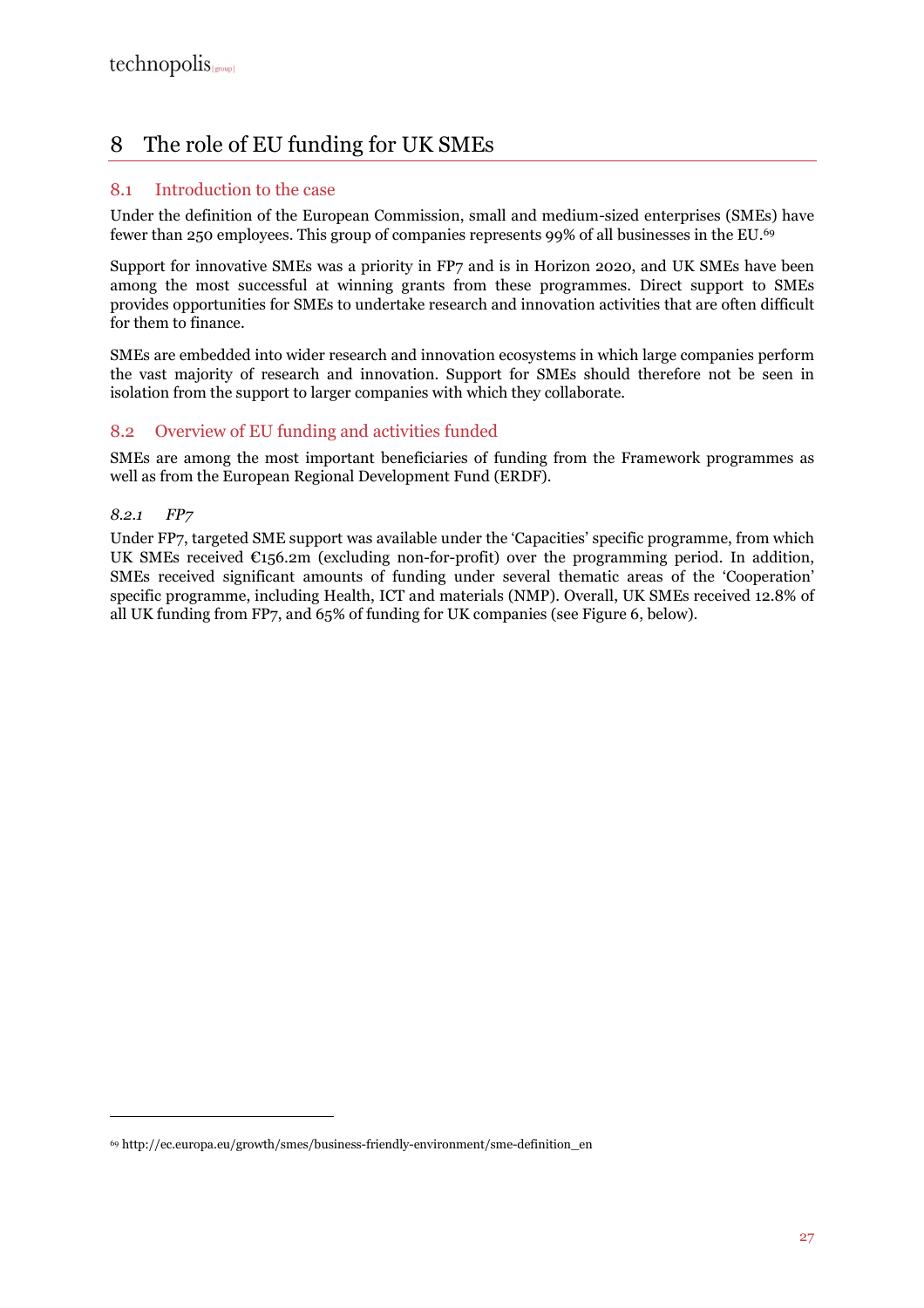## technopolis



*Figure 6 Funding awarded to UK SMEs and large companies under FP7, by programme* 

Source: CORDA, SME and large company data only includes private-for-profit companies

#### *8.2.2 Horizon 2020 <sup>70</sup>*

 $\overline{a}$ 

In Horizon 2020, SMEs are particularly encouraged to seek support through the 'Innovation in SMEs' programme under the Industrial Leadership (pillar II) and under the seven Societal Challenges (pillar III). A new 'SME Instrument' has also been introduced to support for-profit SMEs with simpler rules and procedures and a budget of  $\epsilon_3$ bn.

Up to 2014-2015, SMEs from all countries have received 23.7% ( $\mathcal{E}2.1$ bn) of funding from the two programmes, surpassing the EU's  $20\%$  target. Two UK SMEs, Geant Limited<sup>71</sup> and ITM Power Limited, are first and third respectively on the list of SME beneficiaries from Horizon 2020. Total funding awarded through the dedicated SME Instrument amounted to  $\mathbb{C}_5$ 24.9m, of which 17.2% has been awarded to UK SMEs.72 Looking at the whole of Horizon 2020, UK SMEs are recorded as receiving more funding than those in any other country.

<sup>70</sup> At the time of writing, the available version of CORDA data for Horizon 2020 does not contain reliable data on company size. This problem may be addressed in an upcoming data release form the European Commission.

<sup>71</sup> Geant is listed as a for-profit company (PRC) and SME in CORDA statistics but stakeholders consulted for this study believe this to be incorrect, that it is a non-profit organisation. The analysis here relies on EU CORDA data.

<sup>72</sup> Horizon 2020 Monitoring Report 2015, European Commission, pp. 211, 248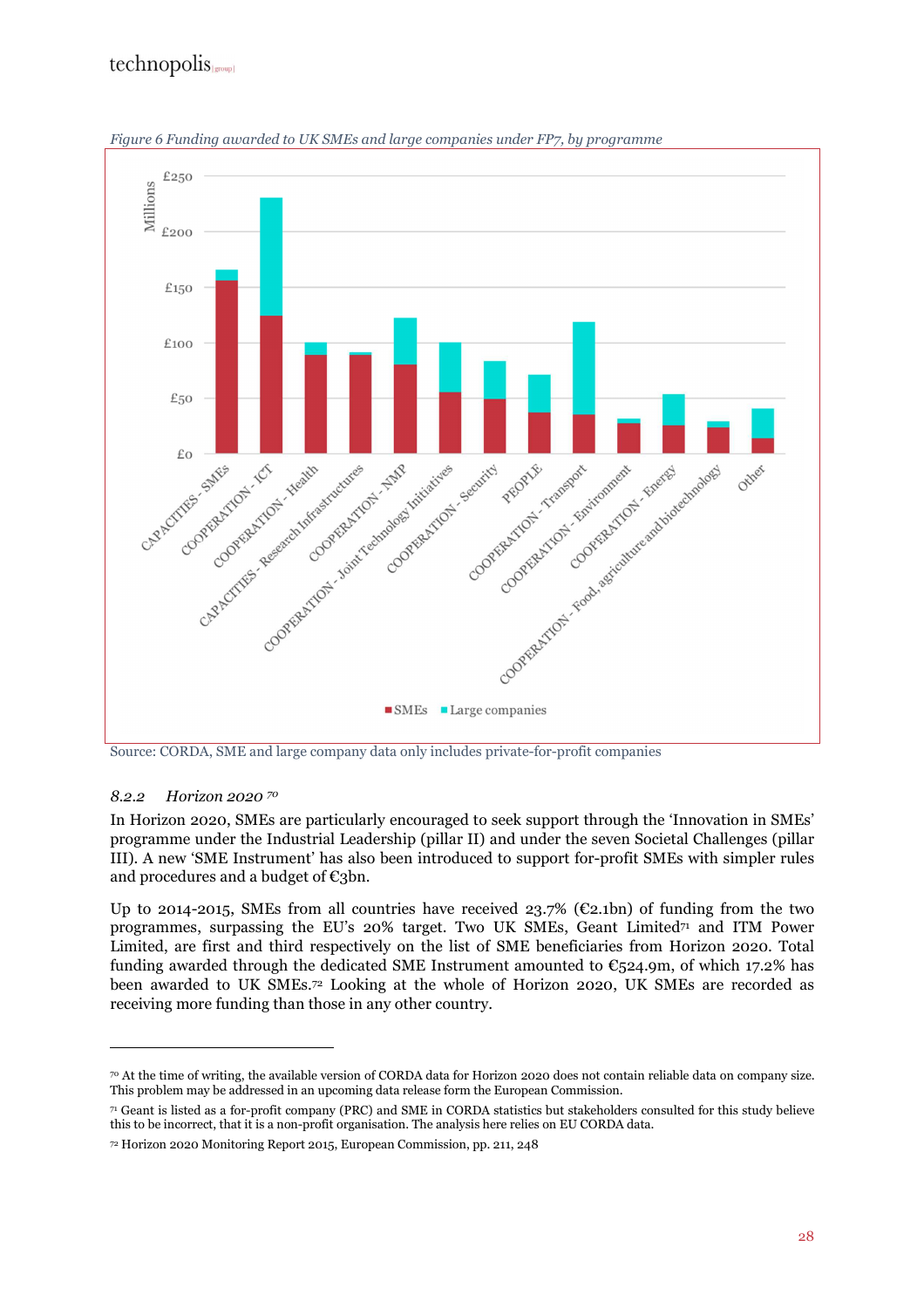ITM Power is an SME that specialises in the manufacture of integrated hydrogen energy systems. ITM has participated in several EU projects, including two Hydrogen Mobility Europe projects (H2ME and H2ME 2). The first of these projects (H2ME), is the most ambitious coordinated hydrogen deployment project attempted in Europe, involving the deployment of fuel cell vehicles, refuelling stations, four national hydrogen mobility strategies, and reflective technological and consumer analysis.73 H2ME 2, an extension of H2ME, involves expanding the focus across to eight European countries and increasing the manufacturing capabilities and addressing innovative requirements for hydrogen mobility market ready. ITM Power received  $\epsilon_{2,34}$ m for H2ME and  $\epsilon_{5,57}$ m for H2ME 2.

#### *8.2.3 European Regional Development Funds (ERDF)*

ERDF funds have also been an important source of support for SMEs research and innovation activities. The EU has budgeted (in the context of the ERDF) €1.48bn for research and innovation in the UK for the period 2014-2020. Most, but not all, of this funding falls under Priority Axis 1 (Research and Innovation). Closer analysis shows that  $58.6\%$  ( $\mathcal{C}865m$ ) of this sum is targeted directly or indirectly at SMEs as shown in Table 3, below.

| <b>ERDF</b> intervention field                                                                                                    | <b>England</b> | Wales    | Scotland   | <b>Northern</b><br><b>Ireland</b> | <b>UK</b> total |
|-----------------------------------------------------------------------------------------------------------------------------------|----------------|----------|------------|-----------------------------------|-----------------|
| 001 Generic productive investment in small<br>and medium -sized enterprises ('SMEs')                                              | €o             | €o       | € 16.5 $m$ | €o                                | € 16.5m         |
| 056 – investment in infrastructure, capacities<br>and equipment in SMEs directly linked to<br>research and innovation activities  | $E$ 102.8m     | € 17.8m  | €o         | € 76.1m                           | € 196.8m        |
| 062 – technology transfer and university-<br>enterprise cooperation primarily benefiting<br><b>SMEs</b>                           | £100.8m        | € 55.2m  | € 47.0m    | €o                                | € 203.0m        |
| 063 – cluster support and business networks<br>primarily benefiting SMEs                                                          | $E$ 100.8m     | € 27.6m  | €o         | €o                                | € 128.4m        |
| 064 – Research and innovation processes in<br>SMEs (including voucher schemes, process,<br>design, service and social innovation) | € 100.8m       | €63.9m   | €48.0m     | $E$ 4.7m                          | € 217.4m        |
| 067 – SME business development, support to<br>entrepreneurship and incubation (including<br>support to spin offs and spin outs)   | $E$ 102.8m     | €o       | €o         | €o                                | € 102.8 $m$     |
| TOTAL ERDF support for research and<br>innovation in SMEs.                                                                        | $E$ , 507.9m   | € 164.5m | $E$ 111.5m | E80.8m                            | E864.8m         |
| SME support as share of all UK ERDF funding<br>for research and innovation                                                        | 62.2%          | 42.4%    | 70.7%      | 71.2%                             | 58.6%           |

|  |  |  |  |  |  |  |  |  | Table 3 Planned ERDF funding for research and innovation in UK SMEs (2014-2020), in $\epsilon$ millions |
|--|--|--|--|--|--|--|--|--|---------------------------------------------------------------------------------------------------------|
|--|--|--|--|--|--|--|--|--|---------------------------------------------------------------------------------------------------------|

Source: Operational programmes for ERDF 2014-2020 (England, East Wales, West Wales and the Valleys, Northern Ireland, Scotland).

### 8.3 Potential risks in the context of Brexit

UK SMEs receive large amounts of funding from EU Framework Programmes and EU Structural and Investment Funds. Whereas the business sector as a whole is less reliant on EU funding, support for SMEs through FP7 alone corresponded to 16.9% of total SME spend on research and innovation over the programming period (2007-2013) This is show in Table 4, below. In addition, the value of ERDF support for UK SMEs is of a similar magnitude. There is anecdotal evidence of companies depending on EU funding for as much as 75% of their R&D expenditure in certain periods.

<sup>73</sup> http://cordis.europa.eu/project/rcn/198091\_en.html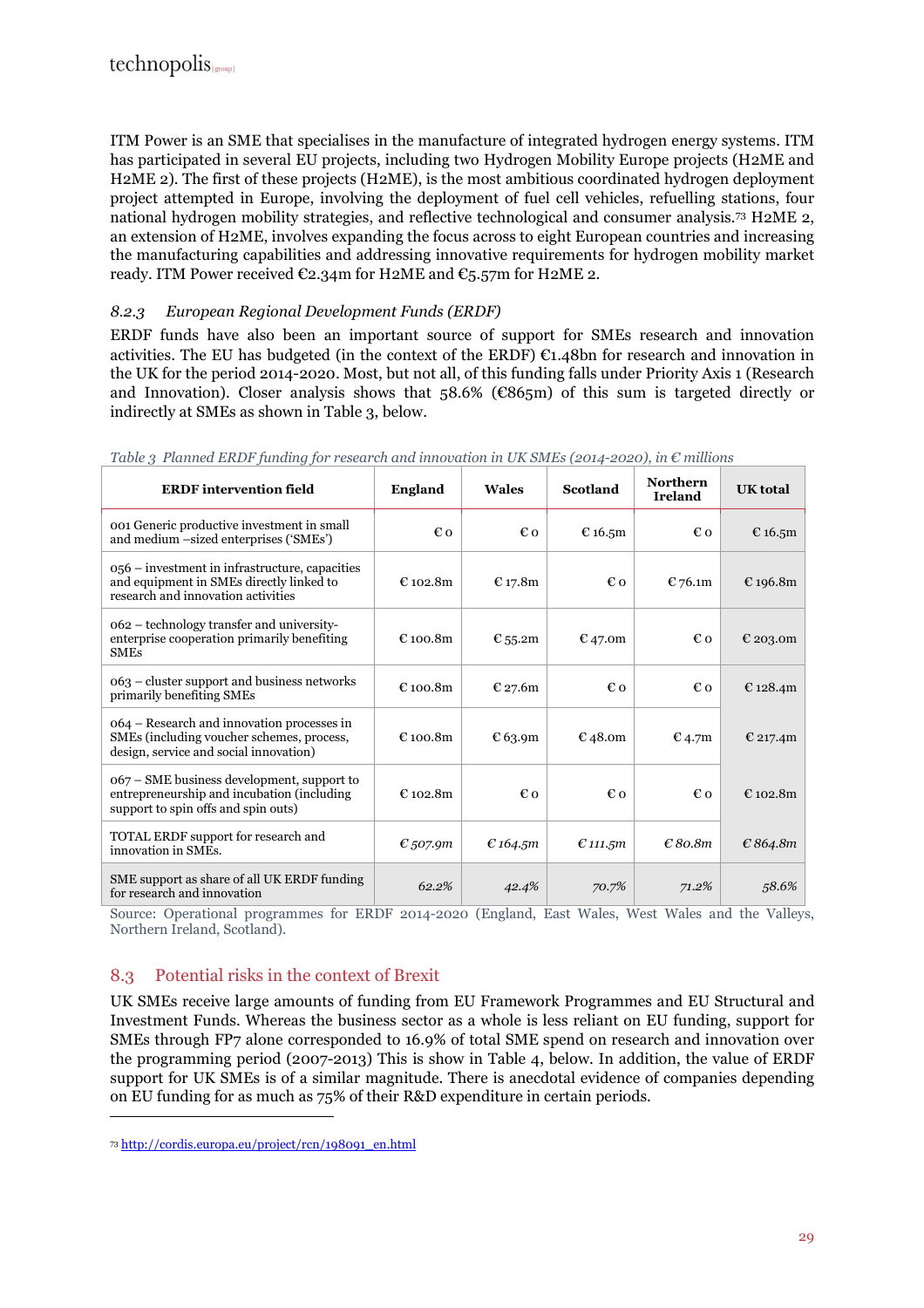$\overline{a}$ 

|                     | FP7 funding (2007-2013) | <b>Business Enterprise R&amp;D</b><br>expenditure | FP7 funding as<br>proportion of R&D<br>expenditure |
|---------------------|-------------------------|---------------------------------------------------|----------------------------------------------------|
| UK SMEs             | £658 $m$                | £3,885m                                           | 16.9%                                              |
| UK large businesses | £354 $m$                | £112,660m                                         | 0.3%                                               |
| All UK businesses   | £1,012m                 | £116,545m                                         | 0.9%                                               |

*Table 4 FP7 funding (2007-2013) in proportion to total R&D expenditure by UK SMEs and large businesses, in millions of pounds* 

Sources: CORDA and UK Office of National Statistics<sup>74</sup>

[1] Average exchange for the period 2007 to 2013: 1.225 EUR/GBP

During the period of the most recently completed EU financial framework (2007/08-2013/14), Innovate UK (then TSB) provided £697m worth of grants for micro, small and medium-sized companies – just under £100m per year – thus slightly more than FP7. Since then, annual Innovate UK funding for SMEs has more than doubled to approximately £250m in 2014/15 and 2015/16. Innovate UK is a well-regarded and flexible funder of commercially-oriented projects, however, EU funding provides specific benefits. Amongst those mentioned to us by stakeholders are:

- Access to a larger pool of collaborators, including ways to work with HEIs and other partners not typically included in Innovate UK-funded projects
- Sharing of knowledge and skills across the network of collaborators
- Higher funding rates (up to 100% for certain project types), making it viable to undertake certain types of more fundamental work regardless of short-term commercial return
- Pre-payments given as part of EU grants are particularly useful to SMEs, as they give financial stability
- Help for the development of business models and expansion into new markets.

The consequences of losing access to EU funding could be radical for some companies. Anecdotal evidence indicates that inquiries from European partners about new projects has gone down compared to previous years, and that concerns about access to funding as well as talent has led some SMEs to draw up plans to relocate R&D activities to EU27 ahead of the UK's formal departure from the EU. It is not possible, on the basis of available evidence, to quantify such developments at this time.

<sup>74</sup> Office of National Statistics (2016), *Business enterprise research and development, UK: 2015*, Statistical Bulletin, November 2016, table 26.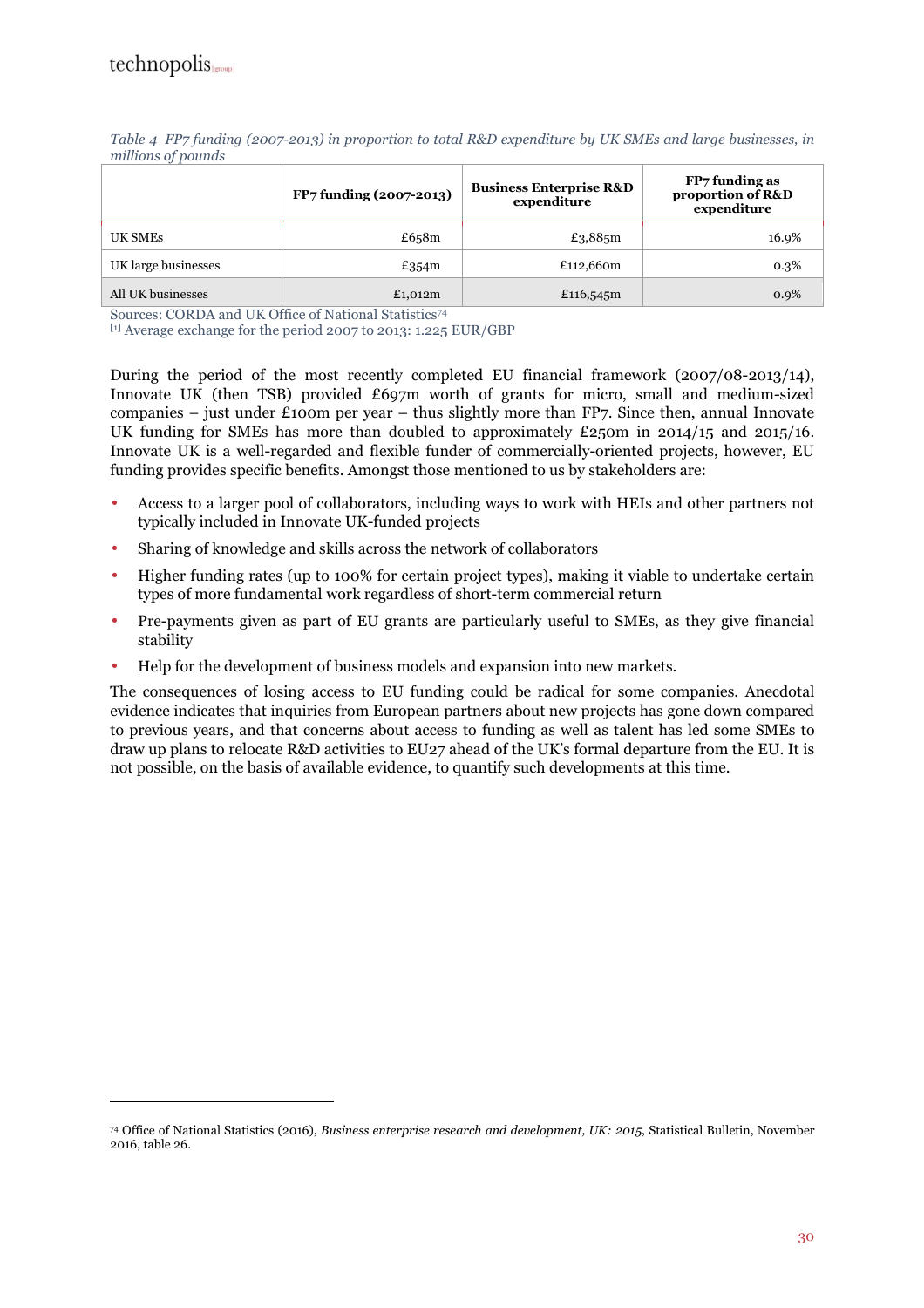## 9 The role of EU funding for research and innovation in Wales

#### 9.1 Introduction to the case

The 2012 Welsh Government strategy for science sets out a strong commitment to building the capacity of Welsh research centres and groups in order to achieve a step change in performance.75 The 2014 Welsh national strategy for innovation sets a focus on greater commercialisation of science and research, including increased knowledge transfer, collaboration, and innovation activity among Welsh businesses.76 Wales is highly dependent on European funding. Examining the role of EU funding at the level of the Devolved Administration allows us to see how different funding streams interact, and in which strategic areas European funding contributes – in particular, research and innovation infrastructures, and the development of capacities and capabilities in the research base.

#### 9.2 Overview of EU funding

The allocation of European Structural and Investment Funds to the Devolved Administrations is set out by the UK Government.77 The Welsh European Funding Office (WEFO) within the Welsh Government is the Managing Authority and is responsible for delivery of European Structural and Investment Funds in Wales78, as well as programmes for territorial co-operation (e.g. ERDF INTERREG), and the EU Framework Programmes for Research and Innovation. The two 2014 to 2020 Structural and Investment Funds Operational Programmes in Wales (that is, how the funds would be implemented over the programming period) were developed through a partnership between the UK Government, the European Commission and Welsh partners.<sup>79</sup>

Wales is a significant beneficiary of EU funding for research and innovation. Prior to any changes following the UK's decision to withdraw from the EU, Wales had been allocated  $\text{\textsterling}388m$  (26%) of the UK's  $\mathfrak{C}_1$ .4bn European Regional Development Fund (ERDF) for research and innovation under the 2014-2020 programming period, the highest of any of the UK Devolved Administrations. From the two most recent EU Framework Programmes, Wales has received almost  $\epsilon$ 200m ( $\epsilon$ 145m in FP7 and  $\epsilon$ 55m to date in Horizon 2020), 2% of the total awarded to the UK. Wales has also been a significant beneficiary of funding from the European Investment Bank (EIB). Between 2012 and 2016, Wales received €211m in EIB financing for key projects in Higher Education, 8% of the total awarded to the UK Higher Education sector over this period.

#### 9.3 Types of activities funded

 $\overline{a}$ 

Wales's ERDF budget for research and innovation is set out against 12 intervention categories, with high concentrations in four areas<sup>80</sup>: There is a strategic focus in the areas of research and innovation infrastructure (categories 058 (public) and 059 (private) together is 24% - higher than the overall UK allocation), research and innovation infrastructure, processes, technology transfer and cooperation in enterprises focusing on the low carbon economy and on resilience to climate change (category 065, 22%), research and innovation processes in SMEs (category 064, 16%), and technology transfer and university-enterprise cooperation primarily benefiting SMEs (category 062, 14%). Information

78 See: http://ec.europa.eu/regional\_policy/en/atlas/managing-

<sup>80</sup> West Wales and the Valleys ERDF Operational Programme:

<sup>75</sup> Welsh Government (2012) Science for Wales: A strategic agenda for science and innovation in Wales. http://gov.wales/docs/det/publications/120306scienceen.pdf

<sup>76</sup> Welsh Government (2014) Innovation Wales. http://gov.wales/docs/det/publications/140313innovationstrategyen.pdf

<sup>77</sup> See: https://www.gov.uk/government/news/allocation-of-eu-structural-funding-across-the-uk

authorities//?search=1&keywords=&periodId=3&countryCode=UK&typeId=ALL

<sup>79</sup> See: https://www.gov.uk/government/publications/european-structural-and-investment-funds/european-funds-europeanstructural-and-investment-funds#government-role

http://gov.wales/docs/wefo/publications/141206westwalesandvalleysopen.pdf and East Wales ERDF Operational Programme: http://gov.wales/docs/wefo/publications/141210erdfeastwalesen.pdf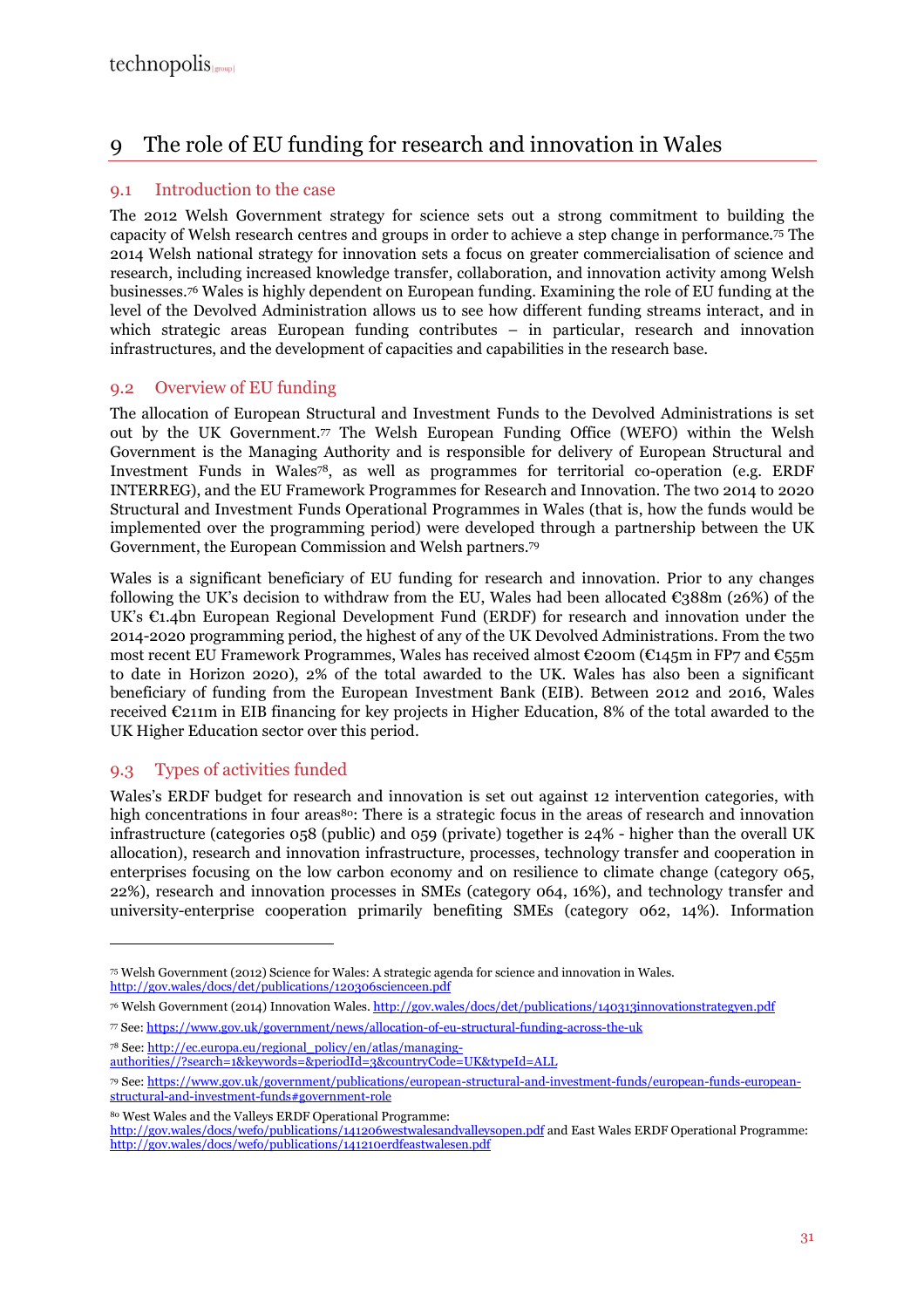provided to the study team illustrates how ERDF funding is being used in Wales to fund projects such as £20m funding for the £36m Aberystwyth Innovation & Enterprise Campus (approved in 2014)<sup>81</sup>, and £15m funding for the £26m investment in Swansea University's Sustainable Product Engineering Centre for Innovation in Functional Coatings (SPECIFIC, approved in 2015 and in partnership with Cardiff University and industry).82, <sup>83</sup>

Welsh participants in the last two EU Framework Programmes have drawn down a significant proportion of funding for talent development through Marie Skłodowska-Curie Actions (around one fifth of funding awarded to Welsh participants in FP7 and one third of funding awarded to Welsh participants in Horizon 2020). The largest participation funded in Horizon 2020 is a  $\epsilon$ 9.6m grant awarded to the Welsh Assembly for 'Strengthening Research Capacity in Wales'. This grant part-funds the second phase of the Sêr Cymru ('Stars Wales') programme, which aims to strengthen the capacity of Wales's leading research groups via talent attraction and training,<sup>84</sup> particularly in Wales's three Grand Challenge science activities (advanced materials and manufacturing, life sciences, and energy and environment).<sup>85</sup> The second phase of the programme is also supported through ERDF and Welsh national and institutional funding. As of 2016, the four Sêr Cymru Research Chairs attracted to Wales, and the three National Research Networks had secured  $\epsilon_3$ 6.4m<sup>86</sup> of competitive research funding for Wales, and had also been successful at securing competitive Welsh research funding.<sup>87</sup>

| <b>Phase</b> | <b>Support for</b>                                                                                                                                                                                                                                                  | <b>Budget and funding source</b>                                                                                                                                              | <b>Duration</b> |
|--------------|---------------------------------------------------------------------------------------------------------------------------------------------------------------------------------------------------------------------------------------------------------------------|-------------------------------------------------------------------------------------------------------------------------------------------------------------------------------|-----------------|
|              | Establishment of three National Research Networks,<br>with dedicated directors<br>Appointment of Four Sêr Cymru Research Chairs                                                                                                                                     | $E$ <sub>5</sub> 8.6m<br>70% from Welsh Government<br>30% from the Higher Education Funding<br><b>Council for Wales</b>                                                       | 5 years         |
| $\mathbf{H}$ | 90x 3-year COFUND Research Fellows<br>30x 3-year Research Fellows<br>Talent'<br>12x 3-year 'Recapturing Research<br>Fellowships<br>26x 5-year 'Rising Star' fellowships<br>Strategic Awards for Capital Equipment<br>Staff to support rising stars<br>Delivery team | E67.3m<br>11% from Marie-Skłodowska-Curie Co-Funds<br>41% from ERDF<br>12% Welsh Government<br>6% Higher Education Funding Council for<br>Wales<br>30% HEI match contribution | 5 years         |

| Table 5 Sêr Cymru ('Stars Wales') programme phases |  |  |  |  |  |  |
|----------------------------------------------------|--|--|--|--|--|--|
|----------------------------------------------------|--|--|--|--|--|--|

Source: Welsh Government Enterprise & Business Committee Scrutiny Session – Science, Research and Horizon 2020 http://www.senedd.assembly.wales/documents/s46282/EBC4-28-

15%20p.1%20Evidence%20from%20the%20Chief%20Scientific%20Adviser%20for%20Wales.html?CT=2 and HEFCW: https://www.hefcw.ac.uk/documents/council\_and\_committees/council\_papers\_and\_minutes/2016/16%2009%20Ser%20Cym ru.pdf Note: Amounts converted from GBP at current rates via InforEuro: http://ec.europa.eu/budget/contracts\_grants/info\_contracts/inforeuro/index\_en.cfm

Welsh researchers have also secured a significant amount of European Research Council (ERC) grants, indicating an ability to attract funding for scientific excellence in a relatively broad set of domains. Our consultation partners suggested that the broader suite of European funding had been key to developing the capabilities and capacities to secure such high-profile funding in Wales, in part due to

 $\overline{a}$ 

<sup>85</sup> The three areas are: advanced materials and manufacturing, life sciences, and energy and environment, as per

http://gov.wales/topics/science-and-technology/science/growing-research-in-wales/national-research-networks/?lang=en

<sup>86</sup> Converted from GBP at current rates via InforEuro: http://ec.europa.eu/budget/contracts\_grants/info\_contracts/inforeuro/index\_en.cfm

87 See: http://gov.wales/docs/det/report/160331-science-for-wales-report-2016-en.pdf

<sup>81</sup> See: http://aiec.wales/

<sup>82</sup> See: http://www.specific.eu.com/about

<sup>83</sup> A full list of approved projects is available at http://gov.wales/funding/eu-funds/2014-2020/approved-projects/?lang=en

<sup>84</sup> Welsh Government (2015) New Frontiers: Cutting-edge Science in Wales. http://gov.wales/docs/det/publications/150807new-frontiers-en.pdf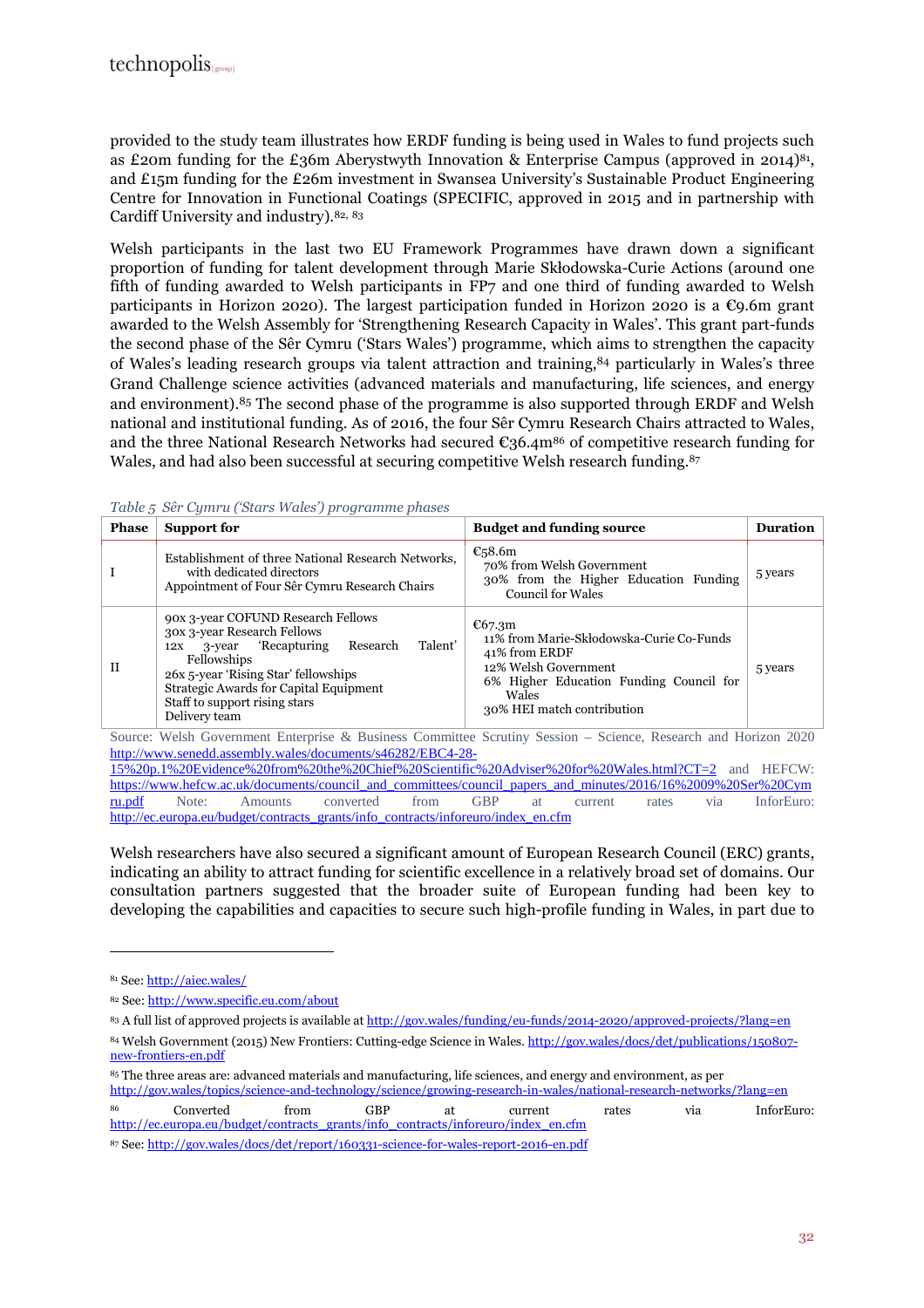the development of scientific excellence, as well as in building experience and capability in the research base itself.

Wales has received large-scale investments in university facilities from the European Investment Bank (EIB). Between 2012 and 2016, the EIB invested over €211m in campus developments and upgrades to facilities and infrastructure. These flagship developments also leverage other significant investment. For example, the Swansea University Bay Campus was also supported by  $\epsilon_{49.4m}$  of ERDF investment**<sup>88</sup>** <sup>89</sup>, plus other regional, institutional and industry funding, including Rolls Royce, Tata and BP. Early regional impacts have been estimated, and include a 119% increase in the number of research awards for the university, and an up-skilling of 165 local people during construction.<sup>90</sup>

| $\ldots$ . The contraction of the contract of the contraction of $\ldots$ . The contract $\ldots$ is the contract of $\ldots$ |       |             |                                                                                                    |  |
|-------------------------------------------------------------------------------------------------------------------------------|-------|-------------|----------------------------------------------------------------------------------------------------|--|
| University                                                                                                                    | Year  | Investment  | <b>Description</b>                                                                                 |  |
| Swansea University                                                                                                            | 2012  | $E_{31.7m}$ | Establishment of an innovation platform with the aim of giving new                                 |  |
| Swansea University                                                                                                            | 2012  | $E$ 43.7m   | impetus to the economy of the Wales region through R&D activities in<br>cooperation with companies |  |
| Swansea University<br>Campus Optimisation                                                                                     | 2016  | $E$ 71.3m   | Enhance the Singleton Park Campus and expand research facilities at<br>the new Bay Campus.         |  |
| <b>Bangor University</b>                                                                                                      | 2014  | € 54.5m     | Expansion and modernisation of campus, upgrade to teaching and                                     |  |
| <b>Bangor University</b>                                                                                                      | 2016  | $E$ 10.2m   | research facilities                                                                                |  |
|                                                                                                                               | Total | € 211.4m    |                                                                                                    |  |

*Table 6 Selected EIB university investments in Wales, 2012-2016* 

Source: EIB funded projects data: http://www.eib.org/projects/loan/list/index.htm

#### 9.4 Potential risks in the context of Brexit

Our consultation partners suggested that EU funding has played an important developmental role in Wales in two main areas: investment in research and innovation-focused facilities, and the development of capabilities in the Welsh research base. This developmental support was described as being complementary to UK funding, which primarily supports areas of existing excellence.

Significant investment has been stimulated in Wales by EU programmes, and there was uncertainty among our interviewees around what would replace European funding, as well as a sense that research and innovation is not seen as a devolved matter.

The White Paper "Securing Wales' Future: Transition from the European Union to a new relationship with Europe"<sup>91</sup> published in 2017, raises specific concerns in areas of strategic importance. In relation to the higher education system, the paper outlines risks to the attraction and retention of talent, which has been supported by both EU funding and free movement. There is concern that significant resource could leave the Welsh system. "The Single Market of the Mind",92 also published in 2017, suggests that Wales' higher education sector will be disproportionately affected as EU funding represents nearly two thirds of competitive funding to the sector from the UK Research Councils and Innovate UK, in

 $\overline{a}$ 

news/swanseassingletonparkcampustobetransformedwith60millionneweuropeaninvestmentbankbacking.php and http://www.eib.org/infocentre/press/releases/all/2012/2012-122-GBP-60-million-European-funding-boost-for-Swansea-University.htm

<sup>88</sup> See: http://www.swansea.ac.uk/media-centre/latest-

<sup>89</sup> See: http://www.swansea.ac.uk/media-centre/news-

archive/2015/firstministeropensuniversitysbaycampusengineeringquarter.php

<sup>90</sup> See: http://www.swansea.ac.uk/campus-development/economicimpact/

<sup>91</sup> Welsh Government (2017) Securing Wales' Future: Transition from the European Union to a new relationship with Europe: https://beta.gov.wales/sites/default/files/2017-01/30683%20Securing%20Wales%C2%B9%20Future\_ENGLISH\_WEB.pdf

<sup>92</sup> Talfan Davies, G. (2017) The Single Market of the Mind: Education and Culture in Wales after the Europe referendum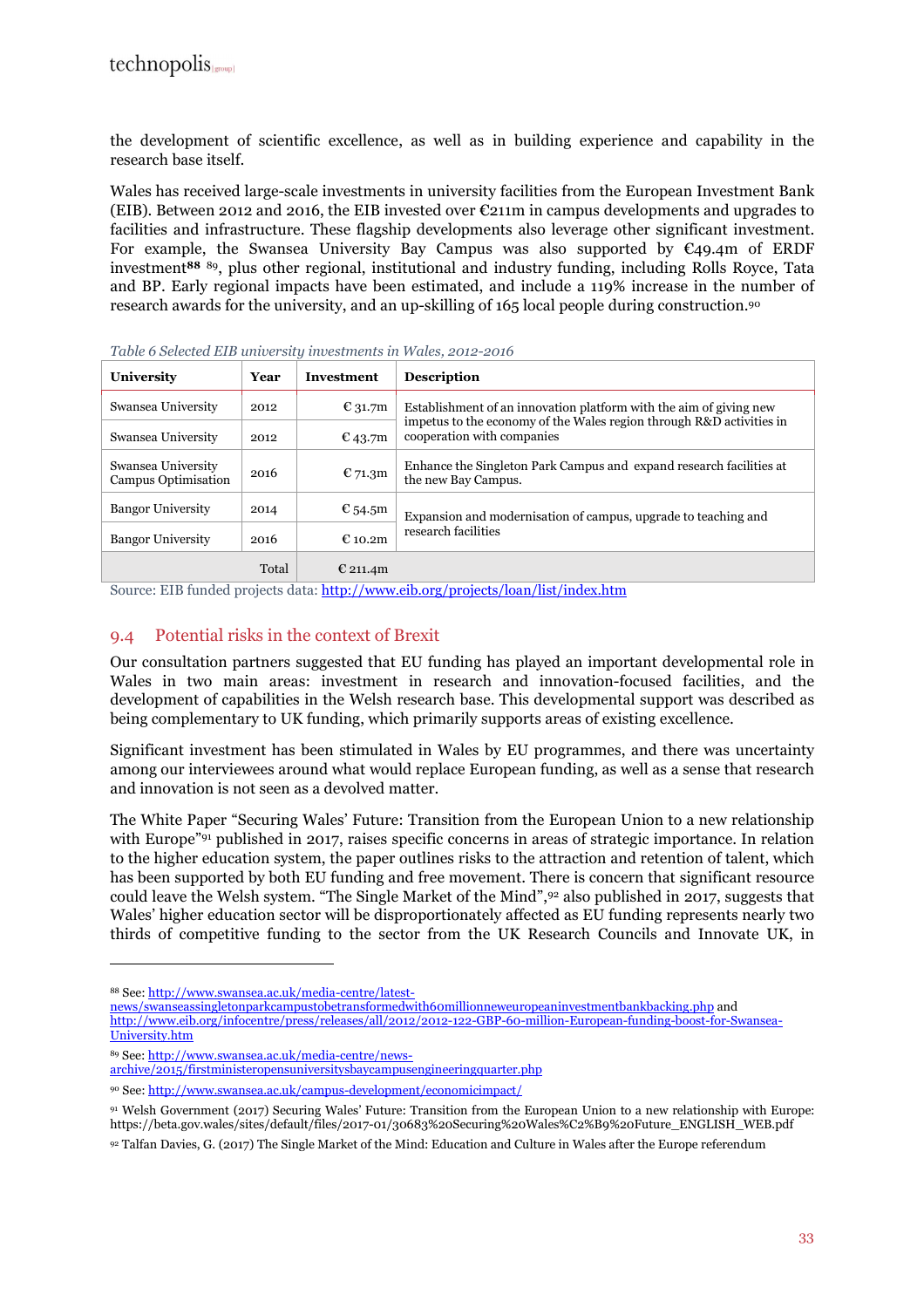contrast to one third in the rest of the UK. The report also argues that potential risks stretch beyond funding to access to expertise and participation in formal European academic networks.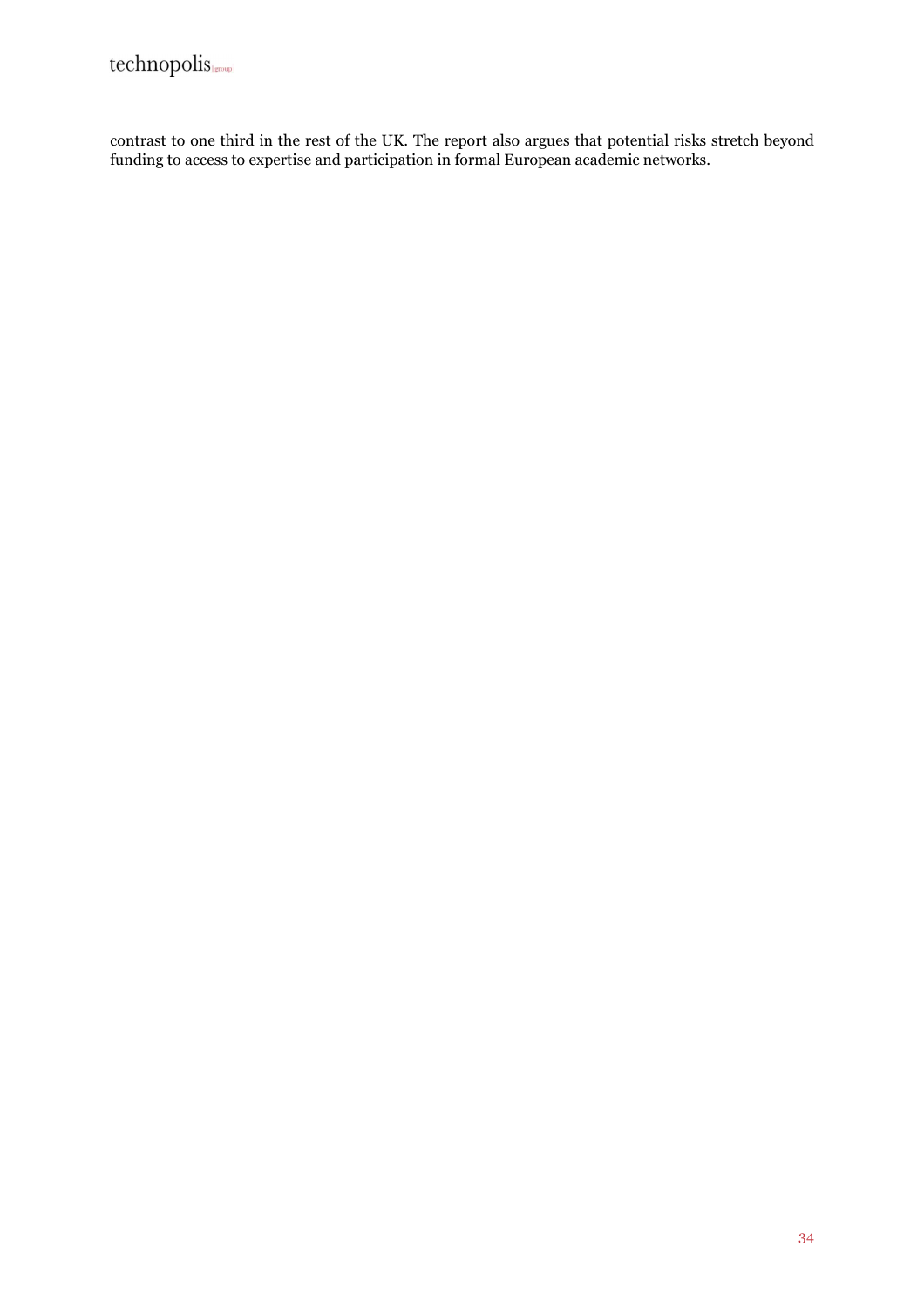## 10 The role of EU funding for research and innovation in Northern Ireland

#### 10.1 Introduction to the case

Northern Ireland has a relatively small pool of R&D-active firms, and it has been a strategic priority to embed R&D deeper into the core of the country's business activity,93 particularly to complement areas of research excellence. EU funding is an important source of funding for programmes and interventions that seek to address these national strategic priorities, such as targeted business support programmes and the establishment of key infrastructure that supports development of the research base and leverages further funding or collaboration.

#### 10.2 Overview of EU funding

The allocation of European Structural and Investment Funds to the Devolved Administrations is set out by the UK Government.94 There are several organisations that take the role of Managing Authority in Northern Ireland: the Department for the Economy of the Northern Ireland Executive, and the cross-border Special EU Programmes Body, which takes responsibility for territorial co-operation funds.95 The 2014 to 2020 Operational Programme for Northern Ireland was developed collaboratively between the UK Government, Northern Ireland Managing Authorities and the European Commission.<sup>96</sup>

Northern Ireland has been allocated 8% of the €1.4bn UK European Regional Development Fund (ERDF) budget for research and innovation<sup>97</sup>, amounting to  $\epsilon$ 113.4m. Over the two most recent EU Framework Programmes, Northern Ireland has drawn down more than  $E145m$  in European Commission contributions (€102.4m in FP7 and €43.0m to February 2017 in Horizon 2020). Northern Ireland has also been a beneficiary of cross-border funding via the PEACE and INTERREG programmes. The current PEACE IV programme focuses on cross-community and cross-border societal actions in Northern Ireland and the Border Region, Midlands and West of Ireland, across four areas: shared education, children and young people, shared spaces and services, and building positive relations.98 The current INTERREG VA programme United Kingdom-Ireland (Ireland-Northern Ireland-Scotland) supports cross-border cooperation in three areas of importance for job creation and growth: Research and Innovation, Environment, Sustainable Transport, and Health. To April 2017, Irish and Northern Irish projects have secured  $\epsilon_{50.1m}$  through PEACE IV and  $\epsilon_{152.1m}$  through INTERREG VA.99 Finally, the European Investment Bank (EIB) has invested almost  $\epsilon$ 183m in campus development at the University of Ulster, with a loan agreed in 2014.

#### 10.3 Types of activities funded

 $\overline{a}$ 

Northern Ireland's ERDF budget allocation for research and innovation is set out against three categories of intervention, and is highly concentrated in areas of business benefit: investment in infrastructure, capacities and equipment in companies directly linked to research and innovation

<sup>93</sup> Invest Northern Ireland Strategic Plan to 2015: https://secure.investni.com/static/library/invest-ni/documents/corporateplan-2011-2015.pdf

<sup>94</sup> See: https://www.gov.uk/government/news/allocation-of-eu-structural-funding-across-the-uk

<sup>95</sup> See: http://ec.europa.eu/regional\_policy/en/atlas/managing-

authorities//?search=1&keywords=&periodId=3&countryCode=UK&typeId=ALL

<sup>96</sup> See: https://www.gov.uk/government/publications/european-structural-and-investment-funds/european-funds-europeanstructural-and-investment-funds#government-role

<sup>97</sup> See InvestNI: http://www.investni.com/news/eu-support-helps-northern-ireland-smes-to-succeed.html and IGJNI: http://www.jobsandgrowthni.gov.uk/the-programme/programme-priorities/research-and-innovation/

<sup>98</sup> See: http://ec.europa.eu/regional\_policy/en/atlas/programmes/2014-2020/united-kingdom/2014tc16rfpc001

<sup>99</sup> See: http://www.seupb.eu/Home.aspx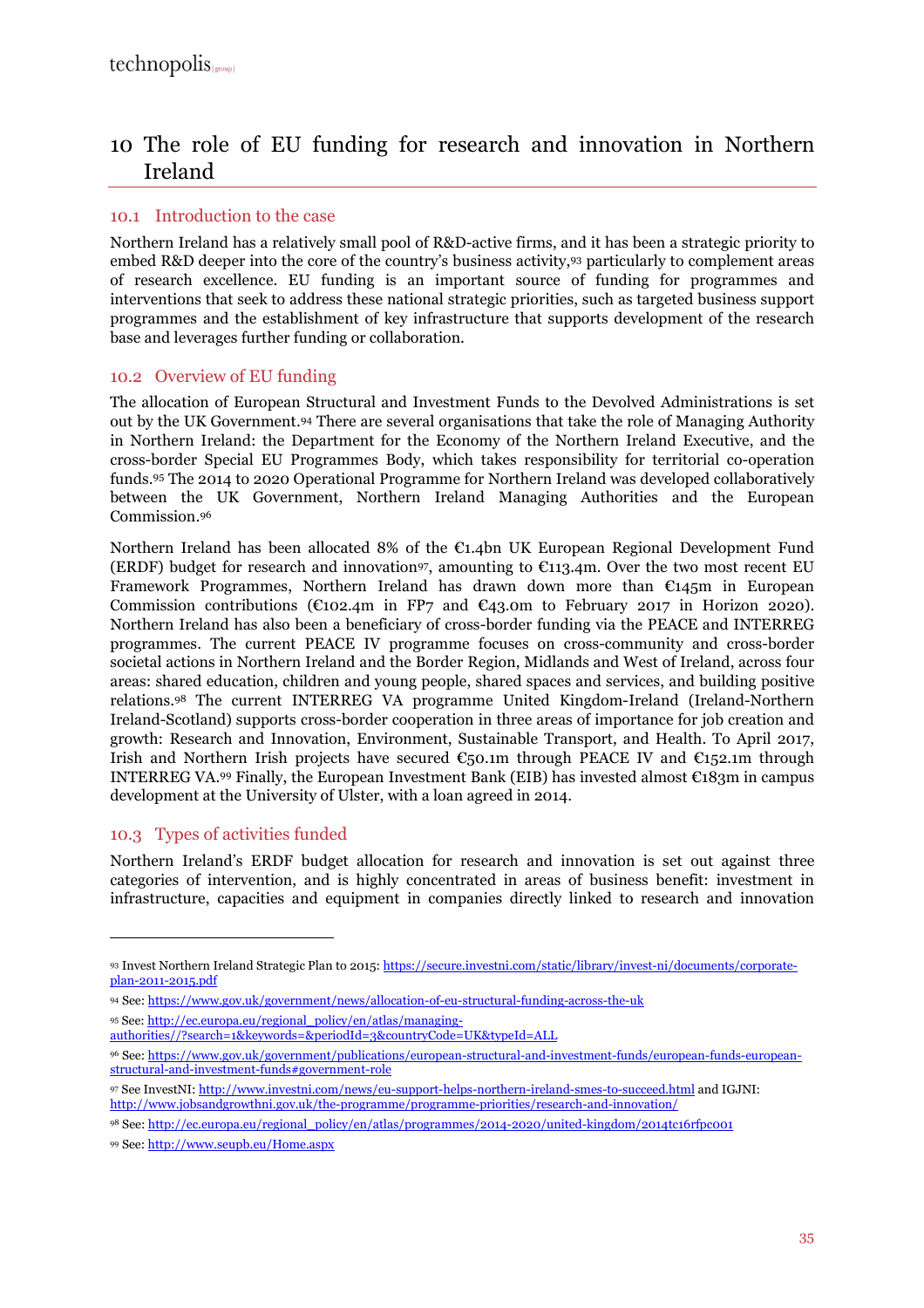activities (96% overall, 67% to SMEs and 29% to large companies).100 ERDF part-funds (60%) a €200m EU Investment for Growth and Jobs Programme run by Invest Northern Ireland,101 which assists Northern Irish businesses via R&D support, a design service and access to financial instruments. The programme is scheduled to run to December 2020.

Our consultation suggests that ERDF has been an important catalyst for research and innovation in Northern Ireland, especially in terms of investing in buildings and capital equipment that has subsequently attracted researchers, leveraged further investment, and sparked innovation activities. One powerful example of the impact of such investments is the Nanotechnology and Integrated BioEngineering Centre (NIBEC) at the University of Ulster. The NIBEC building was supported through ERDF grants totalling £6m, and economic appraisals estimate the centre has attracted over 90 researchers, and leveraged approximately  $£50m$  in research funding from the EU Framework Programmes, INTERREG, the US-Ireland Research Partnership, Invest Northern Ireland, the UK Research Councils and industry. The Centre has generated 35 patents, and high value spinout companies valued collectively at £100m102 .

Over the last two Framework Programmes, Northern Irish participants have drawn down a significant proportion of their European Commission contribution via Marie Skłodowska-Curie Actions (almost one fifth in FP7 and over one quarter in Horizon 2020). In other areas, there is an evident concentration in energy and health/life sciences. Queens University Belfast leads a flagship Innovative Medicines Initiative project, the five-year iABC project, funded in 2015.103 The total EC contribution to the University is  $\mathcal{L}_{23.5}$ m. It was suggested that while Northern Ireland is successful in obtaining this kind of funding, as well as UK Research Council grants and innovation funding from central government (e.g. Innovate UK), it is rarely able to compete with the Golden Triangle in obtaining research funding.

The University of Ulster was recently awarded  $\epsilon$ 23m of funding through INTERREG VA,<sup>104</sup> which supports three projects in personalised medicine, renewable energy and connected health technology.105 Our consultation partner singled out the €8.1m Eastern Corridor Medical Engineering Centre project (ECME) as being a unique opportunity to work cross-border on common issues and data collection that would not be afforded domestically. The University of Ulster expects ECME to demonstrate an output of over €29m in the UK, with approximately €19m of this being in Northern Ireland.106 Participants' access to knowledge networks and the building of international reputation were also discussed as broader benefits of accessing EU funding.

The University of Ulster has also received large-scale investment in facilities from the European Investment Bank (EIB), totalling €183m, to relocate most of its Jordanstown campus to Belfast City Centre by 2018, as well as upgrades at the Magee, Coleraine and Jordanstown campuses.

 $\overline{a}$ 

<sup>104</sup> Interreg V-A - United Kingdom-Ireland (Ireland-Northern Ireland-Scotland). Thematic Objective 1 – Strengthening research, technological development and innovation will receive an EC funding of €61m (25% of the total). Investment priority 1.1: Enhancing research and innovation €45m (19%); Investment priority 1.2; Promoting business investment in Research and Innovation: See:  $\epsilon$ 16m (6%). See: http://www.seupb.eu/Libraries/INTERREG\_VA\_Programme\_Guidance/IVA\_AdoptionByEC\_28- 01-2015.sflb.ashx (page 24)

<sup>100</sup> Northern Ireland Operational Programme:

http://www.jobsandgrowthni.gov.uk/downloads/Investment\_for\_Growth\_and\_Jobs\_Operational\_Programme.pdf (p.58) <sup>101</sup> Converted from stated £170m at current rates, via InforEuro:

http://ec.europa.eu/budget/contracts\_grants/info\_contracts/inforeuro/index\_en.cfm

<sup>102</sup> Case study: University of Ulster – A successful Research Centre and Spinning out medical technology because of EU Funding. <sup>103</sup> See: https://www.imi.europa.eu/content/iabc

<sup>&</sup>lt;sup>105</sup> See: https://www.ulster.ac.uk/news/2017/january/ulster-university-wins-landmark-23-million-of-eu-cross-border-fundingfor-research-and-innovation

<sup>106</sup> See: https://www.ulster.ac.uk/news/2017/january/ulster-university-wins-landmark-23-million-of-eu-cross-border-fundingfor-research-and-innovation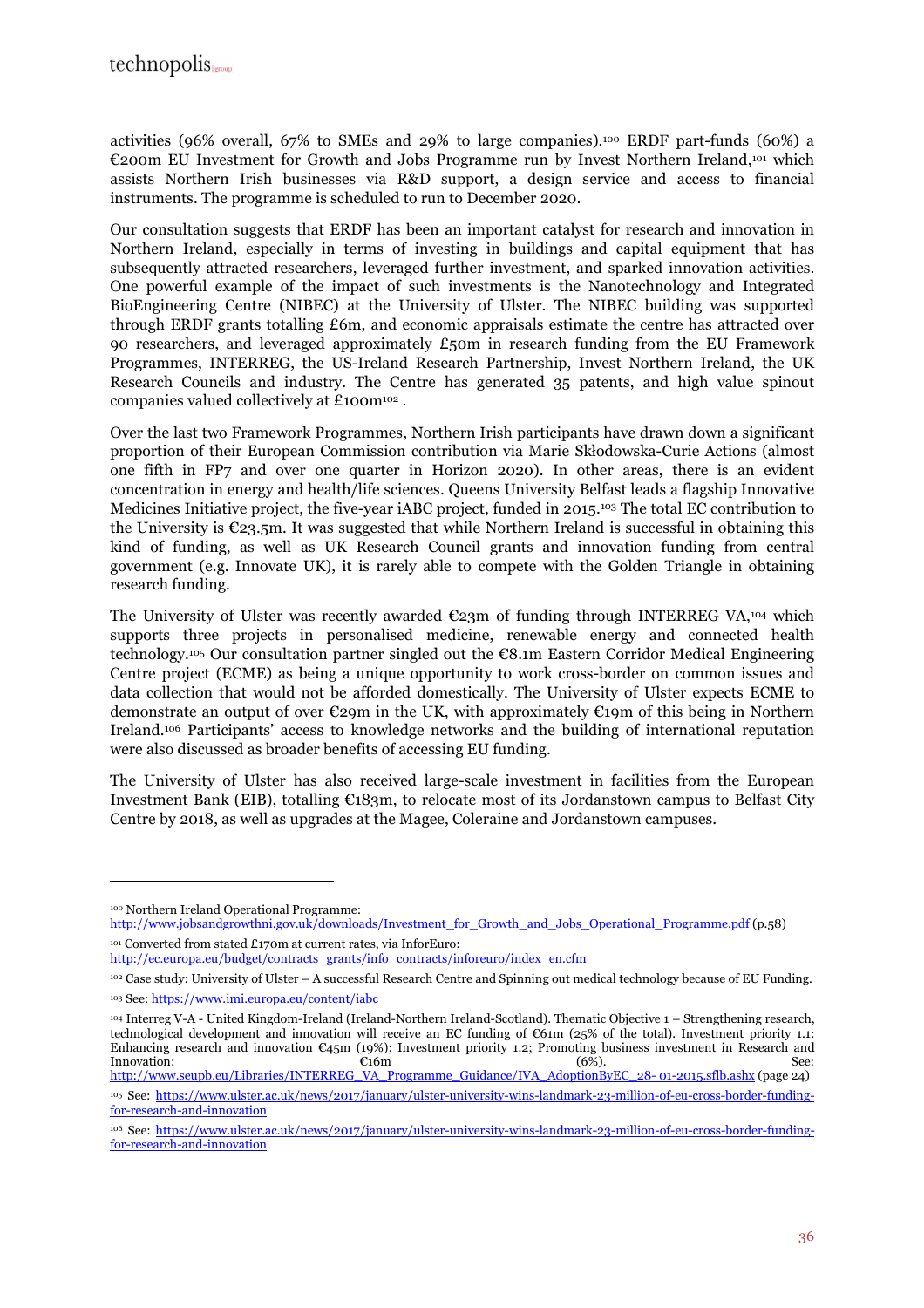$\overline{a}$ 

In addition to the scale of investment possible through EU funding sources, our consultation partner suggested that the mixture of funding and funding models has been significant for Northern Ireland. The strategic focus on boosting and embedding R&D activity in the business base has led to an increase in innovation funding. Funding a mix of Technology Readiness Levels (TRLs) is seen as important to underpin this. Invest Northern Ireland aims to fund TRLs 5-8, as part of the effort to enable Northern Ireland's businesses to innovate, and to complement UK Research Council funding.

#### 10.4 Potential risks in the context of Brexit

While there is a broad acknowledgement of the flux of funding cycles over time, stakeholders in Northern Ireland see a risk attached to losing the opportunity to fund a mixture of TRLs. In this sense, the 'EU model' of research and innovation funding is seen to meet this mix, and would need to be replicated by any UK-based approach. It was suggested that if the funding for the full range of TRLs were to cease without replacement, there would be a negative impact on the country's ability to support innovation.

European funding also supports significant development opportunities for academics and businesses in their access to knowledge networks, which is particularly important to peripheral regions. In addition, it supports more formal training for PhD students, which has been an issue of importance in Northern Ireland. There is a sense that if this were to be removed from the country, there would be a negative impact on the labour market, and thus on the growth of companies and the broader Northern Irish economy.

In addition to concerns about funding and access to networks, there is a risk posed to the continued movement of people, samples and equipment across Northern Ireland's land border between the UK and EU as Northern Ireland's academic community straddles the land border.107 Also potentially at risk is the current tri-jurisdictional support for the US-Ireland Research Partnership (the UK, Ireland and the US). These are issues that are unique to Northern Ireland and there is a strong belief that special consideration should be taken to sustain both arrangements.

<sup>107</sup> Royal Irish Academy Submission to the UK House of Commons Select Committee on Science & Technology Inquiry: Leaving the EU: Implications and Opportunities for Science and Research. 22nd August 2016.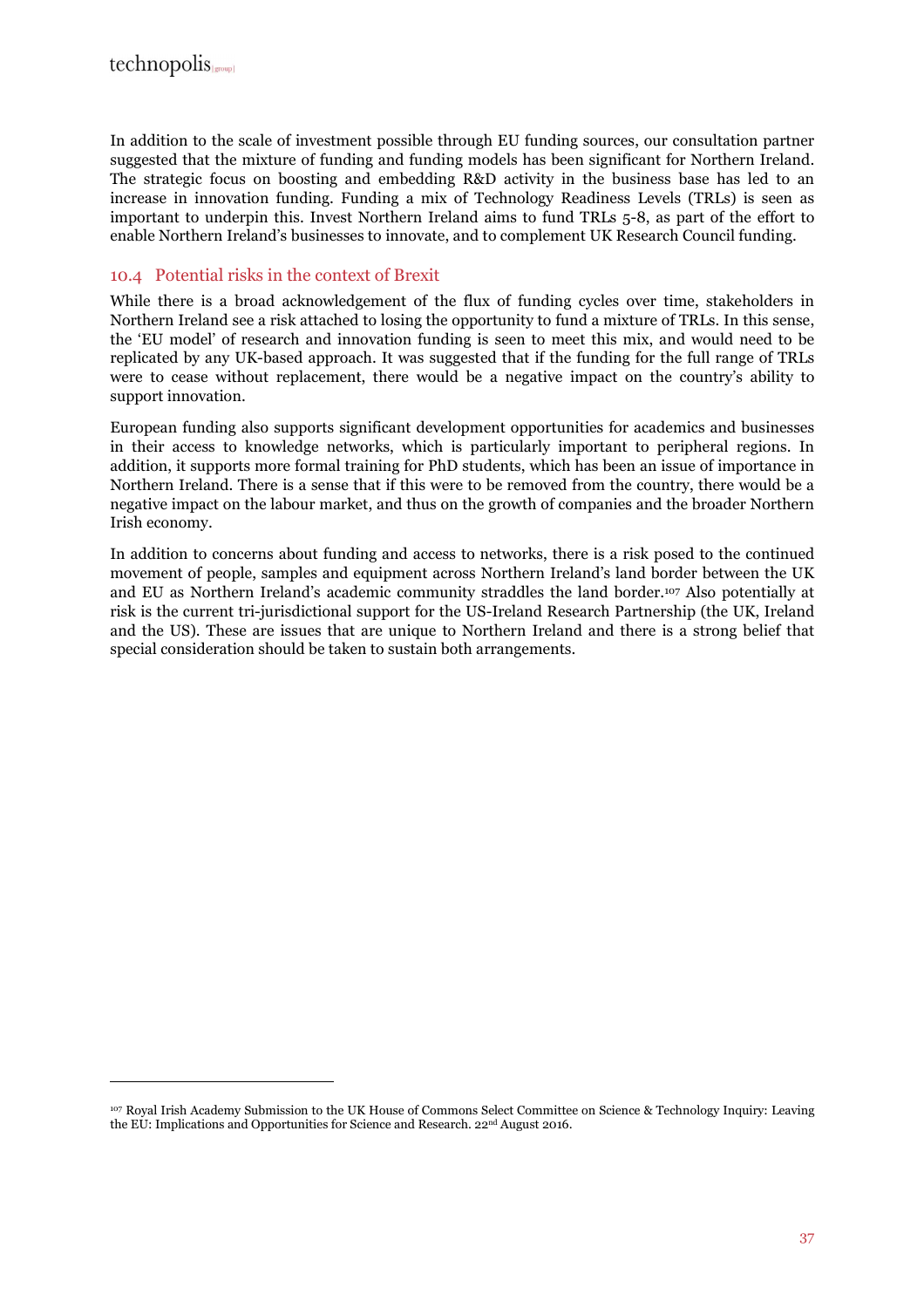## 11 The role of EU funding for research and innovation in Scotland

#### 11.1 Introduction to the case

Under the innovation priority of the Scottish Government's economic strategy, there is a strong focus on increasing business innovation and entrepreneurship, as well as commercialisation of R&D.108 This is further reflected in the business plans of the two regional development agencies, Scottish Enterprise109 and Highlands and Islands Enterprise110, where programmes to encourage and enable businesses to innovate are set out, and activities to help boost knowledge transfer and commercialisation. EU funding plays a significant role in resourcing these strategic aims.

#### 11.2 Overview of EU funding

The allocation of European Structural and Investment Funds to the Devolved Administrations is set out by the UK Government.111 In Scotland, the Scottish Government is the Managing Authority for the delivery of European Structural and Investment Funds <sup>112</sup>, taking responsibility to ensure that the funds deliver on the European Commission themes of creating smart, sustainable and inclusive growth, as well as contributing to Scotland's national outcomes.

Scotland has been allocated 11% of the UK's  $\mathfrak{C}1.4$ bn for research and innovation under the European Regional Development Fund (ERDF), amounting to  $C_{157}$ .6m. This funding has in turn been allocated to four categories of intervention, each of which relates to support for SMEs.113 Across the two most recent EU Framework Programmes, Scottish participants have drawn down just over €1.0bn of European Commission contributions ( $\mathbb{C}$ 729.0m in FP7 and  $\mathbb{C}$ 295.7m in Horizon 2020 to February 2017). This is highest among all UK Devolved Administrations. In higher education, Scottish HEIs received approximately  $\mathfrak{C}_{513}$ m of investment from the European Investment Bank (EIB) over four large-scale campus development projects between 2011 and 2016. Finally, Scotland has also been a beneficiary of funding under successive territorial cooperation programmes, including the INTERREG Northern Periphery and Arctic programmes, which specifically supports collaborative international projects within the Euro-Arctic zone (Finland, Ireland, Sweden and the UK - Scotland and Northern Ireland – in cooperation with the Faroe Islands, Iceland, Greenland and Norway).114 The Programme has four priorities: 'using innovation to maintain and develop robust and competitive communities', 'promoting entrepreneurship to realise the potential of the programme area's competitive advantage', 'fostering energy-secure communities through promotion of renewable energy and energy efficiency', and 'protecting, promoting and developing cultural and natural heritage'.

#### 11.3 Types of activities funded

 $\overline{a}$ 

ERDF is used extensively by the two regional development agencies to support businesses to innovate. Scottish Enterprise and partners aim to engage over 5,000 additional SMEs over the three-year period 2015-2018 to raise awareness of innovation and its benefits within the business base, and to build

<sup>108</sup> Scottish Government (2015) Scotland's Economic Strategy. https://beta.gov.scot/publications/scotlands-economicstrategy/documents/00472389.pdf?inline=true

<sup>&</sup>lt;sup>109</sup> Scottish Enterprise Business Plan 2015-2018. https://www.scottish-enterprise.com/about-us/what-we-do/business-plan-2015-2018

<sup>110</sup> Highlands and Islands Enterprise Operating Plan 2016-2019. http://www.hie.co.uk/about-hie/policies-andpublications/operating-plan.html

<sup>111</sup> See: https://www.gov.uk/government/news/allocation-of-eu-structural-funding-across-the-uk

<sup>112</sup> See: https://beta.gov.scot/policies/european-structural-funds/

<sup>113</sup> See: Scotland ERDF Operational Programme: http://www.gov.scot/Resource/0046/00467309.pdf

<sup>114</sup> A list of current funded innovation projects under INTERREG-NPA 2014-2020 with Scottish involvement can be found here http://www.interreg-npa.eu/projects/funded-projects/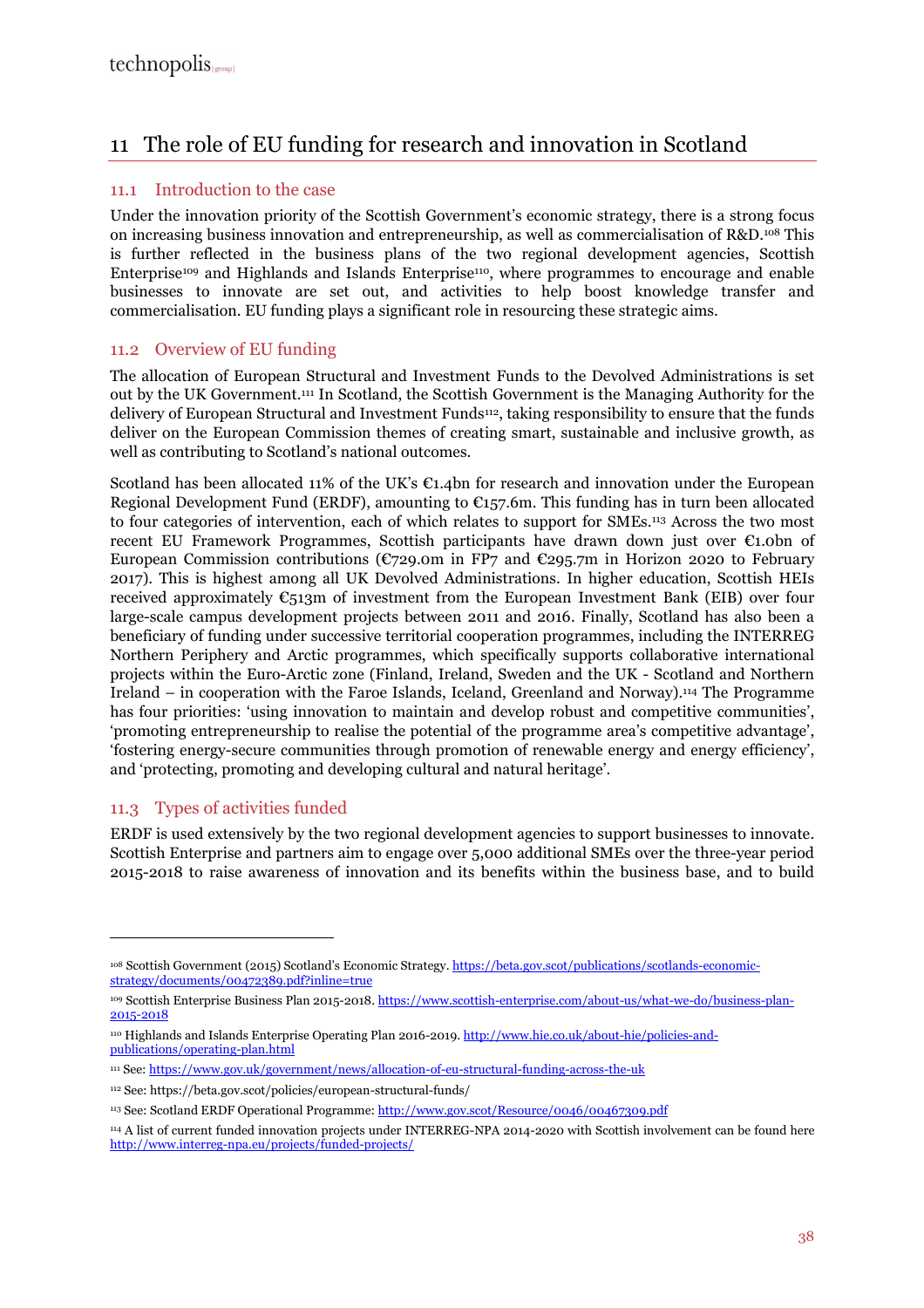companies' capacity to realise new opportunities for growth.115 Similarly, the Highlands and Islands Enterprise 'Innovate Your Business' programme is part-funded by ERDF116. The programme is a oneto-one support service, and offers four areas of assistance: help to identify areas for growth; development of new products, processes or business models; design and implementation of collaborative projects; identification and securing of finance for innovation activities. There is also a small innovation grant scheme (up to  $£15,000$ ).<sup>117</sup>

Scotland has also received £30m in ERDF to enable companies to capture new opportunities presented by the circular economy. This represents 43% of the £70m dedicated in Scotland to manufacturing and the circular economy, as set out in the Scottish Manufacturing Action Plan<sup>118</sup>, highlighting the significance of EU funding to resourcing these strategic aims.

Finally, the University of the Highlands and Islands was established and sustained with funding support from ERDF and the European Social Fund (ESF), and has subsequently achieved success in securing funding for excellent research through the European Research Council (ERC) grants under the EU Framework Programmes. In sum, these investments have resulted in new employment and economic development opportunities that would not have been available otherwise.<sup>119</sup>

Examining the Scottish participations funded through the two most recent EU Framework Programmes shows that participants have drawn down a significant proportion of their funding via ERC grants (over one third of total drawdown in FP7 and again in Horizon 2020 to February 2017). Thematically, significant funding has been secured for transport and renewable energy. There is also an indication of increased industry engagement so far under Horizon 2020 as compared to FP7. Our consultation partners stressed that the access to knowledge networks facilitated via the EU Framework Programmes has been a key benefit of European research and innovation funding to Scotland, where it has facilitated collaboration for otherwise isolated areas, and the ability to capitalise on and develop areas of strength more broadly.

| University                                       | Year  | Investment | <b>Description</b>                                                                                                                                                                              |
|--------------------------------------------------|-------|------------|-------------------------------------------------------------------------------------------------------------------------------------------------------------------------------------------------|
| University of<br>Strathclyde                     | 2011  | € 100.9m   | Restructuring of the two main locations of the Strathclyde University in<br>Glasgow (Scotland)                                                                                                  |
| University of<br>Edinburgh                       | 2012  | € 59.9m    | Reconstruction and modernization of buildings on the campus of the<br>University of Edinburgh                                                                                                   |
| City of Glasgow<br>College PPP                   | 2013  | € 95.3m    | Construction and maintenance of a new campus at two locations for the City of<br><b>Glasgow College</b>                                                                                         |
| University of<br>Edinburgh<br>Capex<br>Programme | 2016  | € 257.0m   | Increase the relevance and quality of teaching, learning and academic research<br>capacity at the university by increasing and improving the overall quality of<br>the existing academic space. |
|                                                  | Total | € 513.0m   |                                                                                                                                                                                                 |

*Table 7 Selected EIB university investments in Scotland, 2011-2016* 

Source: EIB funded projects data: http://www.eib.org/projects/loan/list/index.htm

EIB funding has been secured for four large university projects, primarily focused on modernising, restructuring and improving facilities. The largest of these Scottish awards is €257m awarded to the University of Edinburgh capital expenditure programme to improve teaching and research facilities.

<sup>115</sup> Scottish Enterprise Business Plan 2015-2018. https://www.scottish-enterprise.com/about-us/what-we-do/business-plan-2015-2018

<sup>116</sup> See: http://news.hie.co.uk/all-news/business-innovation-supported-in-highlands-and-islands/

<sup>117</sup> See: http://www.hie.co.uk/business-support/innovation-r-d/iyb.html

<sup>118</sup> See: http://news.gov.scot/news/manufacturing-plan-to-boost-industry

<sup>119</sup> See: http://www.parliament.scot/General%20Documents/University\_of\_The\_Highlands\_and\_Islands.pdf